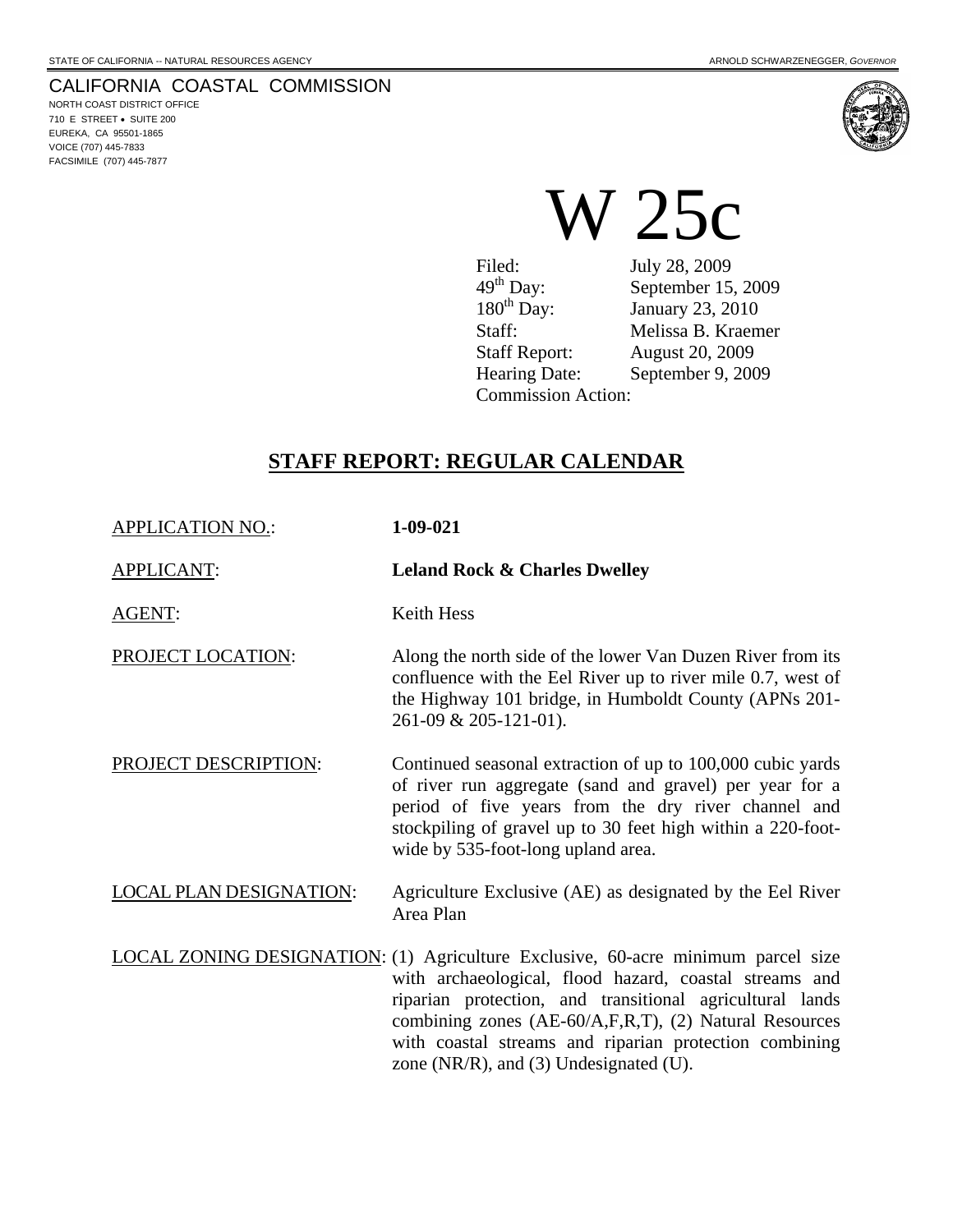CDP Application No. 1-09-021 Leland Rock & Charles Dwelley Page 2

APPROVALS RECEIVED: (1) Humboldt County Conditional Use Permit No. 24-94; (2) Humboldt County Reclamation Plan Approval No. RP-05-94; (3) North Coast Regional Water Quality Control Board Section 401 Water Quality Certification WDID No. 1B02129WNHU (dated June 21, 2005; expires June 21, 2010); and (4) State Lands Commission General Lease No. P7989.1 for seasonal bridge crossing in 2009.

#### OTHER APPROVALS NEEDED:

- 1. U.S. Army Corps of Engineers Section 404 Clean Water Act Letter of Permission (LOP-2009);
- 2. California Department of Fish & Game Section 1600 Streambed Alteration Agreement;
- 3. North Coast Regional Water Quality Control Board Section 401 Water Quality Certification (for 2010-2013 gravel extraction seasons);
- 4. State Lands Commission General Lease (for 2010-2013 seasonal crossing installations); and
- 5. County of Humboldt Extraction Review Team (CHERT) approval.

#### SUBSTANTIVE FILE DOCUMENTS:

- 1. Final Program Environmental Impact Report (EIR) on Gravel Removal from the Lower Eel River, adopted 1992, and Supplemental EIR, certified July 24, 1992;
- 2. *Interim Monitoring Program and Adaptive Management Practices for Gravel Removal from the Lower Eel and Van Duzen Rivers (IMP)*, July 2, 1996;
- 3. *Biological Assessment for the U.S. Army Corps of Engineers LOP-2009 Aggregate Extraction Operations Lower Eel River and Van Duzen River, Humboldt County, California*, prepared by Alice Berg & Associates, Clio, CA, May 6, 2009;
- 4. *Lower Eel River Gravel Mining and Extraction Activities Biological Assessment (Western Snowy Plover)*, prepared by Winzler & Kelly, Eureka, CA, March 9, 2009;
- 5. NOAA-Fisheries Formal Consultation/ Final Biological Opinion for LOP-2009;
- 6. U.S. Fish & Wildlife Service Formal Consultation/Final Biological Opinion for LOP-2009;
- 7. *Analysis of Eel River Cross Sections at Gravel Mining Sites, 1997-2007*, prepared by County of Humboldt Extraction Review Team (CHERT), January 2009;
- 8. Humboldt County certified Local Coastal Program.

## **SUMMARY OF STAFF RECOMMENDATION**

Staff recommends approval with special conditions of the proposed gravel extraction project.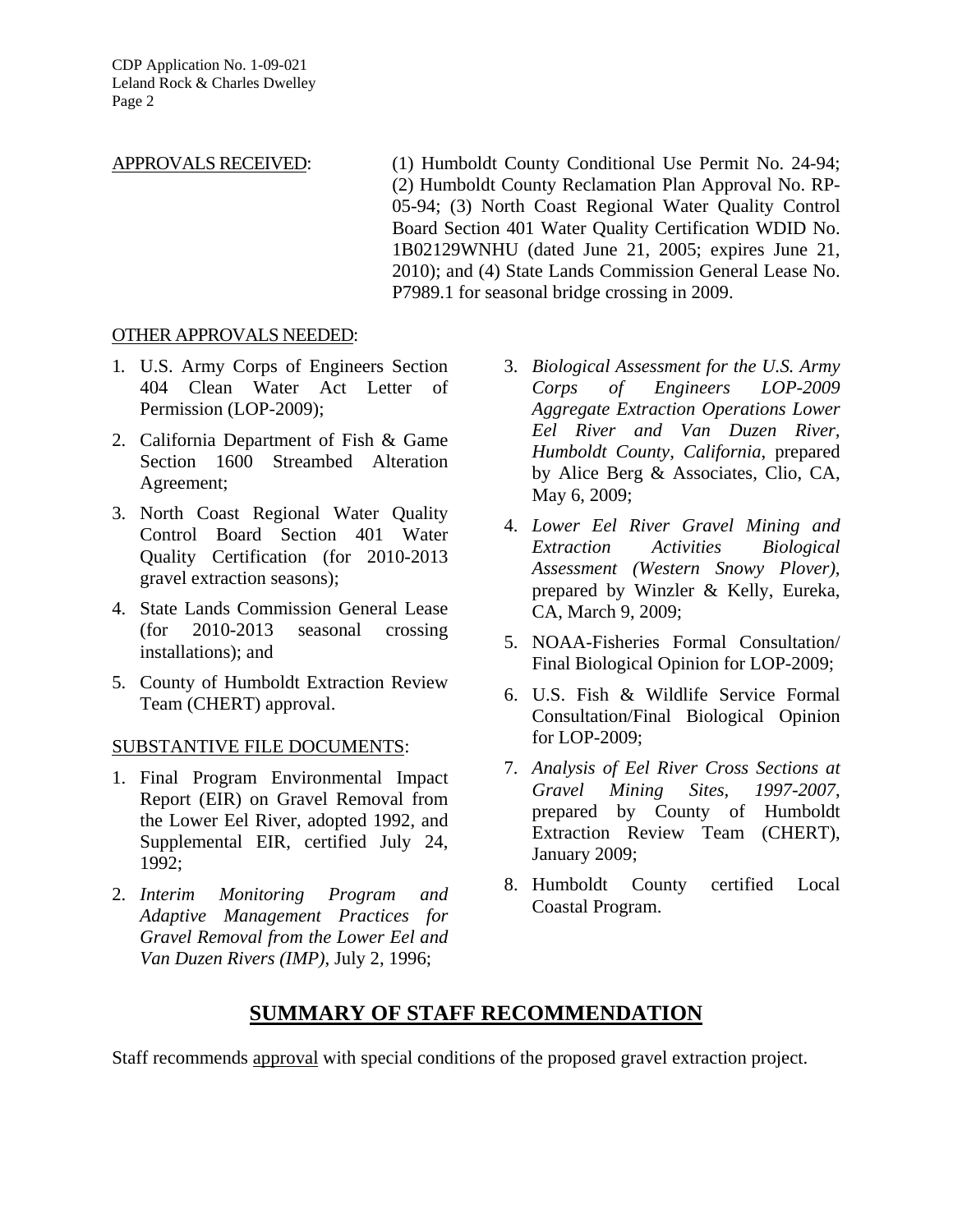The project site is located along the north side of the lower Van Duzen River near its junction with the Eel River, immediately west of the Highway 101 bridge near the community of Alton (Exhibit Nos. 1 and 2). The applicant proposes to extract a maximum of 100,000 cubic yards of sand and gravel per year for a period of five years. In addition, the applicant proposes to continue to stockpile gravel in adjacent upland areas on the north side of the river adjacent to a Caltrans right-of-way. The applicant also proposes to place seasonal railroad flatbed crossings across low flow channels as needed to facilitate gravel transport and to reclaim extraction areas. Although the total project area is approximately 161 acres in size, in any given year approximately 34 acres would be disturbed and then reclaimed.

The proposed gravel extraction would occur in two areas extending across the mouth of the river to the northern property line. The gravel extraction area consists of a large gravel bar formed by the action of both the Van Duzen and Eel Rivers. The bar is largely exposed during low flow conditions during the dry season and largely submerged during high flow conditions in the winter. The project area excludes a dense riparian forest area located closer to Highway 101.

The applicant has implemented a salmonid migration barrier modification project (fish channel) at the confluence of the Van Duzen and Eel Rivers annually since 2001, as well as installation of large woody debris (LWD), alcoves, and off-channel trenching. This work has been implemented as part of a collaborative effort between the applicant and Eureka Ready Mix (Hauck Bar) under the guidance of the Department of Fish and Game (DFG) and the National Marine Fisheries Service (NOAA-Fisheries). The applicant again proposes to excavate the fish channel under the current application, in cooperation with Eureka Ready Mix, DFG, and NOAA-Fisheries. Narrow skims may also be utilized, but would be limited to a maximum width of 90 feet.

The proposed annual extraction amount of 100,000 cubic yards is proposed as an upper limit, is consistent with the PEIR for the lower Eel River, and is based upon evaluation of additional information as well as the data collected under the Humboldt County PEIR and Interim Management Programs. This project has been described to permit adaptive management of the project area. In any given year, project extraction volumes, locations, and methods would be submitted by the project consultants for approval by local, state, and federal agencies, including the County of Humboldt, Department of Fish and Game, and the Army Corps of Engineers. See Appendix B for a description of extraction methods.

The applicant has previously undertaken gravel extraction in the proposed area under permits approved by the Commission for five calendar-year periods (CDP No. 1-96-068 for the 1997 through 2001 gravel extraction seasons and CDP No. 1-04-045 for the 2005 through 2008 gravel extraction seasons). Additionally, one-year extraction operations were approved under CDP Nos. 1-02-006 and 1-03-048.

The gravel extraction areas on the bar would be visible from Highway 101. However, these operations are seasonal activities that would occur for only approximately three months each year. In addition, many of the various gravel extraction operations occurring along the lower Eel and Van Duzen Rivers are similarly visible from Highway 101 and other public roads. The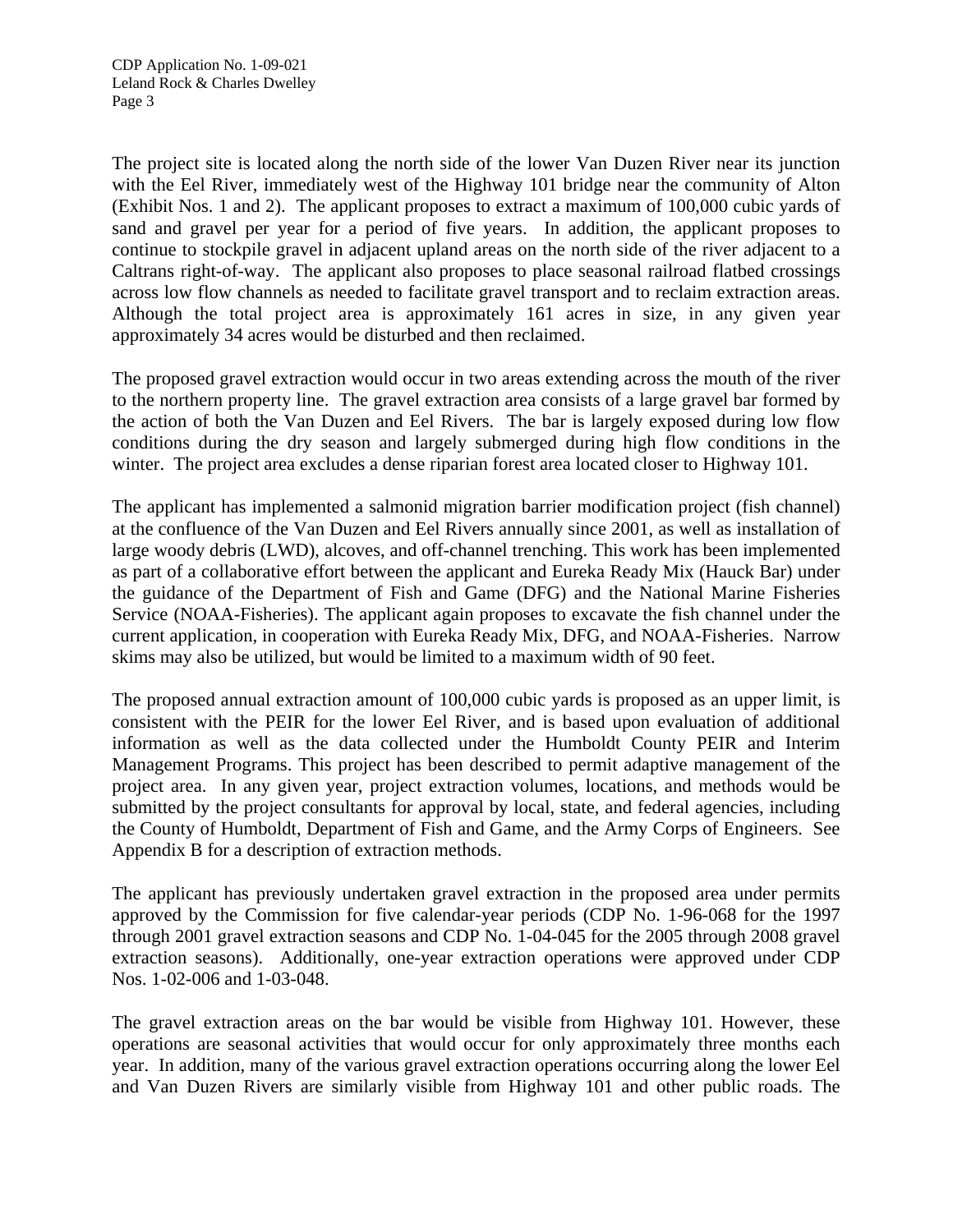proposed project would not be any more prominent that the gravel extraction and processing activities that have occurred in the past.

The lower Eel and lower Van Duzen Rivers have been used for gravel extraction since 1911. Currently, approximately six gravel operations are located along a 9-mile stretch of the lower Eel River, and three additional operations are located on the lower reaches of the Van Duzen River, which flows into the Eel River at Alton (Exhibit No. 3). All of the operations along the Eel River and the portion of the lowest-most operation on the Van Duzen River west of the Van Duzen River Bridge are within the coastal zone. All of the gravel operations on the lower Eel and lower Van Duzen Rivers are interrelated in the sense that all of the gravel bars derive their material from the same upstream sediment sources. Brown and Ritter (1972) determined that the Eel River was a "hydraulically-limited" rather than "sediment-limited" river. This means that replenishment is more a factor of the size and duration of winter flows than the production of sediment in the watershed. This determination was based on the calculated high amounts of sediment that currently exist in active land sliding occurring in the watershed.

Humboldt County developed a strategy for controlling the cumulative impacts of the gravel operations on riverbed degradation and bank erosion. At the heart of the strategy is an annual administrative approval of extraction plans that specifies the particular method and location of extraction. The "CHERT" (County of Humboldt Extraction Review Team), which is composed of independent fluvial geomorphologists, hydrologists, biologists, and botanists, has the authority for the County to review all annual mining plans and prescribe changes to those plans as deemed necessary. CHERT integrates all the monitoring data developed by the gravel operators for geomorphic evaluations of the streambed and also evaluates and recommends practices designed to preserve and enhance vegetation and wildlife habitat.

In January of 2009, CHERT released a 10-year analysis (Exhibit A) of river channel cross sections taken at various sites along the Eel and Van Duzen Rivers near mining sites (including the lower, middle, and South Fork reaches of the Eel River and the lower Van Duzen River). The report represents the longest-term geomorphic analysis completed to date examining the potential effects of gravel mining operations on river channel morphology. The report finds that "While certain methods of mining and locally excessive volumes can affect instream habitat in the short term, the river does not appear to suffer from long term or broad scale channel bed degradation from gravel mining. Furthermore, the CHERT adaptive management program authorized by the IMP specifically addresses preventing local over-extraction and avoids/minimizes mining methods that cause aquatic and riparian habitat damage" (page 2). The report concludes that "…we did not discern any large scale, persistent effects of Eel River gravel mining on channel thalweg elevations, mean bed elevations, or scour…Gravel mining effects in the Eel River are probably limited to short term, localized effects which the adaptive management program and federal and state oversight attempt to avoid or minimize. Refinement of project-scale minimization measures will continue to be a fundamental component of the adaptive management process, as will instream habitat improvement projects associated with gravel extraction operations" (page 24).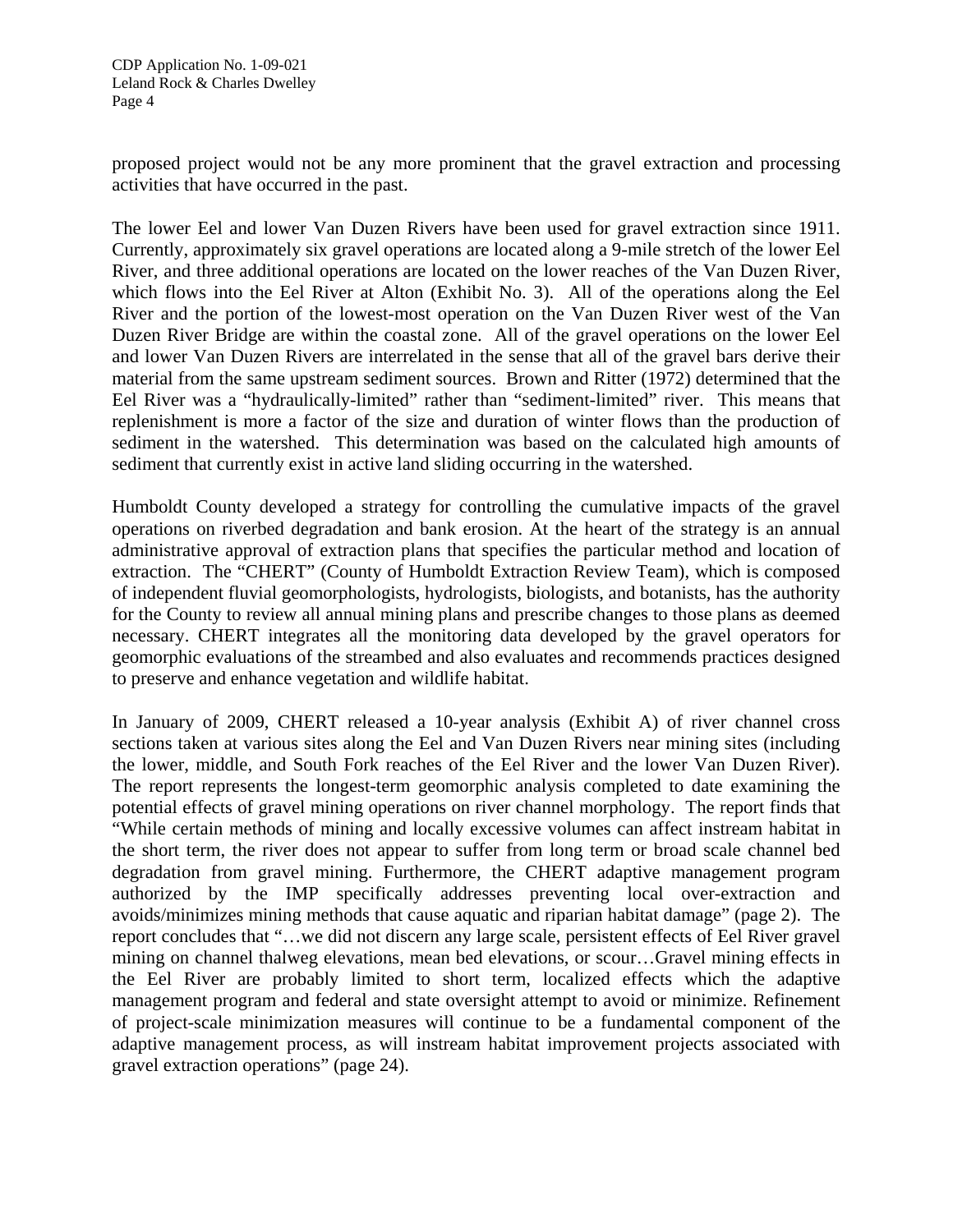In an effort to streamline the processing of Clean Water Act permits for the numerous in-stream gravel operations within Humboldt County, the U.S. Army Corps of Engineers adopts a Letter of Permission (LOP) procedure for authorizing such projects. An applicant for a project covered by the LOP must submit yearly gravel plans and monitoring information to the Corps for approval under the procedure. The Corps incorporates the County's CHERT review process into its LOP procedure.

As with all "federal actions" that might adversely impact rare, threatened, and endangered fish and wildlife, the LOP process and the Corps' review of individual Section 404 permits is also subject to consultations with applicable natural resource trustee agencies as required under Section 7 of the Federal Endangered Species Act (FESA). The exposed cobble in the gravel bars adjacent to the low-flow channels provides roosting and/or nesting habitats for the federally listed (threatened) western snowy plover (*Charadrius alexandrinus nivosus*). Additionally, the Eel River and its tributaries support three federally threatened fish species: Coho salmon (*Oncorhynchus kisutch*), Chinook salmon (*Oncorhynchus tshawytscha*), and steelhead trout (*Oncorhynchus mykiss*). The lower Eel and lower Van Duzen Rivers, including the project area, are mainly utilized by the anadromous fish as a migration route to and from the upstream spawning grounds. In addition, the lower Eel and Van Duzen Rivers support summer rearing habitat for juvenile salmonids, especially steelhead yearlings and fall Chinook sub-yearlings, and holding areas for adult summer steelhead as well as spawning and nursery habitat for marine fishes and invertebrates. The formal consultations conducted by NOAA-Fisheries and the FWS provide critical evidence for the Commission's review of the proposed gravel mining operations on the lower Eel and Van Duzen Rivers that the operations will not result in significant adverse impacts on threatened and endangered species.

On July 27, 2009, NOAA-Fisheries transmitted its preliminary conclusions and draft terms and conditions to minimize the amount or extent of "take" of threatened salmonids (Exhibit D). The final Biological Opinion for LOP-2009 for proposed gravel extraction operations on the Eel and Van Duzen Rivers is anticipated to be issued in late August. The preliminary conclusion states that the gravel mining proposed under LOP-2009 for the five-year permit period is not likely to jeopardize the continued existence of threatened salmonids and is not likely to adversely modify or destroy designated salmonid critical habitat. The preliminary conclusion of NOAA-Fisheries notes that the measures instituted in 2004 have worked well, and the agency does not anticipate any significant changes the requirements and recommendations to the Corps that will be included in the final Biological Opinion for LOP-2009. Additionally, the FWS has informed staff that it does not anticipate that its recommended conditions for western snowy plover will be significantly different than those included in the 2005 Biological Opinion (see Exhibit F). The FWS preliminarily concludes that the proposed gravel operations will not jeopardize the continued existence of the plover or adversely modify or destroy its designated critical habitat. The FWS final Biological Opinion is expected to be issued by late August 2009. Staff recommends Special Condition No. 14 to require the applicant to submit, prior to permit issuance, final Biological Opinions in support of the gravel extraction authorized by this permit and that are consistent with all terms and conditions of this permit.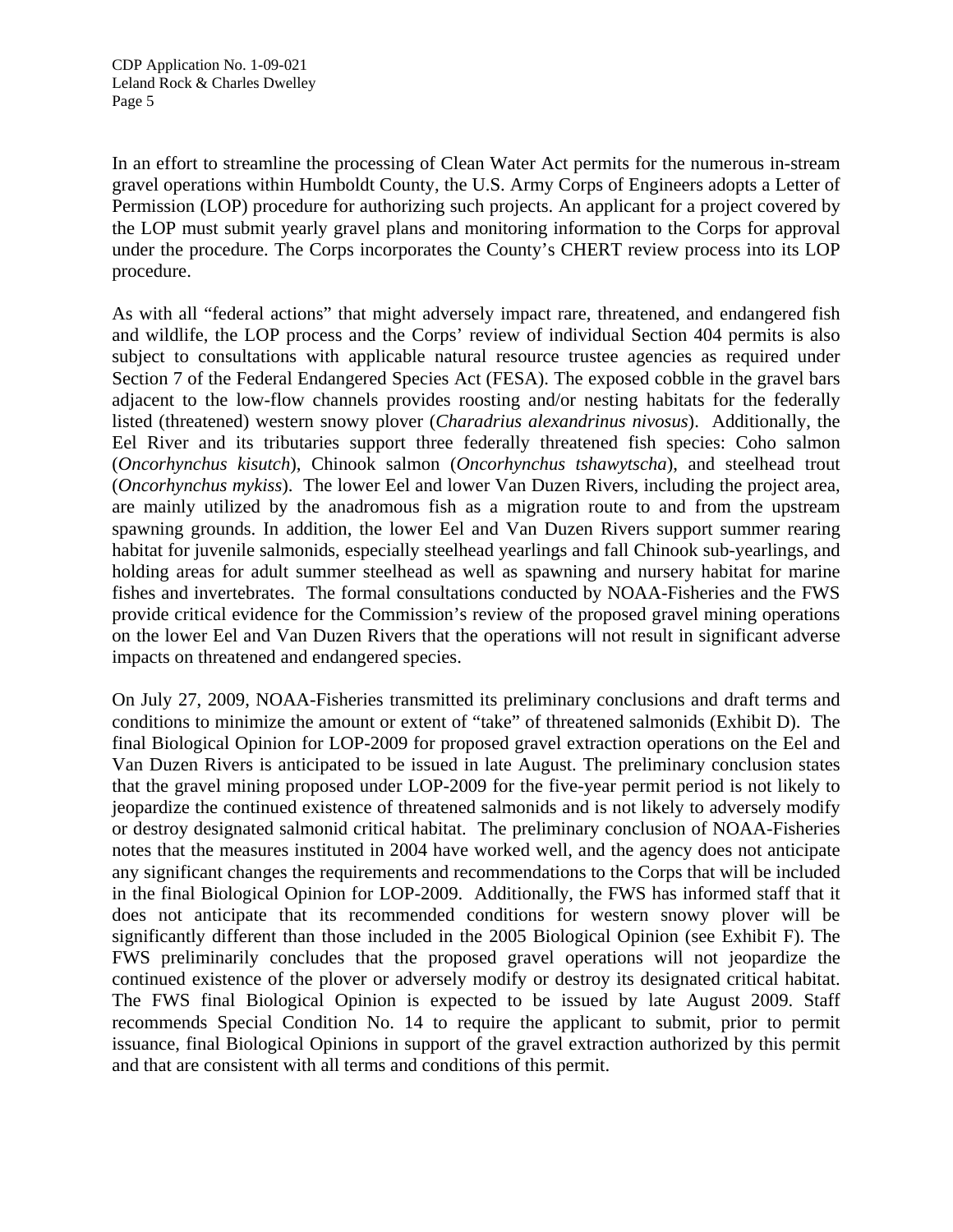Staff believes that with the recommended conditions described below the proposed gravel extraction operation is consistent with the requirements of Section 30233 of the Coastal Act, in that feasible mitigation measures have been provided to minimize adverse environmental effects. The gravel extraction limitations and performance standards imposed through Special Condition Nos. 1, 2, 3, and 5 are designed to prevent impacts to river morphology, riparian vegetation, threatened and endangered species, and water quality. Together with the requirements of Special Condition Nos. 6 and 7 to prohibit placement of material into the active channel and limit the extraction season, the project is conditioned to ensure that significant adverse impacts to the river from the proposed gravel extraction operation will be avoided. Therefore, staff believes that the proposed project as conditioned is consistent with the requirements of Sections 30231, 30233, and 30240 of the Coastal Act, as well as all other applicable policies of the Coastal Act.

## **The Motion to adopt the Staff Recommendation is found on Pages 6-7.**

# **STAFF NOTES**

\_\_\_\_\_\_\_\_\_\_\_\_\_\_\_\_\_\_\_\_\_\_\_\_\_\_\_\_\_\_\_\_\_\_\_\_\_\_\_\_\_\_\_\_\_\_\_\_\_\_\_\_\_\_\_\_\_\_\_\_\_\_\_\_\_\_\_\_\_\_\_\_

## **1. Exhibits A through F are Common to Agenda Items W-25b and W-25c**

Exhibits A through F are common to agenda items W-25b (CDP Application No. 1-09-014, Humboldt County Public Works Department) and W-25c (CDP Application No. 1-09-021, Rock & Dwelley). A single combined exhibit packet has been prepared for the two applications and is included under separate attachment.

## **2. Jurisdiction & Standard of Review**

The project site is located in the Commission's retained permit jurisdiction. The County of Humboldt has a certified Local Coastal Program (LCP), but the site is within an area shown on State Lands Commission maps over which the State retains a public trust interest. Therefore, the standard of review that the Commission must apply to the project is the Chapter 3 policies of the Coastal Act.

\_\_\_\_\_\_\_\_\_\_\_\_\_\_\_\_\_\_\_\_\_\_\_\_\_\_\_\_\_\_\_\_\_\_\_\_\_\_\_\_\_\_\_\_\_\_\_\_\_\_\_\_\_\_\_\_\_\_\_\_\_\_\_\_\_\_\_\_\_\_\_\_

## **I. MOTION, STAFF RECOMMENDATION, & RESOLUTION**

The staff recommends that the Commission adopt the following resolution:

## **Motion:**

*I move that the Commission approve Coastal Development Permit No. 1-09-021 pursuant to the staff recommendation.* 

## **Staff Recommendation of Approval:**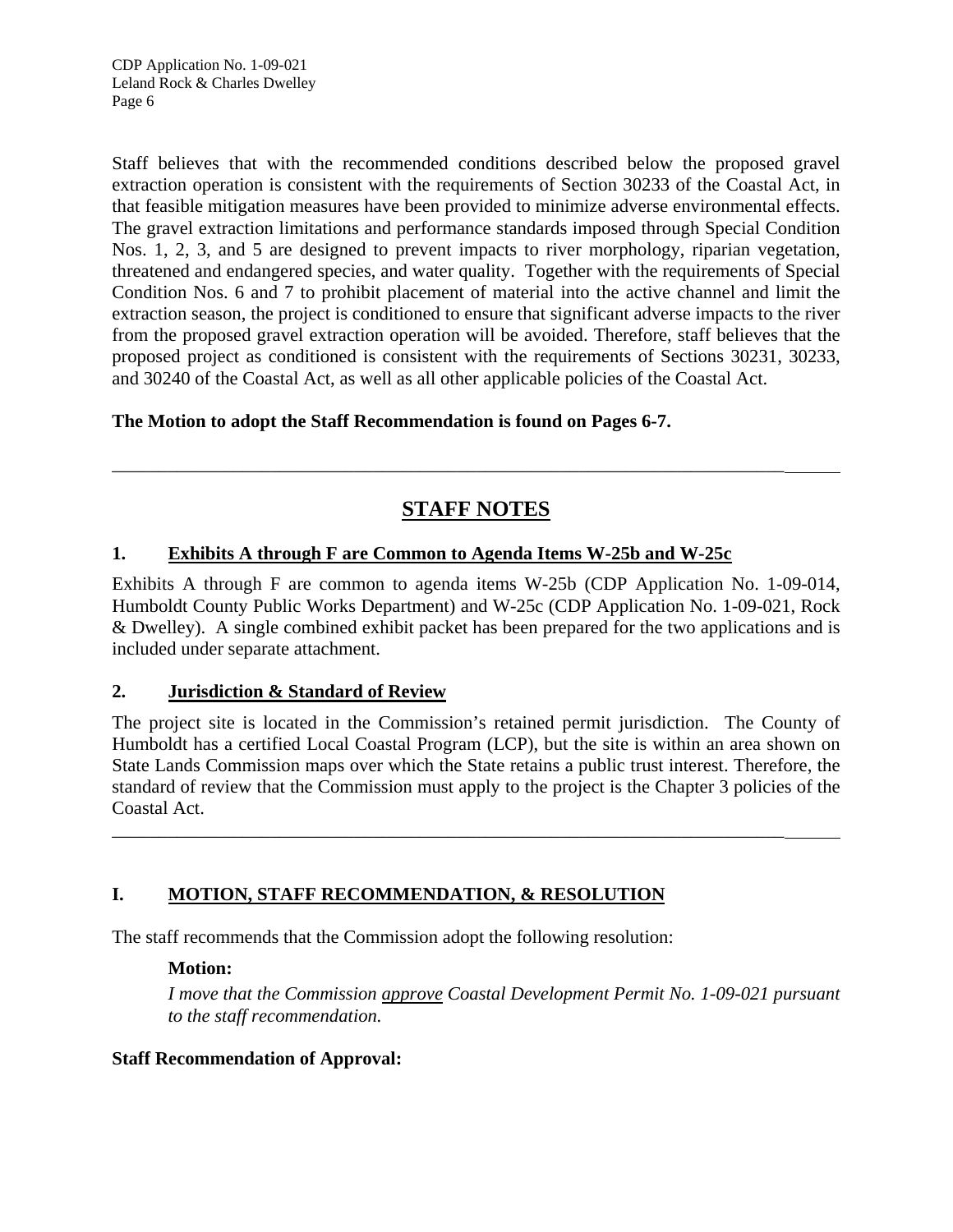CDP Application No. 1-09-021 Leland Rock & Charles Dwelley Page 7

Staff recommends a **YES** vote. Passage of this motion will result in approval of the permit as conditioned and adoption of the following resolution and findings. The motion passes only by affirmative vote of a majority of the Commissioners present.

#### **Resolution to Approve Permit with Conditions:**

The Commission hereby approves a coastal development permit for the proposed development and adopts the findings set forth below on grounds that the development as conditioned will be in conformity with the policies of Chapter 3 of the Coastal Act. Approval of the permit complies with the California Environmental Quality Act because either 1) feasible mitigation measures and/or alternatives have been incorporated to substantially lessen any significant adverse effects of the development on the environment, or 2) there are no further feasible mitigation measures or alternatives that would substantially lessen any significant adverse impacts of the development on the environment.

## **II.** STANDARD CONDITIONS: See Appendix A.

## **III. SPECIAL CONDITIONS:**

#### **1. Extraction Limitations**

Extraction of material shall be subject to the following limitations:

- (A) Consistent with the proposed project description, the permittee shall extract no more than 100,000 cubic yards of gravel annually from the project site;
- (B) The permittee shall only extract material by traditional skims, horseshoe skims, inboard skims, very narrow skims, alcove extractions, wetland pits, wet trenches for salmonid habitat improvement purposes only, and/or dry-trenches in the manner described Appendix B and in the U.S. Army Corps of Engineers Letter of Permission Procedure 2009 (LOP-2009) Public Notice dated February 19, 2009 (No. 2007-00857). If wet trenching methods for salmonid habitat improvements are used, the trenching within the wet channel shall be limited to the trenching configuration and extraction volume that is the minimum amount necessary for improving salmonid habitat. If dry trenching methods are used, a barrier such as silt fencing, or a gravel berm shall be constructed and maintained during trenching along the entire length of the excavated area to prevent turbid water from entering the flowing river. After completion of gravel extraction operations, the permittee shall remove the berm in several locations to prevent the creation of fish traps;
- (C) Excavation shall not occur in the active channel (area where water is flowing unimpeded through the river channel);
- (D) Extraction quantities shall not exceed (1) the proposed cubic yards per year of gravel extraction, (2) any specific allocation limit required by the Army Corps of Engineers, and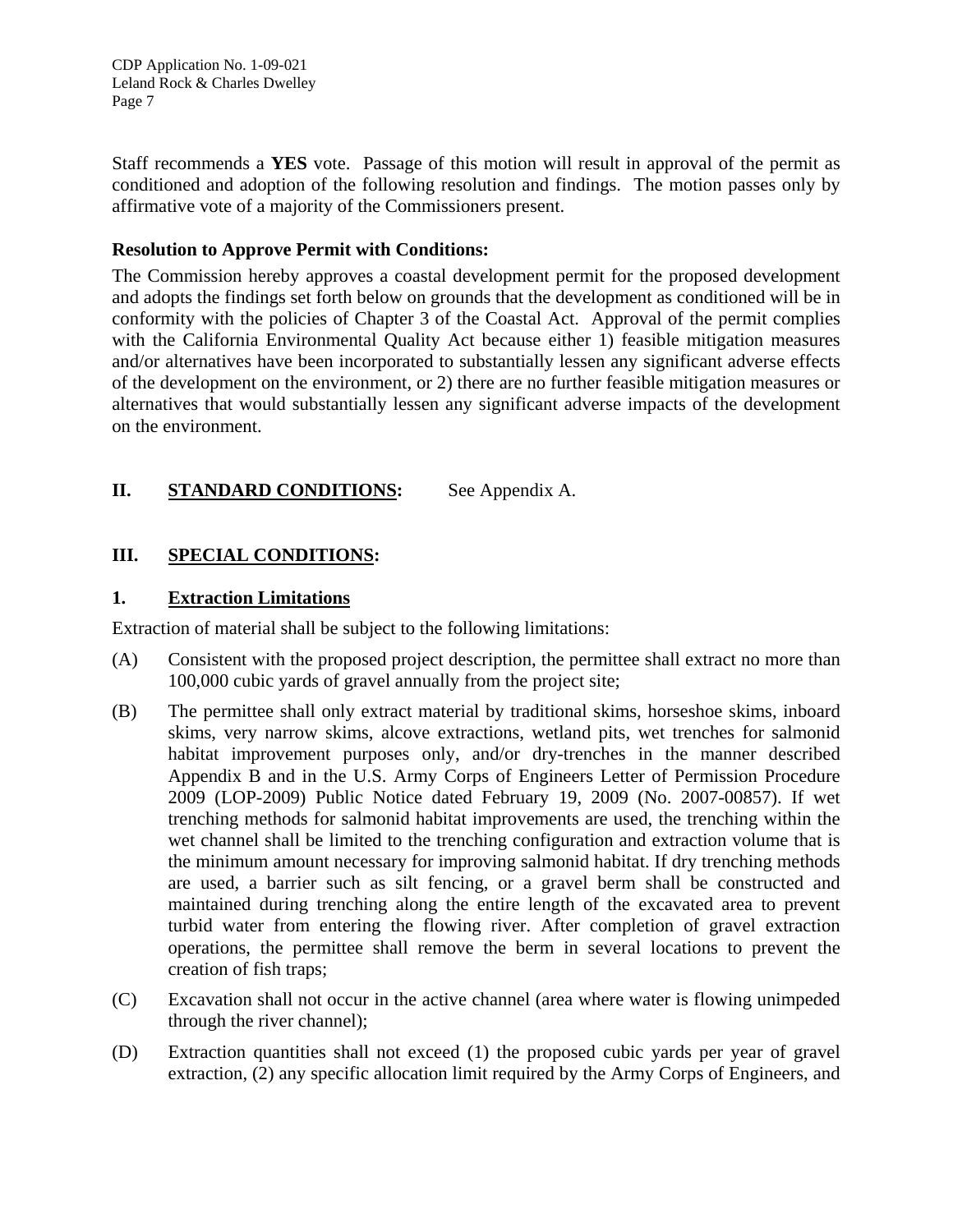(3) the long-term average sustained yield based on estimates of mean annual recruitment, as utilized by CHERT;

- (E) Gravel extraction operations shall not disturb or remove any of the riparian vegetation on the river banks;
- (F) Gravel extraction operations shall not disturb or remove any of the riparian vegetation on the gravel bar that is either: (1) part of contiguous riparian vegetation complex 1/16-acre or larger, or (2) one-inch-in-diameter at breast height (DBH) or greater;
- (G) Horseshoe extractions shall occur on the part of the gravel bar that is downstream from the widest point of the bar and must be set back from the low flow channel with vertical offsets;
- (H) Dry trench extractions shall be (1) limited to excavation on an exposed dry gravel bar; (2) either shallow and stay above the water table, or deep and extend below the water table, and (3) breached on the downstream end and connected to the river to prevent fish stranding after excavation when the sediment in the trench has settled;
- (I) Alcove extractions shall be (1) located on the downstream end of gravel bars where naturally occurring alcoves form and provide refuge for salmonids; (2) regularly shaped or irregularly shaped to avoid riparian vegetation; (3) open to the low flow channel on the downstream end to prevent fish stranding; and (4) extracted to a depth either above or below the water table;
- (J) Any bar-skimming extractions that are consistent with subsection (B) above that are proposed adjacent to the low flow channel shall have a minimum skim floor elevation at the elevation of the 35% exceedence flow;
- (K) The upstream end of the bar (head) shall not be mined or otherwise altered by gravel extraction operations. The minimum head of the bar shall be defined as that portion of the bar that extends from at least the upper third of the bar to the upstream end of the bar that is exposed at summer low flow; and
- (L) The location of wetland pits shall be above the two-year flood frequency elevation.

## **2. Seasonal Crossings**

Any proposed crossing of the low flow channel or secondary channels that could be expected to maintain flow year-round shall be subject to the following criteria:

- (A) The crossing shall be of the railroad flatcar or bridge variety placed in a manner so as to span the channel with a minimum clearance of three (3) feet above the water surface;
- (B) Stream channel crossing locations shall be determined on a site-specific basis. Special consideration shall be given to the proposed placement of the channel crossings at riffles and based on findings from CHERT that the location will minimize adverse effects to salmonids;
- (C) No portion of the abutments or bridge supports shall extend into the wetted channel except in shallow flat-water areas;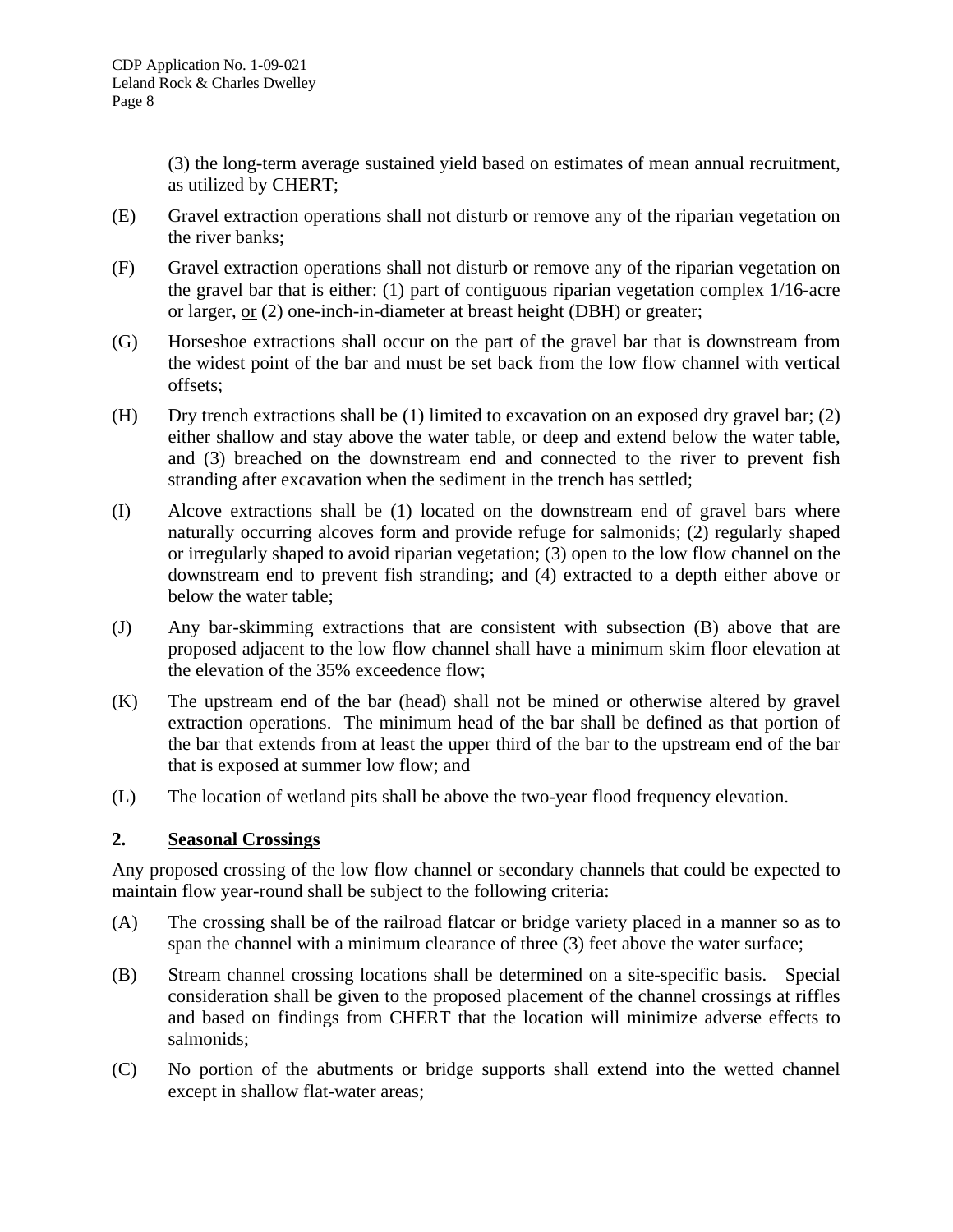- (D) The presence of heavy equipment in the wetted low-flow channel shall be minimized by limiting the number of heavy equipment crossings during each crossing installation or removal. A maximum of two crossings per installation and two crossings per removal is allowed, although one crossing is preferred. Heavy equipment shall not be used in the wetted low-flow channel except for channel crossing installation and removal;
- (E) Channel crossings shall only be placed after June 30 of each year; and
- (F) Channel crossing removal shall be completed by October 15 of each year or by the extended date approved by the Executive Director pursuant to Special Condition No. 5.

#### **3. Annual Gravel Extraction Plan**

- (A) **PRIOR TO THE START OF EACH YEAR'S GRAVEL EXTRACTION OPERATIONS**, the applicant shall submit, for the review and written approval of the Executive Director, a final gravel extraction plan for that gravel extraction season consistent with the terms and conditions of this permit and that contains the following:
	- 1. A gravel extraction plan of the annual gravel extraction operation containing cross-sections, maps, and associated calculations that accurately depict the proposed extraction area, demonstrates that the proposed extraction will be consistent with the extraction standards and limitations specified in Special Condition Nos. 1, 2, 4, 5, 6, and 7 and is prepared in conformance with the requirements of the U.S. Army Corps of Engineers Letter of Permission Procedure 2009 (LOP-2009) Public Notice dated February 19, 2009 (No. 2007- 00857);
	- 2. A pre-extraction vertical rather than oblique aerial photo of the site taken during the spring of the year of mining at a scale of 1:6000 and upon which the proposed extraction activities have been diagrammed;
	- 3. A botanical survey prepared by a qualified biologist with experience in riparian and wetland vegetation mapping, for the review and approval of the Executive Director, that maps all vegetation found in potential extraction areas of the site and highlights the location and extent of all vegetated areas containing woody riparian vegetation that is either (i) part of a contiguous riparian vegetation complex 1/16-of-an-acre or larger or (ii) one-inch-in-diameter at breast height (DBH) or greater. If the areas proposed for extraction are devoid of vegetation, the applicant may substitute the submittal of photographs (including aerial) that are sufficient in the opinion of the Executive Director to demonstrate that no vegetation exists in the proposed extraction areas in lieu of the botanical survey;
	- 4. A copy of the gravel extraction plan recommended by the County of Humboldt Extraction Review Team (CHERT) for the subject year, unless review by CHERT is not required by the County, and evidence that the final gravel extraction plan is consistent with the recommendations of CHERT as well as consistent with all standard and special conditions of this permit;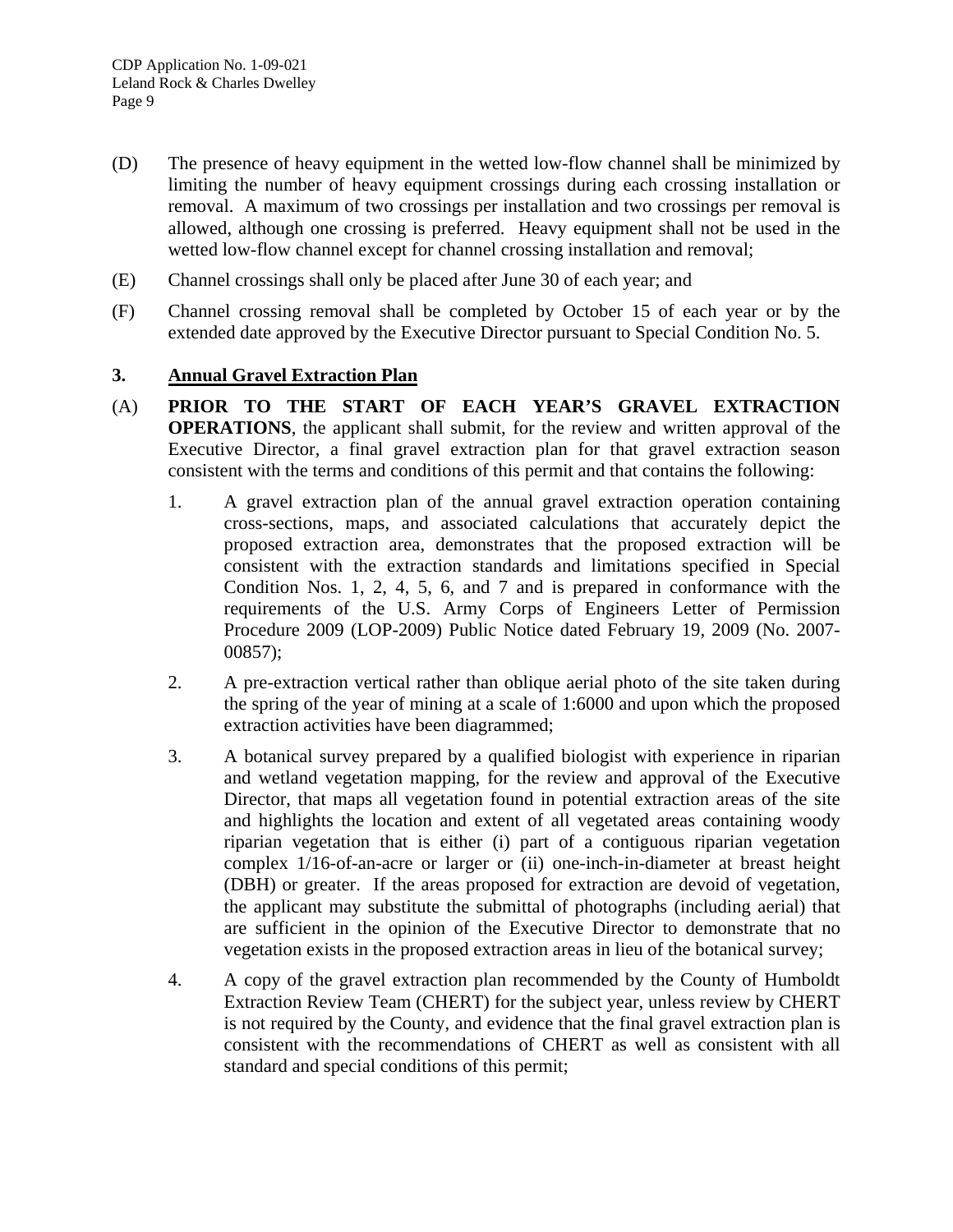- 5. A post-extraction survey of the prior year's mining activities (if any) conducted following cessation of extraction and before alteration of the extraction area by flow following fall rains, that includes the amount and dimension of material excavated from each area mined and is prepared in conformance with the requirements of the U.S. Army Corps of Engineers Letter of Permission Procedure 2009 (LOP-2009) Public Notice dated February 19, 2009 (No. 2007- 00857);
- 6. The results of biological monitoring report data required by the U.S. Army Corps of Engineers Letter of Permission Procedure 2009 (LOP-2009) Public Notice dated February 19, 2009 (No. 2007-00857);
- 7. Pre-extraction snowy plover surveys that have been completed in accordance with Special Condition No. 4 and U.S. Fish and Wildlife Service Biological Opinion for the LOP-2009 for any development at the project site proposed to occur prior to September 15;
- 8. A plan for run-off control to avoid significant adverse impacts on coastal resources. The runoff control plan shall include, at a minimum, the following components;
	- (a) The plan shall demonstrate that:
		- (1) Run-off from the gravel mining extraction and stockpiling sites shall not increase sedimentation in coastal waters;
		- (2) Run-off from the gravel mining extraction and stockpiling sites shall not result in pollutants entering coastal waters;
		- (3) Best Management Practices (BMPs) shall be used to prevent entry of polluted stormwater runoff into coastal waters during the transportation and storage of excavated materials, including but not limited to:
		- (4) A suite of the following temporary erosion and runoff control measures, as described in detail within in the "California Storm Water Best Management Commercial-Industrial and Construction Activity Handbooks, developed by Camp, Dresser & McKee, et al. for the Storm Water Quality Task Force, shall be used during mining: Spill Prevention and Control (CA12), Vehicle and Equipment Fueling (CA31), Vehicle and Equipment Maintenance (CA32), Employee / Subcontractor Training (CA40), and Dust Control (ESC21);
	- (b) A narrative report describing all temporary runoff control measures to be used during mining;
	- (c) A site plan showing the location of all temporary runoff control measures; and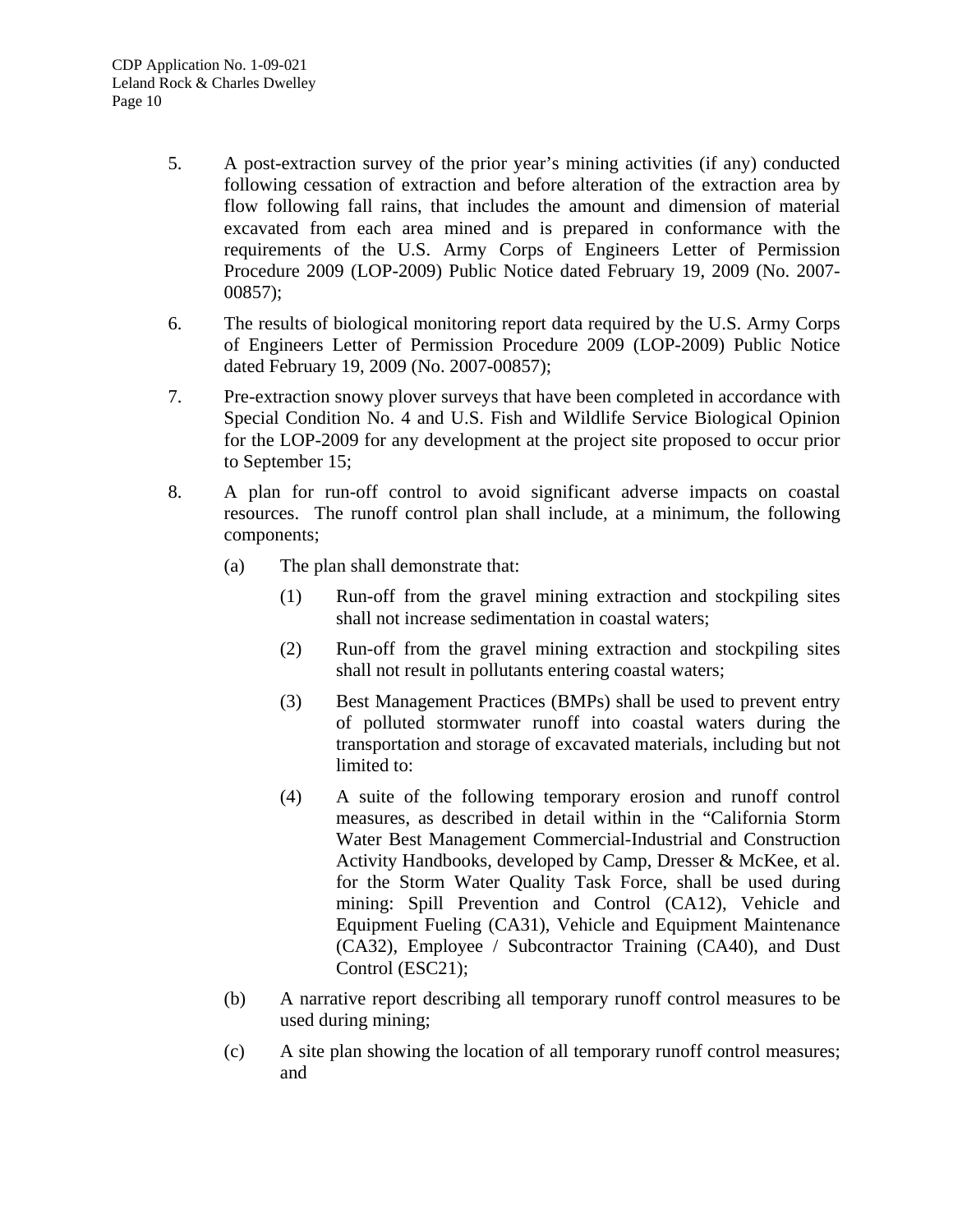- (d) A schedule for installation and removal of the temporary runoff control measures; and
- 9. Evidence demonstrating that any proposed wet trenching proposed for instream salmonid habitat restoration purposes is limited to the trenching configuration and extraction volume that is the minimum amount necessary for improving salmonid habitat, including, but not limited to, written approval of the proposed wet trenching from NOAA-Fisheries and/or the Department of Fish and Game.
- (B) The permittee shall undertake development in accordance with the approved final gravel extraction plan. Any proposed changes to the approved final gravel extraction plan shall be reported to the Executive Director. No changes to the approved final gravel extraction plan shall occur without a Commission amendment to this coastal development permit, unless the Executive Director determines that no amendment is legally required.

#### **4. Protection of Western Snowy Plover**

- (A) If gravel extraction commences before September  $15<sup>th</sup>$ , gravel extraction operations shall occur at least 1,000 feet from suitable plover habitat. Except as specified below, daily plover surveys by an U.S. Fish and Wildlife Service (FWS)-approved biologist, according to FWS survey protocol, shall be conducted prior to commencement of daily on-site activities and continue consistent with subsections 1-2 below:
	- 1. If plovers or an active plover nest is within the area of planned operations or a 1,000-foot buffer area, activities within 1,000 feet of the plovers or nest shall be delayed until the nest has hatched and the plovers have moved to a distance greater than 1,000 feet away (hazing is not authorized).
	- 2. Extraction activities within 1,000 feet of plover habitat may only occur if three consecutive days of FWS-approved plover surveys conducted by a FWSapproved biologist are completed with no detections of plovers or nests. Operators must ensure that extraction activities do not occur when plovers or nests are within 1,000 feet of the extraction site.
- (B) All pre-extraction activities conducted in suitable nesting habitat prior to August  $22^{nd}$  of each year shall be preceded by plover surveys completed each day pre-extraction activities are planned to occur. The surveys shall be completed according to FWS survey protocol by a biologist approved by the FWS prior to daily initiation of any preoperational activities (i.e. topographic surveys). Other surveys (i.e. hydrologic and biological resources) not directly conducted in suitable habitat, but needing access through or near suitable habitat, may be conducted without intensive plover surveys so long as the FWS is consulted first and the surveys are conducted according to the procedures for working in or near suitable plover habitat areas identified by FWS.
- (C) Vehicle use in suitable plover habitat shall be minimized to the maximum extent feasible during the plover nesting season prior to September  $15<sup>th</sup>$ .
	- 1. Vehicle use in suitable plover habitat shall be restricted to 10 mph, unless on a an established access/haul road, where speeds shall be restricted to 30 mph. The first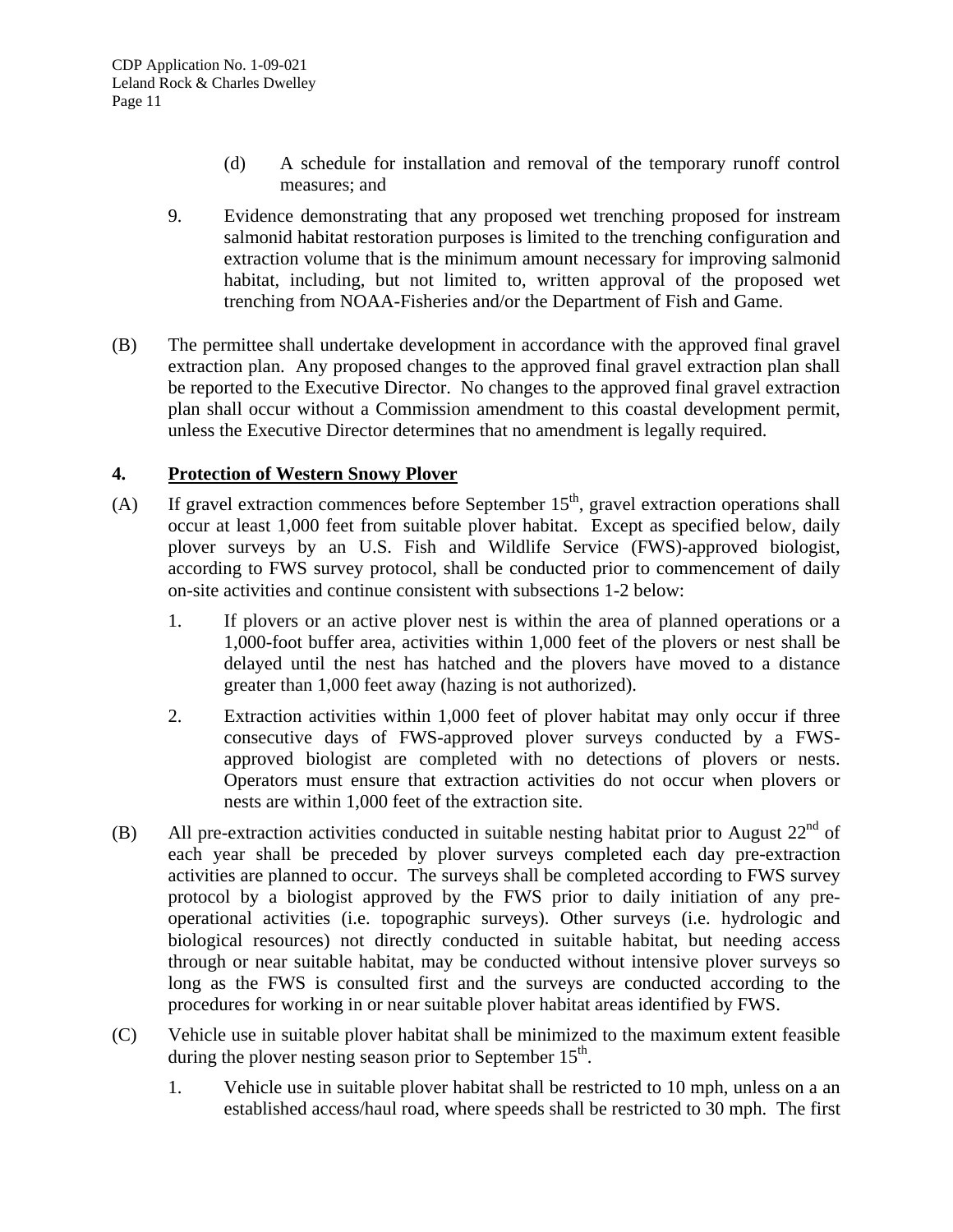three vehicle trips on access/haul roads in suitable habitat each day shall not exceed 10 mph.

- 2. Vehicle use in suitable plover habitat associated with gravel extraction operations shall be restricted to the daytime, between 0.5-hour before sunrise and 0.5-hour past sunset.
- 3. Parking, staging, and maintenance of vehicles and equipment shall occur at least 1,000 feet away from suitable plover habitat.
- (D) Access roads owned or controlled by the gravel operator shall be gated and locked during the plover nesting season (between March  $1<sup>st</sup>$  and September  $15<sup>th</sup>$ ) when no active extraction and hauling is occurring, including at night, to help prevent recreational vehicles from impacting western snowy plovers. The gate shall be designed to block vehicles only and shall allow for pedestrian access, unless the applicant obtains additional authorization from the Commission to block pedestrian access. Once the existing gate along the access road to the site through the Caltrans right-of-way is removed by Caltrans as required by Special Condition No. 19 of Coastal Development Permit No. 1-07-038, the gravel operator shall utilize separate gates installed on the operator's property outside of the Caltrans right-of-way.

## **5. Extraction Season**

Extraction and all reclamation required by Special Condition No. 7 must be completed by October  $15<sup>th</sup>$  of each season. The Executive Director may approve either one or two week extensions of gravel extraction and reclamation activities beyond that date to as late as November  $1<sup>st</sup>$  for all gravel extraction except for trenching within the wet channel in a configuration and extraction volume that is the minimum amount necessary for improving salmon habitat, which may extend to as late as November  $15<sup>th</sup>$  if the permittee has submitted a request for an extension in writing, the Executive Director determines that dry weather conditions are forecast for the extension period, and any necessary extensions of time have been granted by the Department of Fish and Game, the U.S. Army Corps of Engineers, and NOAA Fisheries. No extraction or reclamation activities shall occur after October  $15<sup>th</sup>$  unless the permittee has first received approval of an extension of time in writing from the Executive Director. The permittee must have reclaimed all portions of the seasonal development area except for removal of any authorized seasonal crossings before an extension can be authorized.

## **6. Resource Protection**

The gravel extraction and processing operations shall not disturb or remove any of the established riparian vegetation habitat along the banks of the river, nor any of the riparian vegetation areas on the gravel bar limited by Special Condition No. 1. No new haul roads shall be cut through the habitat. No debris, soil, silt, sand, bark, slash, sawdust, rubbish, cement or concrete, oil or petroleum products, or other organic or earthen material from any gravel extraction or reclamation activities shall be allowed to enter into or be placed where it may be washed by rainfall or runoff into river waters.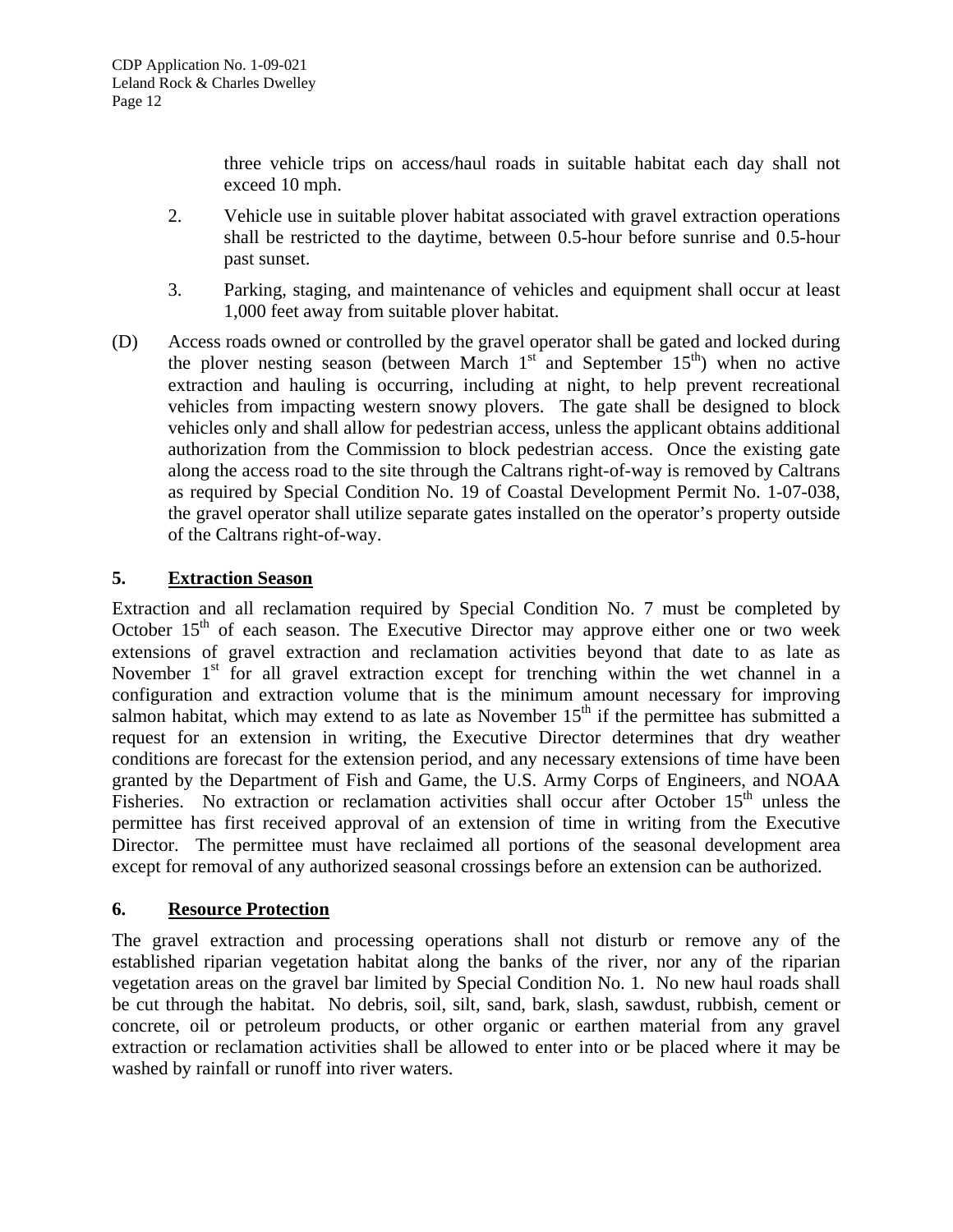CDP Application No. 1-09-021 Leland Rock & Charles Dwelley Page 13

#### **7. Seasonal Site Closure**

The seasonal development area must be reclaimed before October  $15<sup>th</sup>$ , or by the extended date approved by the Executive Director pursuant to Special Condition No. 5. The site must be reclaimed when extraction has been completed. Reclamation includes: (a) filling in depressions created by the mining that are not part of the approved extraction method; (b) grading the excavation site according to prescribed grade; and (c) removing all seasonal crossings and grading out the abutments to conform with surrounding topography and removing all temporary fills from the bar. After October  $15<sup>th</sup>$ , the development area must be reclaimed daily except for the removal of authorized seasonal crossings.

## **8. State Lands Commission Review**

**PRIOR TO ISSUANCE OF THE COASTAL DEVELOPMENT PERMIT**, the applicant shall submit to the Executive Director, a written determination from the State Lands Commission that:

- (A) No State lands are involved in the development; or
- (B) State lands are involved in the development and all permits required by the State Lands Commission have been obtained; or
- (C) State lands may be involved in the development, but pending a final determination an agreement has been made with the State Lands Commission for the project to proceed without prejudice to that determination.

## **9. DFG Streambed Alteration Agreement**

**PRIOR TO THE START OF EACH YEAR'S GRAVEL EXTRACTION OPERATIONS**, the permittee shall submit a copy of any necessary Section 1603 Streambed Alteration Agreement or other approval required by the Department of Fish and Game (DFG) for that gravel extraction season which is consistent with all terms and conditions of this permit. The applicant shall inform the Executive Director of any changes to the project required by the Department. Such changes shall not be incorporated into the project until the applicant obtains a Commission amendment to this coastal development permit, unless the Executive Director determines that no amendment is legally required.

## **10. Regional Water Quality Control Board Water Quality Certification**

**PRIOR TO THE START OF EACH YEAR'S GRAVEL EXTRACTION OPERATIONS**, the permittee shall submit a copy of any necessary CWA Section 401 Water Quality Certification (WQC) or other approval required by the North Coast Regional Water Quality Control Board for that gravel extraction season which is consistent with all terms and conditions of this permit. The applicant shall inform the Executive Director of any changes to the project required by the Board. Such changes shall not be incorporated into the project until the applicant obtains a Commission amendment to this coastal development permit, unless the Executive Director determines that no amendment is legally required.

## **11. Annual Army Corps of Engineers Approvals**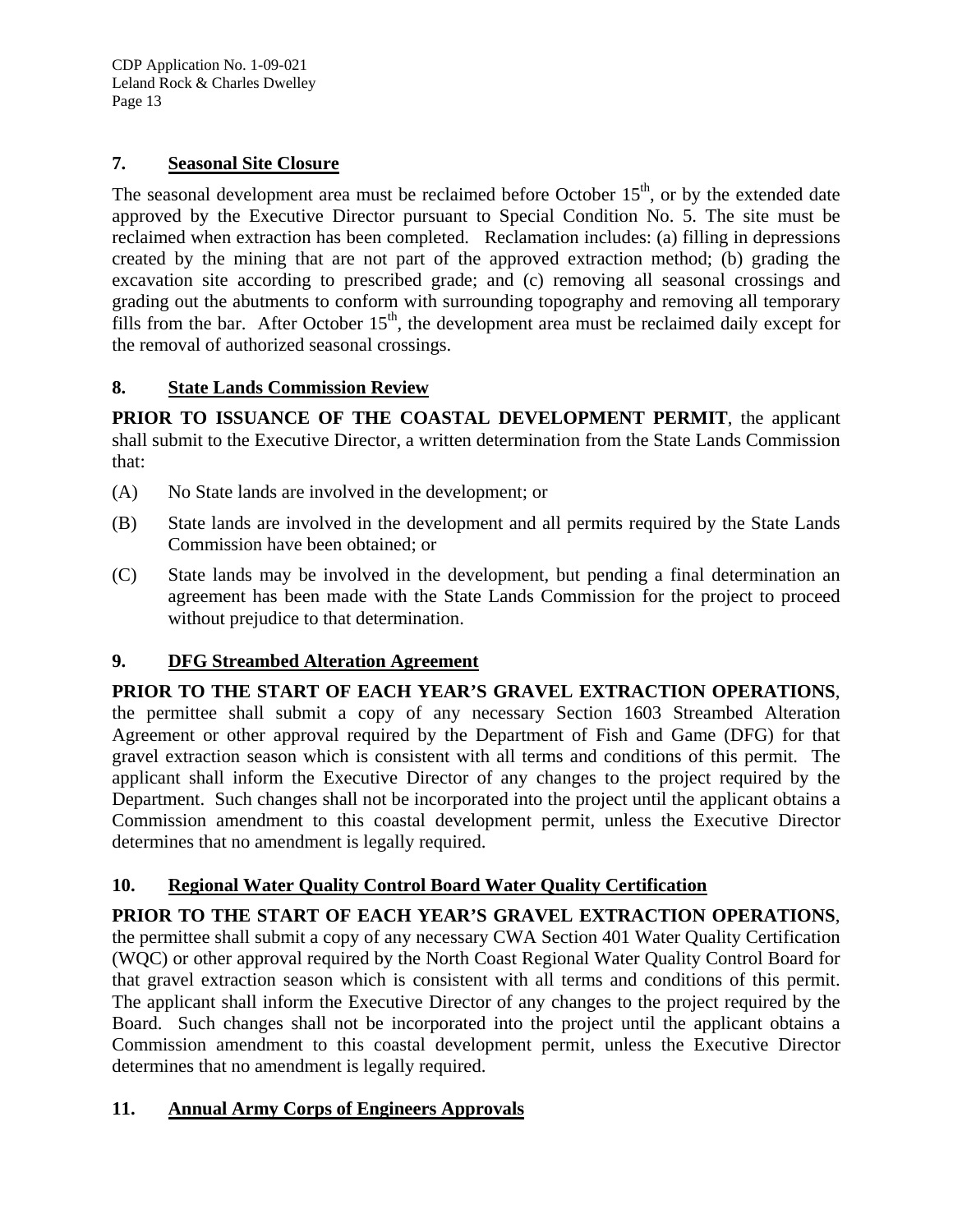## **PRIOR TO THE START OF EACH YEAR'S GRAVEL EXTRACTION OPERATIONS**,

the permittee shall submit a copy of any authorization issued by the U.S. Army Corps of Engineers granting approval for that year's gravel extraction season which is consistent with all terms and conditions of this permit, or evidence that no seasonal authorization is required. The applicant shall inform the Executive Director of any changes to the project required by the Corps. Such changes shall not be incorporated into the project until the applicant obtains a Commission amendment to this coastal development permit, unless the Executive Director determines that no amendment is legally required.

## **12. Permit Termination Date**

The gravel operations authorized by this permit shall terminate on November  $1<sup>st</sup>$ , 2013. Continued gravel operations after that date shall require a new coastal development permit.

## **13. Final Army Corps of Engineers Approval of LOP-2009**

**PRIOR TO COMMENCEMENT OF ANY DEVELOPMENT AUTHORIZED BY THIS COASTAL DEVELOPMENT PERMIT**, the permittee shall provide to the Executive Director a copy of a permit issued by the Army Corps of Engineers, or letter of permission, or evidence that no permit or permission is required. The applicant shall inform the Executive Director of any changes to the project required by the Army Corps of Engineers. Such changes shall not be incorporated into the project until the applicant obtains a Commission amendment to this coastal development permit, unless the Executive Director determines that no amendment is legally required.

## **14. Final Biological Opinions**

**PRIOR TO ISSUANCE OF THE COASTAL DEVELOPMENT PERMIT**, the applicant shall submit evidence, for the review and approval of the Executive Director, that the National Marine Fisheries Service (NOAA-Fisheries) and the U.S. Fish and Wildlife Service have issued final Biological Opinions in support of the gravel extraction authorized by this permit and that are consistent with all terms and conditions of this permit. The applicant shall inform the Executive Director of any changes to the project required by the agencies. Such changes shall not be incorporated into the project until the applicant obtains a Commission amendment to this coastal development permit, unless the Executive Director determines that no amendment is legally required.

## **15. Public Safety Fencing Plan**

- (A) **PRIOR TO THE INSTALLATION OF ANY PUBLIC SAFETY FENCING OR BARRIERS**, the permittee shall submit, for the review and written approval of the Executive Director, a final public safety plan for the proposed fencing or barriers.
	- 1. The plan shall demonstrate that:
		- (a) The public safety fencing or barriers shall be installed in a manner that does not block public pedestrian access to the river along the existing Caltrans right-of-way adjacent to Highway 101 through the permittees'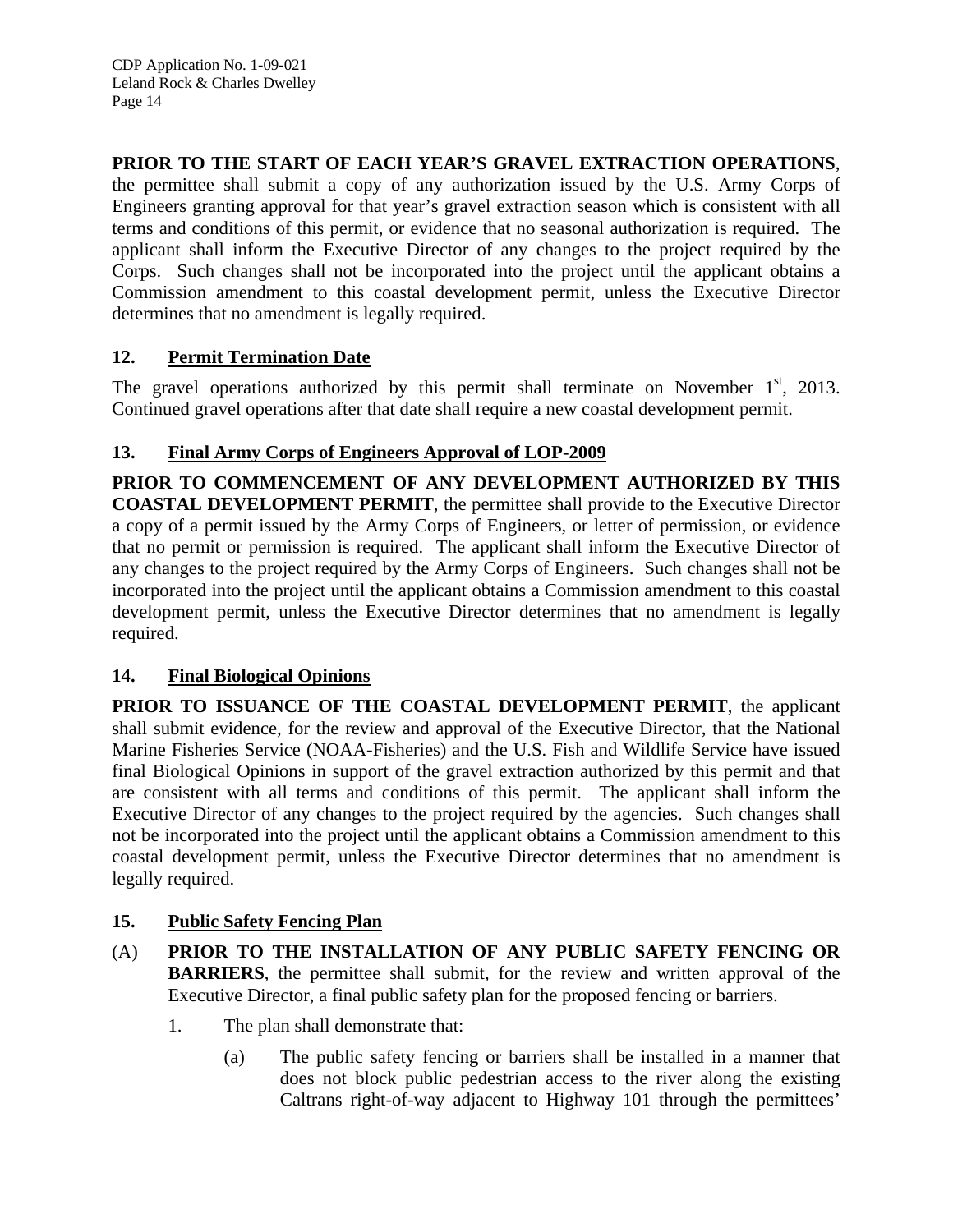property along the river bank and along the top of the adjacent downstream river bluff, including at the location of the seasonal railroad crossing that is installed for gravel operations, unless the applicant obtains additional authorization from the Commission to block pedestrian access in these areas; and

- (b) The proposed fencing or barriers are required to comply with local, state, or federal safety laws.
- 2. The plan shall include, at a minimum, the following:
	- (a) A site plan showing the proposed public safety measures and existing public access points at the Highway 101 bridge and along the adjacent downstream river bluff;
	- (b) A narrative description of the proposed public safety measures;
	- (c) A schedule for the installation of the public safety measures; and
	- (d) Evidence that the proposed fencing or barriers are required to comply with local, state, or federal safety laws.
- (B) The permittee shall undertake development in accordance with the approved final plan. Any proposed changes to the approved final public safety plan shall be reported to the Executive Director. No changes to the approved final plan shall occur without a Commission amendment to this coastal development permit, unless the Executive Director determines that no amendment is legally required.

## **IV. FINDINGS & DECLARATIONS**

The Commission hereby finds and declares as follows:

## **A. Environmental Setting**

#### **(1)** *Background on the Lower Eel and Van Duzen Rivers*

The lower Eel River from the city of Rio Dell downstream to the estuary and the lower Van Duzen River near its confluence with the Eel are depositional reaches bordered by open pastures and some urban development. The average channel width of the lower Eel River is 1,900 feet, and summer fog influences water temperatures in the river. Historically, the channel in much of the project area, which is located from the confluence of the Eel and Van Duzen Rivers up to river mile 0.7 on the lower Van Duzen River, was significantly deeper than it is currently, and through the first half of the  $20<sup>th</sup>$  century the lower Eel River was navigable by shallow draft boats for commercial shipping. Historical analyses of gradient and riffle conditions in the lower Eel and Van Duzen Rivers provide additional evidence that the rivers are severely aggraded relative to historic conditions. The Eel River at its confluence with the Van Duzen River (i.e., at project site) is aggraded to the point that, in some years (e.g., 1994 and 2001), salmonids holding in the lower Eel River cannot migrate upstream in late fall due to subsurface flows. This same situation has occurred just below the Sandy Prairie levee approximately 4-6 miles downstream of the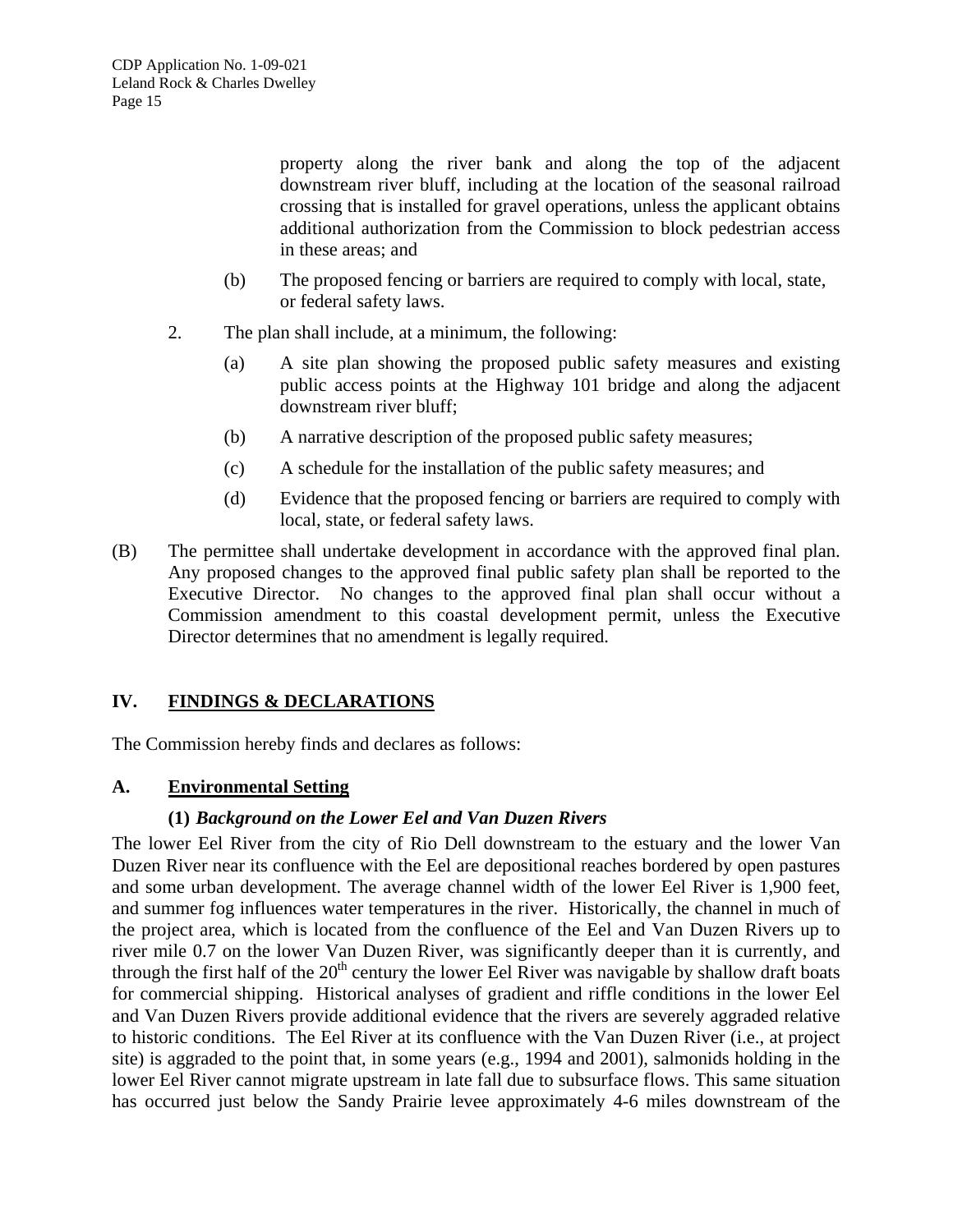project site. In the past, the Department of Fish and Game (DFG) has requested that gravel operators open up the channels to allow for fish passage.

Bank protection and levee structures placed in the lower Eel River have limited the river's ability to migrate and overflow its banks. The river's meandering ability during high flows has been influenced by the past land uses in the area, including construction of the Sandy Prairie levee in 1959 and the Grizzly Bluff levee following the 1964 flood, plus the cutting of the old original channel sometime in the 1860's at Fernbridge (approximately eight river miles downstream of the project site). Levees separate potential overflow areas from the main channel and concentrate the high flow energy of floods to a narrower part of the river bed, thereby moving more bedload material through the area. When available sediment exceeds the channel carrying capacity, sediment deposition (channel aggradation) occurs. The braided section of the channel between lower Eel River miles 10.5 and 13.1 contains the largest available area to store bedload during the 50- to 100-year flows.

The Van Duzen River is the most northern tributary to the Eel River in California's North Coast Range, and enters the Eel River near the community of Alton in Humboldt County. The watershed drains an area of 429 square miles: 366 square miles are in Humboldt County and 63 square miles are in Trinity County. Elevations range from approximately 5,900 feet at its headwaters at Red Lassic Peak to approximately 60 feet at its confluence with the Eel River (i.e., at the project site). The Van Duzen River is over 73 miles long, has no major dams, and thus is one of the few remaining free-flowing rivers in California. The geology of the lower basin of the Van Duzen River (an area encompassing approximately 129 square miles that includes the lower Van Duzen River from the confluence with the Eel River to its confluence with Grizzly Creek) is dominated by relatively stable sandstone, interspersed with pockets of potentially unstable sandstone along steep streamsides and with stable mélange in the lower floodplains. Streams in the lower basin are naturally more capable of supporting anadromous fish than the rest of the basin because of lower gradients and aquatic habitat conditions that are more suitable for salmonids.

The Van Duzen River delta area near the confluence with the Eel River (i.e., at the project site) consists of a meandering network of interconnected channels. Constriction imposed by the Van Duzen bridges (Highway 101 bridges) results in deposition above and below the bridges (control points) and scour at the bridges. This bridge constriction has contributed significantly to ongoing flooding, channel aggradation, and bank erosion along the lower Van Duzen River valley upstream of the bridges. Morphology of the river delta is further complicated by flow regimes within the Eel River, which also affect the delta area.

## **(2)** *Project Area Location*

The applicant proposes to seasonally extract up to 100,000 cubic yards of river run sand and gravel from the lower Van Duzen River and stockpile gravel in adjacent upland areas along the north side of the lower Van Duzen River near its junction with the Eel River, immediately west of the inland edge of the Highway 101 bridge near the community of Alton. The project includes stockpiling material at a stockpile location adjacent to the Highway 101 bridge, but no gravel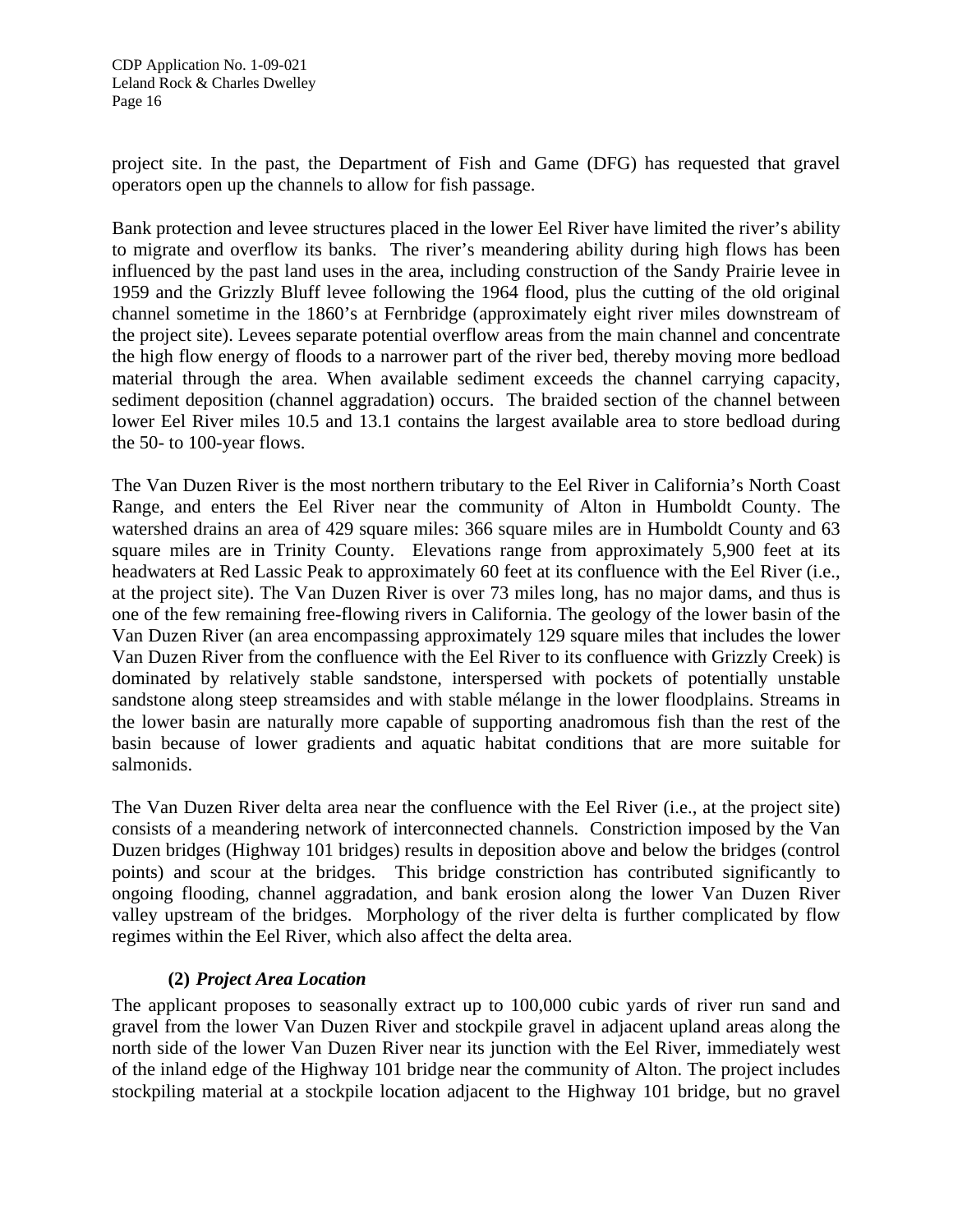processing is proposed. The applicant also proposes to place seasonal railroad flatbed crossings across low flow channels as needed to facilitate gravel transport and to reclaim extraction areas.

The gravel extraction area includes the exposed gravel bars of the lower Van Duzen River from its confluence with the Eel upstream to Van Duzen River Mile 0.7. The Commission's jurisdiction over the overall project site is limited to the part of the river and adjoining areas west of the Highway 101 right-of-way. All of the work downstream of the Highway 101 bridge is within the Commission's retained jurisdictional areas. However, the overall project site extends up river from the Highway 101 bridge to include additional gravel mining outside of the coastal zone.

The proposed gravel extraction would occur in two areas extending across the mouth of the river to the northern property line. The gravel extraction area consists of a large gravel bar formed by the action of both the Van Duzen and Eel Rivers (see above). The bar is largely exposed during low flow conditions during the dry season and largely submerged during high flow conditions in the winter. The project area excludes a dense riparian forest area located closer to Highway 101.

Each year since 2001, the applicant has implemented a salmonid migration barrier modification project (fish channel) at the confluence of the Van Duzen and Eel Rivers, as well as installation of large woody debris (LWD), alcoves, and off-channel trenching. This work has been implemented as part of a collaborative effort between the applicant and Eureka Ready Mix (Hauck Bar) under the guidance of DFG and NOAA-Fisheries.

The existing stockpile area, which is proposed for continued use and to be raised in height under the current application, is located adjacent to Highway 101 in an area that had previously been used as a construction staging area by Caltrans when it reconstructed the Highway 101 bridge. The site is bordered by a dense riparian forest except for the side adjacent to the highway. Existing access roads established for other purposes connect the stockpile area with the gravel bar and the railroad line.

Seven other gravel operators are located in the coastal zone along an approximately 9-river-mile reach downstream of the project site, all of which extract sand and gravel from the rivers (i.e., at Singley, Worswick, Drake, Canevari, Sandy Prairie, Hansen, and Hauck Bars along the lower Eel River). Additionally, three other gravel operations are located upstream of the project site on the Van Duzen River (see Exhibit No. 3), outside of the coastal zone. Tables 1 and 2 below summarize the permitting and gravel extraction history of the lower Eel River and Van Duzen Rivers over the years.

The site is planned and zoned in the Humboldt County LCP either Natural Resources (NR) with a Streams and Riparian Corridors Combining Zone (NR/R), Agriculture Exclusive (AE), with minimum parcel sizes of 60 acres (AE-60), with Flood Hazard (F), Archaeological Resources (A), Streams and Riparian Corridors (R), and Transitional Agricultural Land (T) combining zones, or Undesignated (U). Although the Humboldt County zoning for the property includes an archaeological combining zone (indicating the area is considered to have the potential for archaeological resources), no known archaeological resources exist at the site. Much of the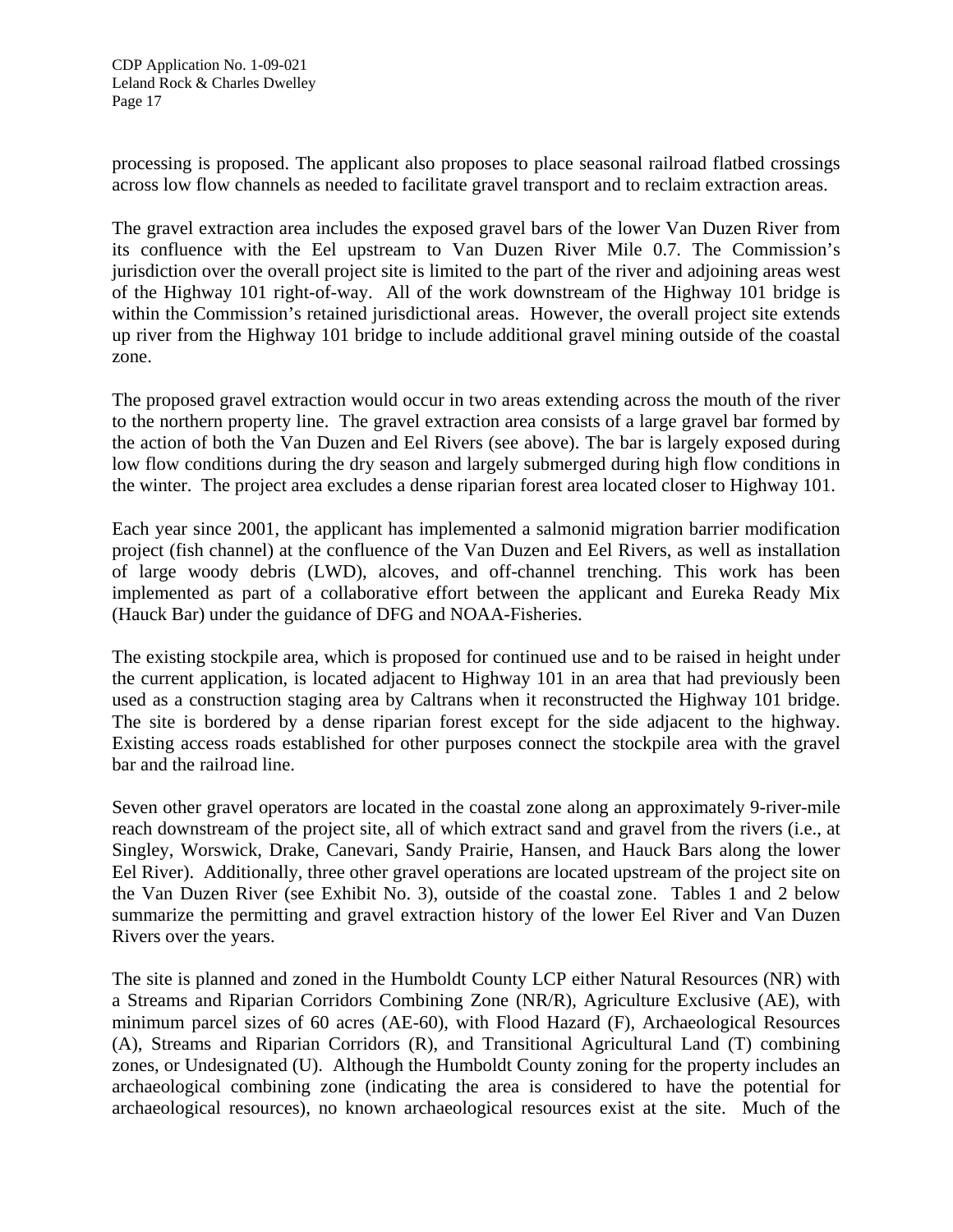CDP Application No. 1-09-021 Leland Rock & Charles Dwelley Page 18

terrace land along this area has been subject to disturbance as agricultural lands and has been inundated during major flood events. Areas of gravel bars, within the bank full channel, are generally not considered conducive to the establishment or preservation of archaeological sites due to the high incidence of inundation and fluvial reworking.

#### **(3)** *Habitat Types & Special-Status Species*

The total project area is approximately 161 acres in size, a portion of which is within the current boundary of "ordinary high water." The area within the OHW boundary is subject to change based upon natural river processes (e.g., erosion, accretion, and meander). Habitat types that occur in the area include the exposed gravel bars, North Coast riparian scrub, North Coast black cottonwood forest, and the low-flow river channel.

The exposed cobble in the gravel bars adjacent to the low-flow channels provides roosting and/or nesting habitats for at least two avian species, killdeer (*Charadrius vociferus*) and western snowy plover (*Charadrius alexandrinus nivosus*), but otherwise represents one of the sparsest habitats in terms of wildlife diversity and numbers. The western snowy plover has been listed under the federal Endangered Species Act as a threatened species since 1993. Though originally thought to inhabit primarily open beach strand environments, plovers have also been observed roosting and nesting on gravel bars on the lower Eel River up to its confluence with the Van Duzen River. The plover sightings on the river bars have been in the months of April through early September, during the nesting season. Unlike many avian species which nest in trees, plovers establish their nests on the open gravel bars.

In general, the riparian vegetation lining the lower Eel and lower Van Duzen Rivers is perhaps the single-most important element for the natural environment in the area, providing habitat for many birds and mammals. The presence of two different kinds of riparian habitat, riparian scrub and black cottonwood forest, provides habitat for a greater number of wildlife species than a more uniform and simple habitat structure would. In addition to its habitat value, the riparian corridor also provides water quality protection, bank stabilization through root penetration, and flood protection.

The North Coast riparian scrub habitat in the project area fluctuates in size, density, location, and maturity in response to flow events, sediment deposition, and natural meandering of the river channel. The vegetation growing within this habitat type is dominated by coyote brush (*Bacharris pilularis*), a sparse covering of small trees (including cottonwood and willow), and various (mostly weedy annual) grasses and herbs. Riparian scrub habitat supports a variety of wildlife species, including a number of small mammals such as raccoon (*Procyon lotor*), striped skunk (*Mephitis mephitis*), gray fox (*Urocyon cinereoargenteus*), rodents and rabbits, and many bird species that use the habitat for foraging, nesting, and cover.

North Coast black cottonwood (*Populus balsamifera* ssp. *trichocarpa*) forest lines the river banks and terraces, maintaining natural channel confinement in the absence of large flood events. This habitat type is a broad-leaved, winter deciduous forest dominated by black cottonwood, with lesser amounts of willow (*Salix* spp.) and red alder (*Alnus rubra*). The forest has a dense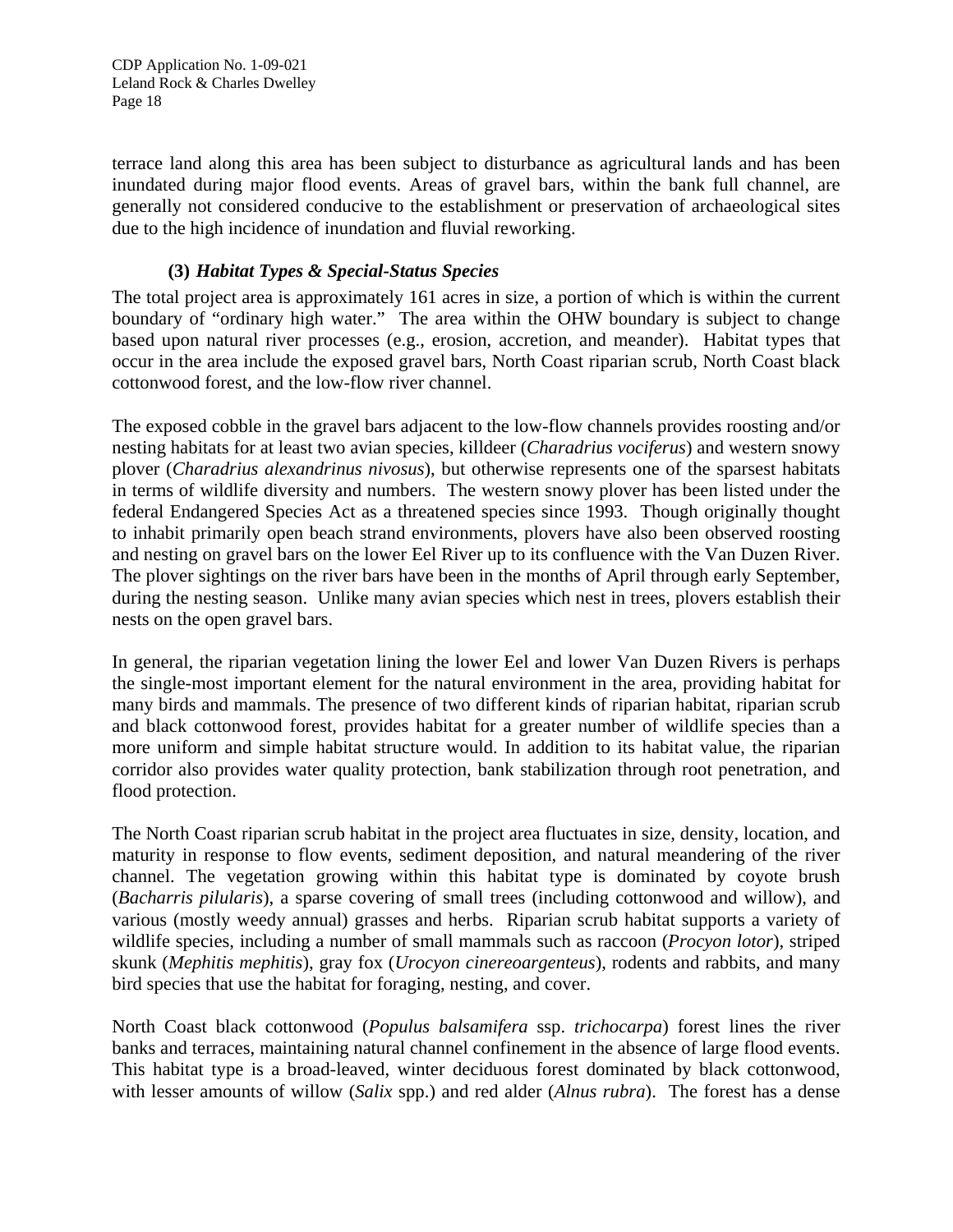-

canopy as well as a dense shrub layer and herbaceous understory. The stands of North Coast black cottonwood forest in the area range back to 45 years old, established following major flooding of the Eel and Van Duzen Rivers that occurred in 1964. The cottonwood forest represents the most structurally complex habitat in the area, which in turn supports a higher number and diversity of wildlife species than the other habitats. The North Coast black cottonwood forest provides valuable foraging, breeding, roosting, and shelter habitat for a wide variety of wildlife species, including at least nine bird species, eight mammalian species, two amphibian species, and one reptile species.

Although none have been detected at the project site, the black cottonwood forest offers suitable habitat for a state-listed endangered species, the willow flycatcher (*Empidonax traillii*), as well as four state listed "species of special concern," including black-shouldered kite (*Elanus caeruleus*), Cooper's hawk (*Accipiter cooperii*), yellow warbler (*Dendroica petechia*), and yellow-breasted chat (*Icteria virens*).

In general, the riparian zone along the lower Eel and lower Van Duzen Rivers provides migration routes for wildlife. Over 200 different species of birds and 40 different species of mammals have been observed in the Eel River Delta, most of which utilize portions of the riparian corridor. Riparian vegetation also is critical to the survival of salmonids residing in and migrating through the lower Eel and Van Duzen Rivers.

The Eel River and its tributaries (including, importantly, the Van Duzen River) are ranked among the most significant anadromous fisheries in Northern California. Coho salmon (*Oncorhynchus kisutch*), Chinook salmon (*Oncorhynchus tshawytscha*), and steelhead trout (*Oncorhynchus mykiss*) are among the most important species with regard to commercial and sport fisheries. The coho was listed by the federal government as a "threatened species" along the northern California and southern Oregon coastlines in May of 1997, with critical habitat designated in May of 1999. Additionally, the Southern Oregon – Northern California Coasts Evolutionarily Significant Unit coho (SONCC coho) is currently listed as a threatened species in areas between Punta Gorda and the California-Oregon border under the California Endangered Species Act (CESA). Chinook salmon was federally listed as "threatened" in September of 1999, with critical habitat designated in February of 2000. Finally, steelhead trout was listed as "threatened" in June of 2000.

The lower Eel and lower Van Duzen Rivers, including the project area, are mainly utilized by the anadromous fish as a migration route to and from the upstream spawning grounds. In addition, the lower Eel and lower Van Duzen Rivers support summer rearing habitat for juvenile salmonids, especially steelhead yearlings and fall Chinook sub-yearlings, and holding areas for adult summer steelhead as well as spawning and nursery habitat for marine fishes and invertebrates. A reference to the project site in the Biological Assessment prepared for the lower Eel River and Van Duzen River (Berg 2009, Exhibit C)<sup>[1](#page-18-0)</sup> states as follows:

<span id="page-18-0"></span><sup>1</sup> Berg, A. 2009. *Biological Assessment for the U.S. Army Corps of Engineers LOP 2009 Authorizing Aggregate Extraction Operations in The Lower Eel River and Van Duzen River, Humboldt County, California*. Draft BA prepared by Alice Berg &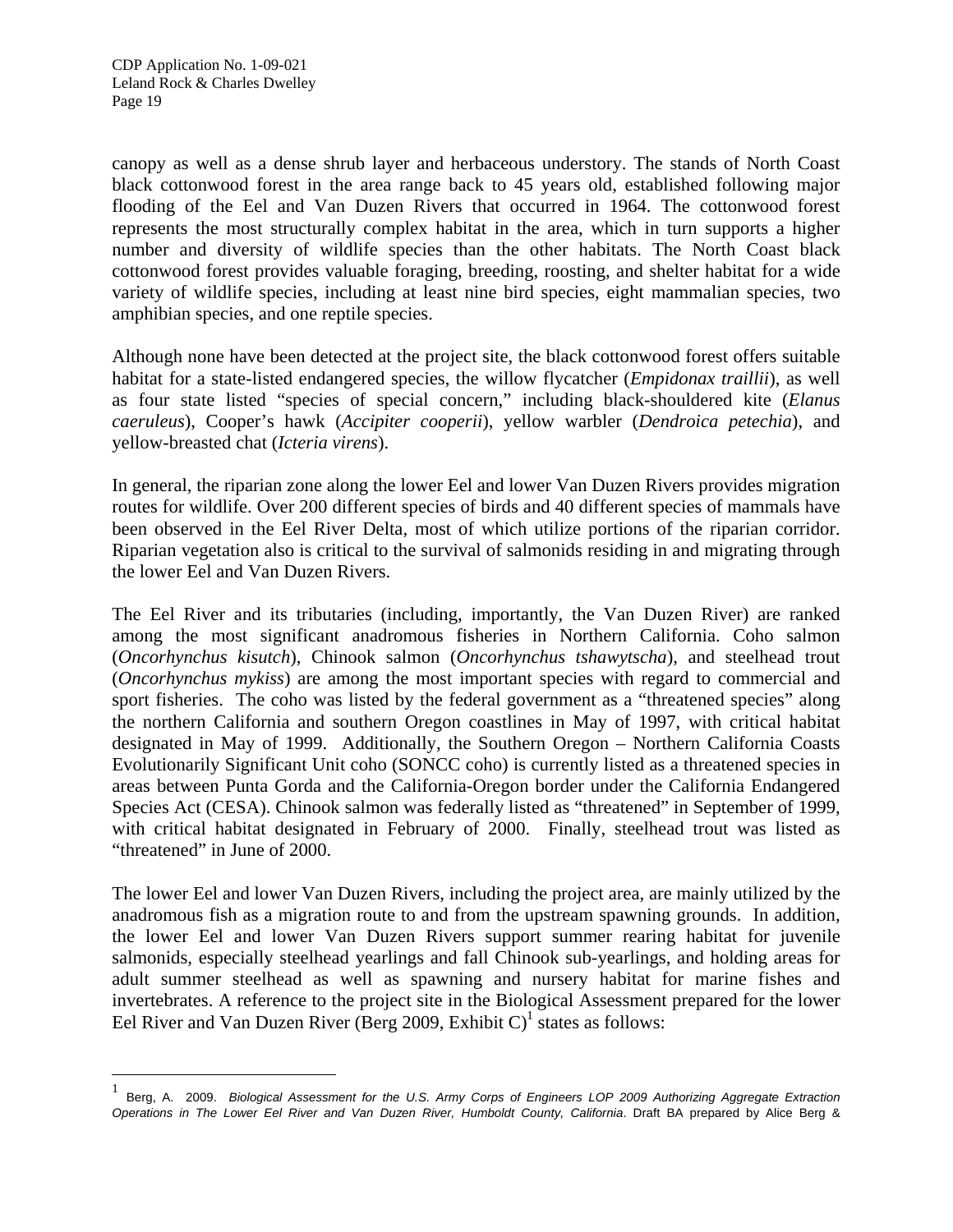"The mouth of the Van Duzen River channel is broad and generally shallow. In conjunction with the aggraded conditions, the river may flow subsurface in the late summer and early autumn. The situation has caused stranding and mortality of Chinook salmon in recent years. The ACOE' and NMFS' goals include silt sequestration, encouraging a single-thread channel and more riparian vegetation, and/or encouraging the thalweg adjacent to the existing riparian vegetation. The Van Duzen River is especially appropriate for trenching. Extraction proposals in the lower two miles of the Van Duzen River shall be limited to alternative extraction designs, such as trenching, alcoves, horseshoe pits, very narrow skims, etc. In particular, trenching is recommended in some locations in the Lower Van Duzen, especially when very close to the wetted channel." [page 29]; and

"The majority of extraction operations occur downstream of the Highway 101 Bridge…where there is a barrier to adult migration associated with channel aggradation. Habitat goals at this site include restoring adult migration habitat, protecting streambanks from severe erosion, and enhancing or creating habitat through placement of LWD downstream of the 101 Bridge." [page 41]

Other fish species in the river that are listed by DFG as "species of special concern" include coastal cutthroat trout (*Oncorhynchus clarki*), Pacific lamprey (*Lampetra tridentata*), and Green sturgeon (*Acipenser medirostris*).

The riverine habitat of the river channels on the project site and the occasional ponds that form under summer low water conditions provide habitat not only for fish, but also for invertebrates, amphibians, invertebrate-eating birds, and various mammals including river otters, mink, and other mammals that come to the river to forage (e.g., deer and raccoon).

## **B. Background on Past & Current Permitting of Gravel Operations on the Lower Eel & Van Duzen Rivers**

The lower Eel and Van Duzen Rivers have been used for gravel extraction since 1911. Currently, approximately six gravel operations are located along a 9-mile stretch of the lower Eel River, and three additional operations are located on the lower reaches of the Van Duzen River, which flows into the Eel River at Alton (Exhibit No. 3). All of the operations along the Eel River and the portion of the lowest-most operation on the Van Duzen River west of the Van Duzen River Bridge are within the coastal zone.

All of the gravel operations on the lower Eel and lower Van Duzen Rivers are interrelated in the sense that all of the gravel bars derive their material from the same upstream sediment sources. Brown and Ritter (1972) determined that the Eel River was a "hydraulically-limited" rather than "sediment-limited" river. This means that replenishment is more a factor of the size and duration of winter flows than the production of sediment in the watershed. This determination was based

<sup>-</sup>Associates for County of Humboldt, Drake Materials, Eureka Ready-Mix, Hanson Sand & Gravel, Van Duzen River Ranch, Mercer-Fraser Company, Rock & Gadberry Sand & Gravel, Thomas R. Bess Asphalt, Sand & Gravel. [See Exhibit C.]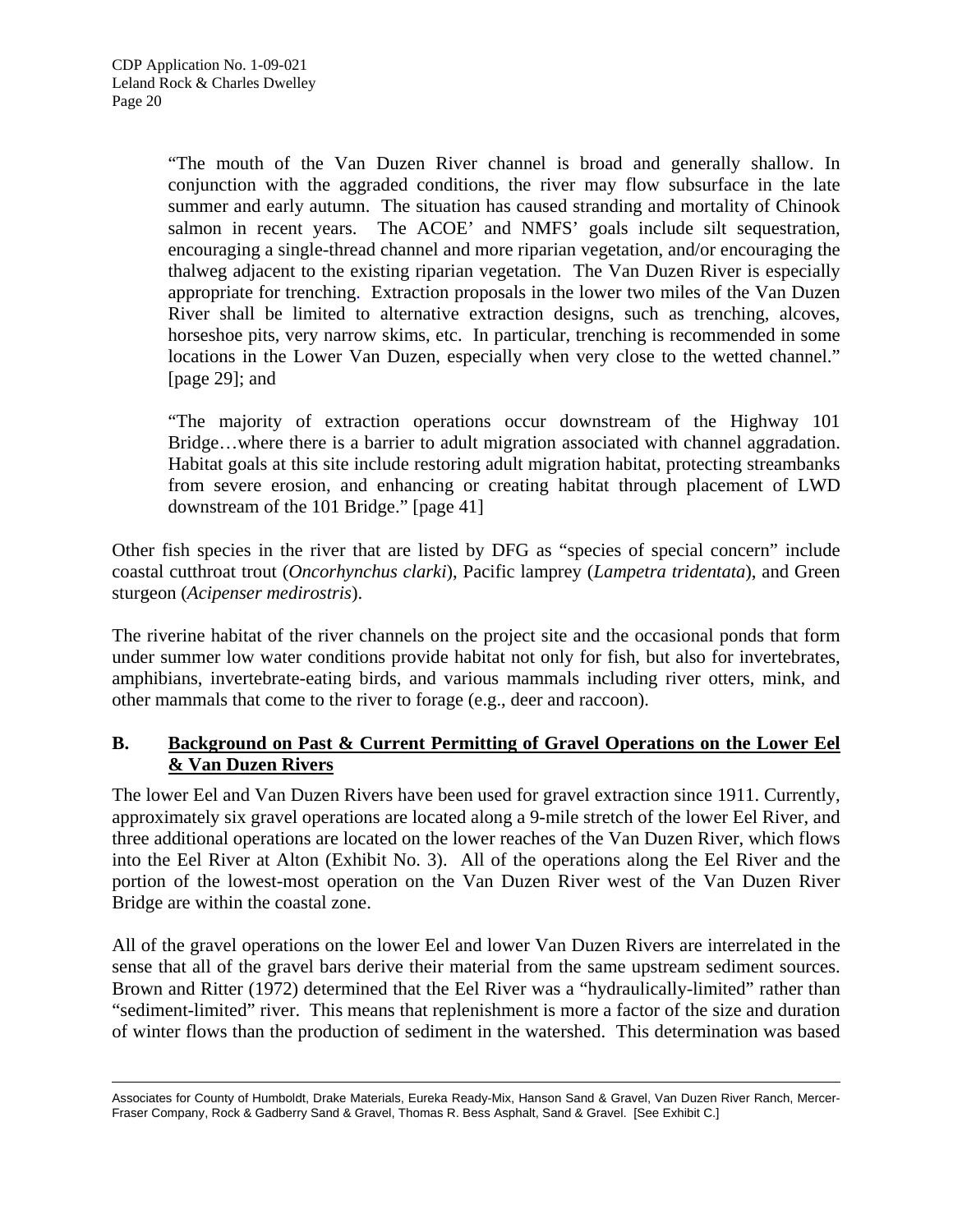on the calculated high amounts of sediment that currently exist in active land sliding occurring in the watershed.

Thus, over-extraction by all of the projects in the lower Eel and Van Duzen Rivers combined with multiple low winter flow years can contribute cumulatively to erosion of the bed and banks of the river, which in turn can erode adjacent riparian and other habitat areas, interfere with fishery resources, undermine bridge supports, and cause other significant adverse impacts. However, as noted in the County Programmatic Environmental Impact Report (PEIR) referenced below, these same impacts can and have occurred when excessive deposition from high winter flow/duration events occur. Besides the cumulative impacts resulting from river morphology changes, other significant cumulative adverse impacts include habitat degradation from the installation of new gravel processing operations and access roads within environmentally sensitive habitat adjacent to the exposed gravel bars, exclusion of recreational use of the river banks, and noise. These types of impacts typically do not occur if the area is properly managed.

#### **(1)** *1991 Programmatic Environmental Impact Report*

Until 1991, there had been very little coordinated review of the combined effects of the various gravel mining operations. Permits granted in the past by the various approving agencies were site-specific and granted with little knowledge of the cumulative impacts of gravel mining throughout the lower Eel River and Van Duzen River.

Gravel mining operations on the Eel and Van Duzen Rivers now require the approval of a number of different local, state and federal agencies. The initiation of coordinated review began to change in 1991. That year, Humboldt County considered the granting of a gravel lease from the County-owned bar at Worswick (on the lower Eel River approximately eight river miles downstream of the subject site). To comply with environmental review requirements under the California Environmental Quality Act (CEQA) the County prepared a Program Environmental Impact Report (PEIR) to describe and analyze the potential environmental effects resulting from the 13 gravel removal operations in the lower Eel River-Van Duzen watersheds. The document was certified in July 1992 and was intended to be incorporated by reference into future environmental documents prepared for individual gravel extraction projects in the area.

As part of that effort, the County initiated a comprehensive review of the status of County permits for each of the operators to reach a final determination as to which operations were proceeding according to valid vested rights or County permits, and which ones required further review. The Department of Fish and Game also began to insist that the operators demonstrate that they had all necessary County approvals before the Department would issue annual Fish and Game Code Section 1603 Streambed Alteration Agreements.

As a result, information was documented about the significant cumulative adverse impacts of the gravel mining operations. The PEIR showed that little change in the bed had occurred over the previous 75 years. Annual monitoring as well as analyses of additional sources of historic bed elevations subsequently substantiated this finding. A late-1990's comparative study by the U.S.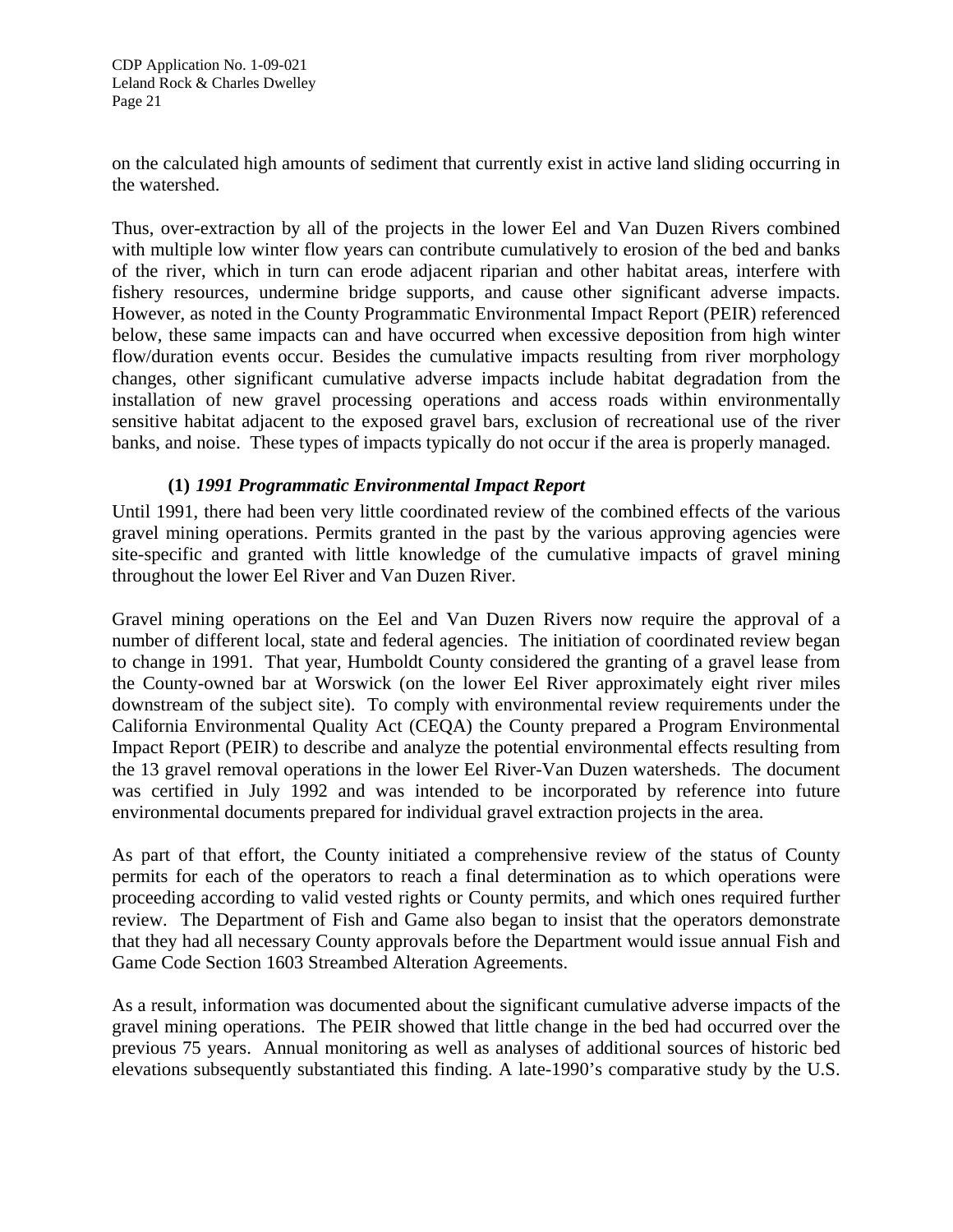CDP Application No. 1-09-021 Leland Rock & Charles Dwelley Page 22

-

Army Corps of Engineers repeating cross sections at locations that were surveyed in 1969 showed overall little change in bed elevations and gradient over the previous 30 years.

## **(2)** *County of Humboldt Extraction Review Team (CHERT)*

The County developed a strategy for controlling the cumulative impacts of the gravel operations on riverbed degradation and bank erosion. At the heart of the strategy is an annual administrative approval of extraction plans that specifies the particular method and location of extraction. The primary mitigation measure recommended by the PEIR is for the County to prepare a River Management Plan that includes, as a primary component, an annual monitoring program to make annual decisions on where and how much gravel can be removed from the lower Eel and Van Duzen Rivers without adversely affecting the rivers. As described in the PEIR, the monitoring program was to be conducted by a consulting firm using funds provided by the gravel operators. The monitoring program would involve periodic biological surveys, creating cross-sections and thalweg profiles, and taking aerial photos and ground photos each year for each gravel operation. This information would be compiled and compared to data from previous years to determine gravel recruitment, changes in channel morphology, and impacts on wildlife and fisheries. The implementation of this program is currently occurring through the Corps' permitting process and the Humboldt County Interim Management Program. Much of this information is being collected by consultants for the gravel operators as part of the annual monitoring requirements of permitting and reviewing agencies before the commencement of mining each season.

In 1997, the County established its "Lower Eel River Interim Monitoring Plan" (IMP) for use until such time that the River Management Plan is developed. The monitoring plan incorporated and refined the reporting and monitoring requirements that were originally developed in 1991. The Plan also calls for the establishment of a review team to provide the County and other oversight agencies with scientific input on the gravel operations. The Committee that was established is known as "CHERT" (County of Humboldt Extraction Review Team) and is composed of independent fluvial geomorphologists, hydrologists, fisheries biologists, and botanists. CHERT has the authority for the County to review all annual mining plans and prescribe changes to those plans as deemed necessary. CHERT integrates all the monitoring data developed by the gravel operators for geomorphic evaluations of the streambed and also evaluates and recommends practices designed to preserve and enhance vegetation and wildlife habitat.

In January of 2009 CHERT released a 10-year analysis (Exhibit A) of river channel cross sections taken at various sites along the Eel and Van Duzen Rivers near mining sites (including the lower, middle, and South Fork reaches of the Eel River and the lower Van Duzen River).<sup>2</sup> The report represents the longest-term geomorphic analysis completed to date examining the potential effects of gravel mining operations on river channel morphology. The report finds that "While certain methods of mining and locally excessive volumes can affect instream habitat in the short term, the river does not appear to suffer from long term or broad scale channel bed degradation from gravel mining. Furthermore, the CHERT adaptive management program

<span id="page-21-0"></span><sup>2</sup> County of Humboldt Extraction Review Team (CHERT). January 2009. *Analysis of Eel River Cross Sections at Gravel Mining Sites, 1997-200*7. Unpublished report prepared by Randy Klein, Doug Jager, Andre Lehre, and Bill Trush. 24 pp (Exhibit A).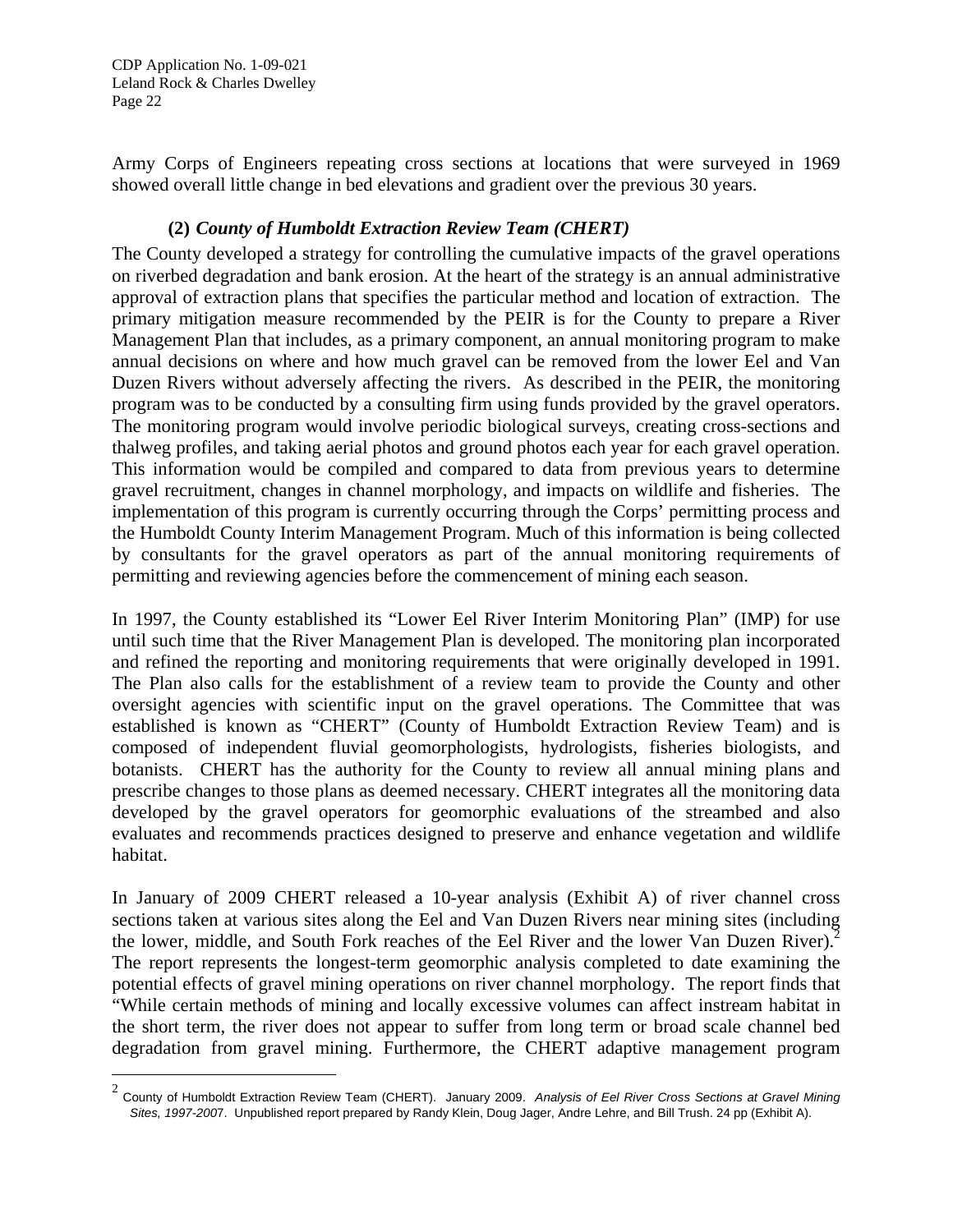authorized by the IMP specifically addresses preventing local over-extraction and avoids/ minimizes mining methods that cause aquatic and riparian habitat damage" (page 2). The report concludes that "…we did not discern any large scale, persistent effects of Eel River gravel mining on channel thalweg elevations, mean bed elevations, or scour…Gravel mining effects in the Eel River are probably limited to short term, localized effects which the adaptive management program and federal and state oversight attempt to avoid or minimize. Refinement of project-scale minimization measures will continue to be a fundamental component of the adaptive management process, as will instream habitat improvement projects associated with gravel extraction operations" (page 24).

## **(3)** *U.S. Army Corps of Engineers Letter of Permission Procedure*

In the fall of 1993, due to an amendment to its Clean Water Act (CWA) regulatory program, the U.S. Army Corps of Engineers became more involved in regulating gravel extraction operations. Whereas previously the Corps' regulatory review of many in-stream gravel extraction operations focused mainly on the installation of channel crossings and stockpiling of material on the river bar, in 1993, the Corps began actively regulating incidental fill related to gravel mining activities themselves. In an effort to streamline the processing of CWA permits for the numerous in-stream gravel operations within Humboldt County, the Corps adopted a Letter of Permission (LOP) procedure for authorizing such projects (LOP 96-1). The LOP was adopted after a series of interagency and public meetings. An applicant for a project covered by the LOP must submit yearly gravel plans and monitoring information to the Corps for approval under the procedure. The Corps incorporated the County's CHERT review process into its LOP procedure.

As discussed in more detail below, the Corps issued an LOP to cover gravel mining in Humboldt County for the 2002-2008 gravel extraction seasons (LOP 2004-1) and has issued a new LOP Procedure 2009 (LOP-2009) Public Notice dated February 19, 2009 (No. 2007-00857) to cover gravel mining in Humboldt County for the next five years. The LOP-2009 is still in process (pending final Biological Opinions from NOAA-Fisheries and the U.S. Fish and Wildlife Service) and is expected to be issued in late August or early September, before the end of this summer's gravel mining season.

As with all "federal actions" that might adversely impact rare, threatened, and endangered fish and wildlife, the LOP process and the Corps' review of individual Section 404 permits is also subject to consultations with applicable natural resource trustee agencies as required under Section 7 of the Federal Endangered Species Act (FESA). FESA Section 7 directs all federal agencies to use their existing authorities to conserve threatened and endangered species, and, in consultation with other federal agencies possessing ecological expertise regarding ecology and habitat requirements for these plants and animals, ensure that their actions do not jeopardize listed species or destroy or adversely modify critical habitat. Section 7 applies to management of federal lands as well as other federal actions that may affect listed species, such as federal approval of private activities through the issuance of federal permits, licenses, or other actions such as the LOP gravel mining and authorization procedure and the issuance of individual Section 404 permits.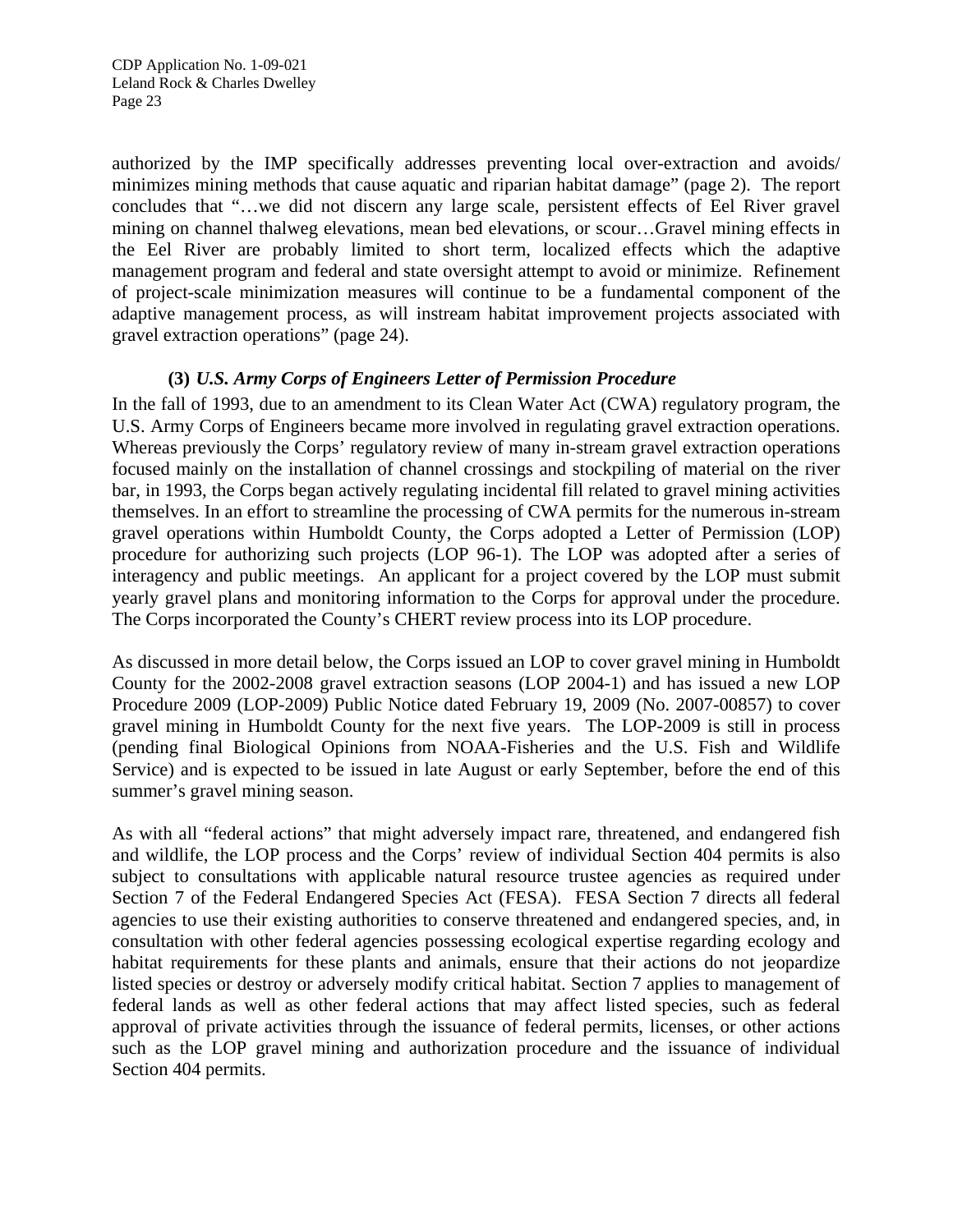The consultation process primarily consists of the agency undertaking the action of compiling biological assessment (BA) data detailing the current status of the fish and wildlife species within the area subject to the federal agency action, and a preliminary assessment of the likely effects of the action on those species. This information is then submitted to the particular resource agencies assigned the responsibility for ensuring protection to the various FESA-listed species. NOAA-Fisheries prepares and issues a Biological Opinion (BO) regarding impacts of gravel extraction to the listed salmonid species. The western snowy plover, a listed threatened species, also requires consultation with the U.S. Fish and Wildlife Service (FWS). Based on the findings of the NOAA-Fisheries and FWS reviews, mitigation measures required by the FESA are incorporated into extraction requirements. As more information is gathered on the species and the direct, indirect, and cumulative effects on species individuals and their habitat, these mitigation requirements are revised as necessary.

#### a. Federal ESA Section 7 Consultations with NOAA-Fisheries

NOAA-Fisheries originally issued a BO in July of 1997 for the LOP Procedure for Gravel Mining and Excavation Activities within Humboldt County, California (LOP 96-1). The LOP 96-1 was authorized for a five-year term, expiring in August 2001. Several FESA listing actions occurred subsequent to the issuance of NOAA-Fisheries' 1997 BO, including designation of critical habitat for Southern Oregon/Northern California Coastal (SONCC) coho salmon, listing of California Coastal (CC) Chinook salmon as threatened and designation of critical habitat, and listing of Northern California (NC) steelhead as threatened. As a result of the listing of additional salmonid species and designation of critical habitat in 1999, the Corps requested reinitiation of Section 7 ESA consultation, and NOAA-Fisheries prepared a revised BO (dated May 1, 2000). In June of 2001, the Corps extended the expiration date of LOP 96-1 to October 31, 2001 and requested an amendment to the duration of the 2000 BO, which analyzed the extended duration of the proposed gravel extraction activities.

NOAA-Fisheries began working with the Corps, other agencies, and Humboldt County gravel operators and their consultants during the winter of 2001-2002 on a replacement LOP procedure anticipated to be in place for the 2002-2007 extraction seasons (originally enumerated as LOP 2002-1). A draft LOP 2002-1 was circulated for public comment in May 2002, at which time it became apparent to involved agencies that several issues could not be resolved prior to the 2002 mining season. As a result, the Corps decided to further extend LOP 96-1 through December 31, 2002 to provide an authorization process for the 2002 gravel mining season and again requested that NOAA-Fisheries amend the 2000 BO to analyze the extended duration of LOP 96-1.

On November 26, 2002, the Corps issued a public notice announcing re-initiation of its efforts for authorization of a new Humboldt County LOP process, re-enumerated as LOP-2003-1. Concurrent with the announcement, the Corps again requested a FESA Section 7 consultation from NOAA-Fisheries.

On June 11, 2003, NOAA-Fisheries issued a draft BO for LOP-2003-1. The Draft BO incorporated newly available information that was not previously analyzed in the 2000 BO and its subsequent revisions issued for the LOP's 2001 and 2002 administrative extensions. In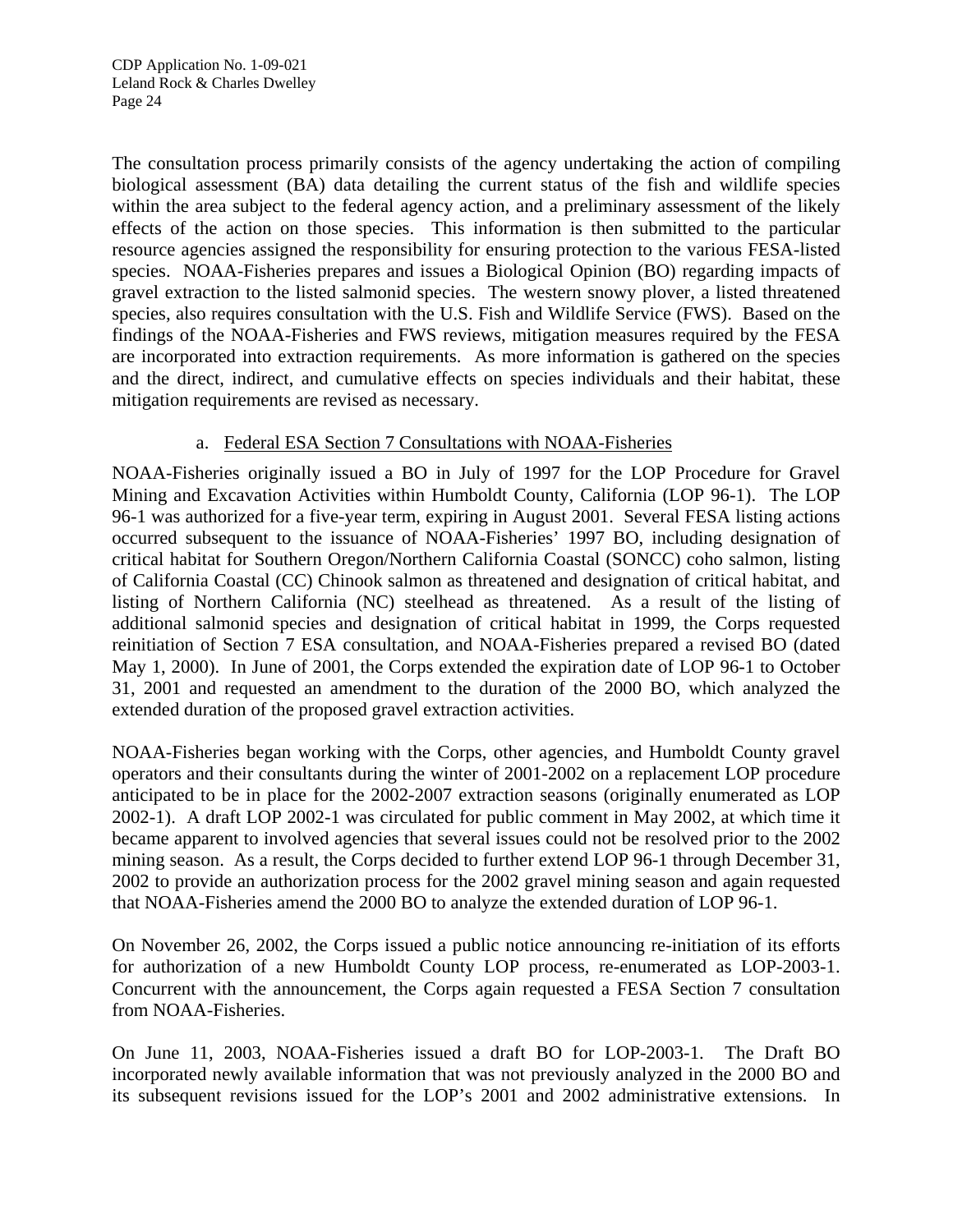addition, the draft BO further detailed the potential adverse direct, indirect, and cumulative effects of gravel mining and extraction activities on listed salmonid species that might occur under the proposed five-year duration of LOP 2003-1.

In the draft BO, NOAA-Fisheries concluded that authorization of LOP 2003-1 procedures as proposed by the Corps for gravel mining during the 2003-2007 seasons, "is likely to jeopardize the continued existence of threatened SONCC (Southern Oregon/Northern California) coho salmon, NC (Northern California) steelhead, and threatened CC (Central California) Chinook salmon, and is likely to adversely modify SONCC coho salmon critical habitat." As required by the FESA, accompanying the "jeopardy opinion" were "reasonable and prudent alternatives" (RPAs) to the proposed LOP protocols. If followed, NOAA-Fisheries believed gravel mining pursuant to LOP-2003-1 would avoid the likelihood of jeopardizing the continued existence of listed species or destruction or adverse modification of critical habitat. With such program alterations in place, NOAA-Fisheries could issue an "incidental take statement" that would allow the Corps to undertake the LOP process without being found in conflict with the provisions of the FESA.

However, in subsequent meetings with the mining applicants, the public, and with Corps, NOAA-Fisheries, FWS, and other permitting agency staff, several of the mining applicants expressed their concerns over the possible future difficulties that might be encountered should the five-year LOP procedure be authorized under a jeopardy opinion. Additional concerns were voiced as to whether NOAA-Fisheries had adequately considered and analyzed the information collated over the years by the miners on the effects of gravel mining FESA-listed fish species. As a result, the Corps decided to extend once again LOP 96-1 through December 31, 2003 to provide an authorization process for the 2003 gravel mining season and again requested that NOAA-Fisheries amend the 2000 BO to analyze the extended duration of LOP 96-1. In addition, the Corps modified the procedures and terms of LOP 96-1 to include the reasonable and prudent alternatives identified within the draft BO for LOP 2003-1 in the interest of avoiding a jeopardy opinion also being issued for the 2003 extension of LOP 96-1.

On August 29, 2003, NOAA-Fisheries issued its BO on the modified LOP procedure for gravel mining (modified LOP 96-1). The BO concluded that gravel mining under the modified LOP 96- 1 procedure for the 2003 mining season was not likely to jeopardize the continued existence of threatened salmonids, and was not likely to adversely modify or destroy salmonid critical habitat. In addition, NOAA-Fisheries issued an accompanying "incidental take statement" subject to three "reasonable and prudent measures" that set certain procedural requirements for the implementation of LOP 96-1, but did not require substantive changes to the limitations on mining contained in modified LOP 96-1.

In the winter of 2003-2004, the Corps issued a public notice announcing once again, re-initiation of its efforts for authorization of a new Humboldt County LOP process, re-enumerated as LOP-2004-1. The 2004-1 LOP notice was prepared after extensive consultation with NOAA-Fisheries on changes in procedures to further reduce impacts on threatened salmon species and to enhance critical habitat. The new procedures placed an emphasis on (1) ensuring that the floor elevation of gravel bar skimming operations remain above the water surface elevation of the 35 percent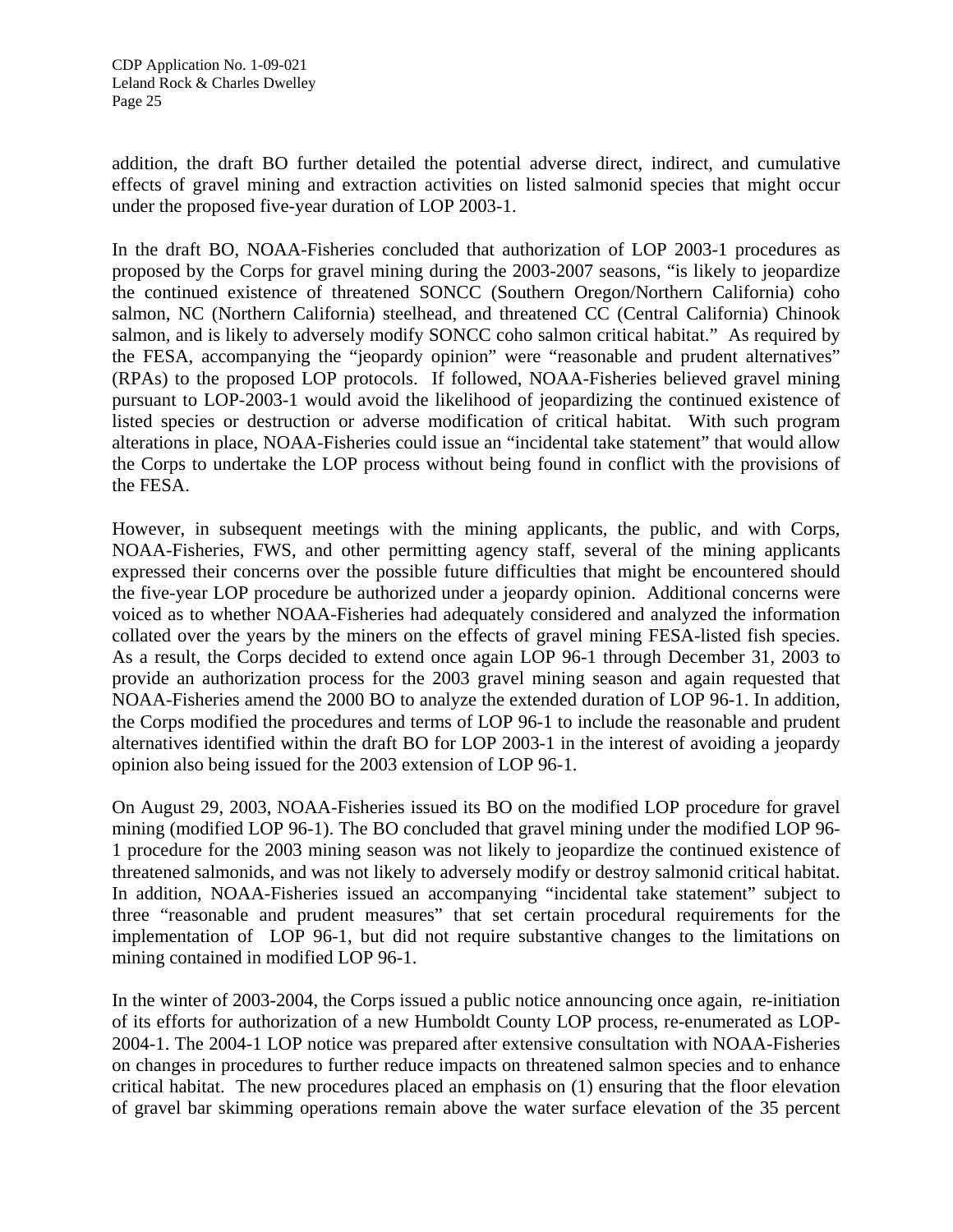exceedence flow for each site, on an annual basis, to further reduce the chances of river bed alterations from mining, and (2) encouraging the use of alternative extraction methods such as alcove extractions at the down stream end of grave bars to provide velocity refuge for fish during high flows and trenching in desiccated stream channel areas to improve fish passage. The LOP set forth certain extraction limitations that all operators planning to mine under the LOP must follow (e.g., see those listed below for LOP-2009). Concurrent with the announcement of the new LOP, the Corps again requested a FESA Section 7 consultation from NOAA-Fisheries. On August 13, 2004, NOAA-Fisheries transmitted its completed BO of the LOP 2004-1 for proposed gravel extraction operations on Humboldt County rivers and its effects on SONCC coho salmon and its designated critical habitat, CC Chinook salmon, and NC steelhead pursuant to Section 7(a)(2) of the Endangered Species Act (Exhibit E). The BO concluded that after reviewing the best available information, the LOP Procedure 2004-1 as proposed, would not likely jeopardize the continued existence of the three threatened salmonid species or result in the destruction or adverse modification of SONCC coho salmon designated critical habitat. NOAA-Fisheries also evaluated the proposed project for potential adverse effects to essential fish habitat (EFH) for federally managed fish species. The BO concluded that the proposed action may adversely affect EFH. However, the opinion stated that NOAA-Fisheries had no conservation measures to recommend over what was currently proposed. The BO noted that conservation recommendations provided in past gravel mining consultations had been incorporated into the proposed action.

The last time the Commission approved coastal development permits for gravel mining on the lower Eel and lower Van Duzen Rivers was in 2004, the same year that the Corps issued the LOP. Based on the BO issued by NOAA-Fisheries that the seasonal extraction of gravel on the lower Eel and lower Van Duzen Rivers over the five years proposed under LOP-2004-1 would not result in more than incidental take of threatened salmon species and would not jeopardize their continued existence, the Commission approved the projects, having determined that the proposed five-year gravel mining projects proposed for the lower Eel and lower Van Duzen Rivers that would be performed in accordance with the procedures described in the LOP notice and NOAA-Fisheries BO would avoid impacts on sensitive fish species consistent with the requirements of Sections 30233 and 30240 of the Coastal Act. LOP-2004-1 expired at the end of 2008. In addition, the six gravel mining permits granted by the Commission in 2004 only authorized gravel mining through the summer of 2008.

#### b. Federal ESA Section 7 Consultations with the U.S. Fish & Wildlife Service

Similar to NOAA-Fisheries consultation on the Corps LOP process, the U.S. Fish and Wildlife Service (FWS) has consulted in the past on the LOP process with regard to impacts on the western snowy plover. The western snowy plover has been listed under the federal Endangered Species Act as a threatened species since 1993, and plovers were first discovered nesting on Eel River gravel bars near Fernbridge in June of 1996. Since that time the FWS has provided technical assistance to the Corps regarding its actions relative to the effects of gravel extraction on plovers.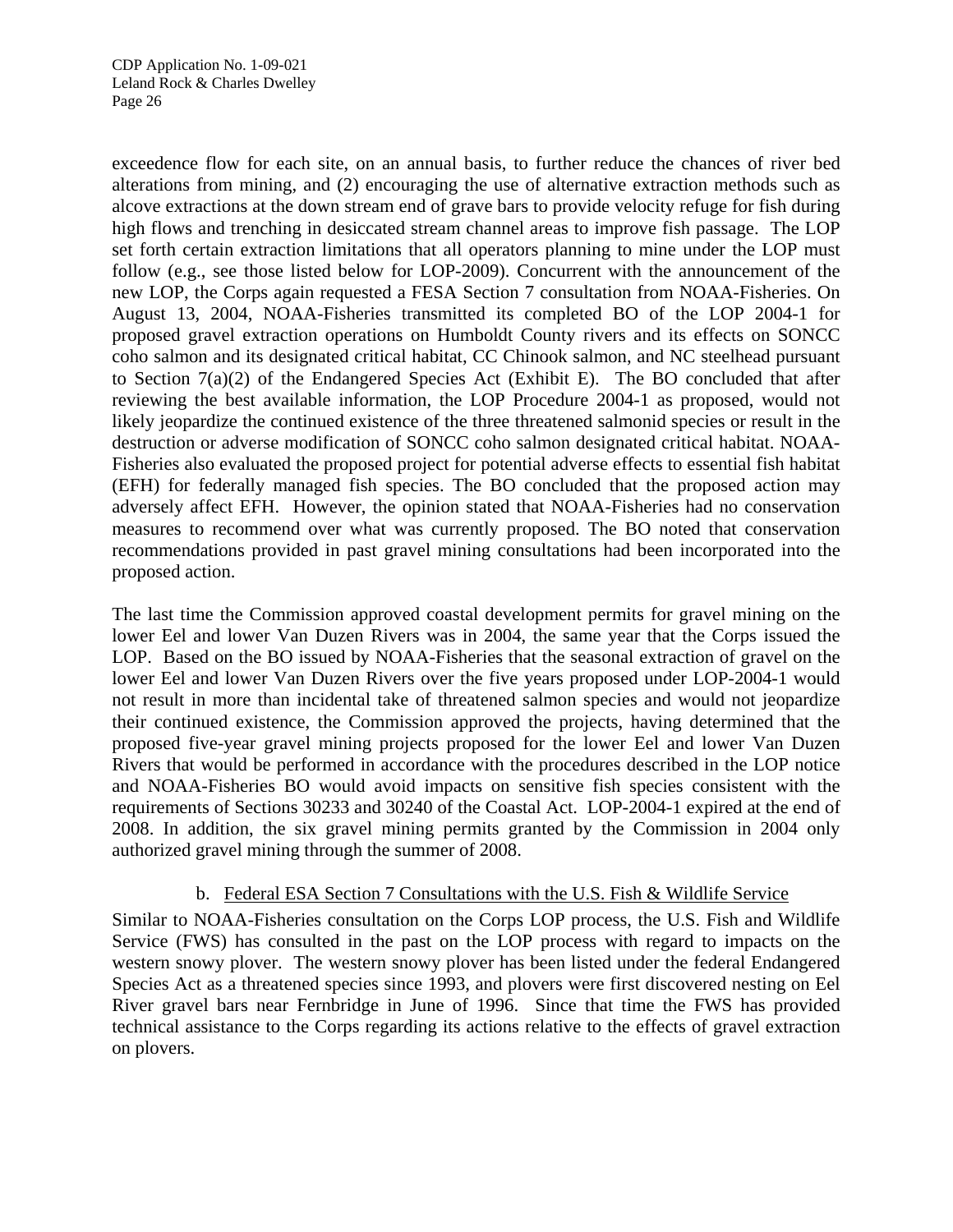In August of 1996, the FWS, in response to an informal consultation request from the Corps regarding LOP 96-1, concurred with the Corps' determination that the LOP 96-1 procedure was not likely to adversely affect the western snowy plover. This determination was based on various operating requirements being implemented including, but not limited to, not commencing gravel extraction operations prior to September 15 in the absence of plover surveys and maintenance of a minimum 300 meter buffer between identified plover habitat and gravel operations.

In July of 2001 the Corps requested formal Section 7 consultation on the extension of LOP 96-1 and its effect on the plover, but the FWS responded with a letter dated August 17, 2001 that more information was necessary to initiate formal consultation. Additional recommendations were provided by the FWS for the draft LOP 2002-1, including those mentioned above plus additional details such as speed limits and time-of-day restrictions on operations.

Formal consultation on the plover was again requested by the Corps in May of 2004. In September 2004 the FWS explained that the agency was unable to complete consultation on the LOP 2004-1 before the 2004 extraction season, but confirmed that plover chicks had vacated the gravel bars for the 2004 year, and gravel extraction was not likely to adversely affect plovers. Also in September 2004 the FWS concurred with the Corps' determination that issuance of an individual permit to Eureka Ready Mix for gravel extraction activities at Hauck Bar (at river mile 14, just downstream of the confluence of the Eel and Van Duzen Rivers) was not likely to adversely affect plovers, provided various protective measures were followed.

In September of 2005 the FWS issued its BO for gravel operations on the lower Eel and lower Van Duzen Rivers covered under LOP 2004-1 (Exhibit F), at which time the LOP 2004-1 was republished with the Incidental Take Statement (ITS) attached as Appendix E. The terms and conditions of the ITS included various measures to protect plovers from activities associated with gravel extraction on the lower Eel River. The BO expired at the end of 2008.

In its approval of various gravel mining permits in 2004, the Coastal Commission determined that the proposed five-year gravel mining projects proposed for the lower Eel and lower Van Duzen Rivers that would be performed in accordance with the procedures described in the LOP-2004-1 notice and the FWS BO would avoid impacts on the western snowy plover, consistent with the requirements of Sections 30233 and 30240 of the Coastal Act.

## **(4)** *Permits and Consultations for the 2009-2014 Gravel Extraction Seasons*

With the expiration of LOP-2004-1 at the end of 2008, the planning process for a new Humboldt County LOP procedure began in the spring of 2008. In February of 2009, the Corps issued a new LOP procedure notice (No. 2007-00857), which describes standardized procedures for gravel extraction activities, temporary stockpiling of gravel, associated salmonid habitat improvement activities, and construction of seasonal road crossings for the five-year implementation period of LOP-2009. The new LOP-2009 announcement is very similar to LOP-2004-1 in its terms and conditions. The Biological Assessments (BA) prepared by the applicants to assist the Corps, NOAA-Fisheries, and the FWS in their review of the proposed gravel operations to be permitted under LOP-2009, however, was required to include a detailed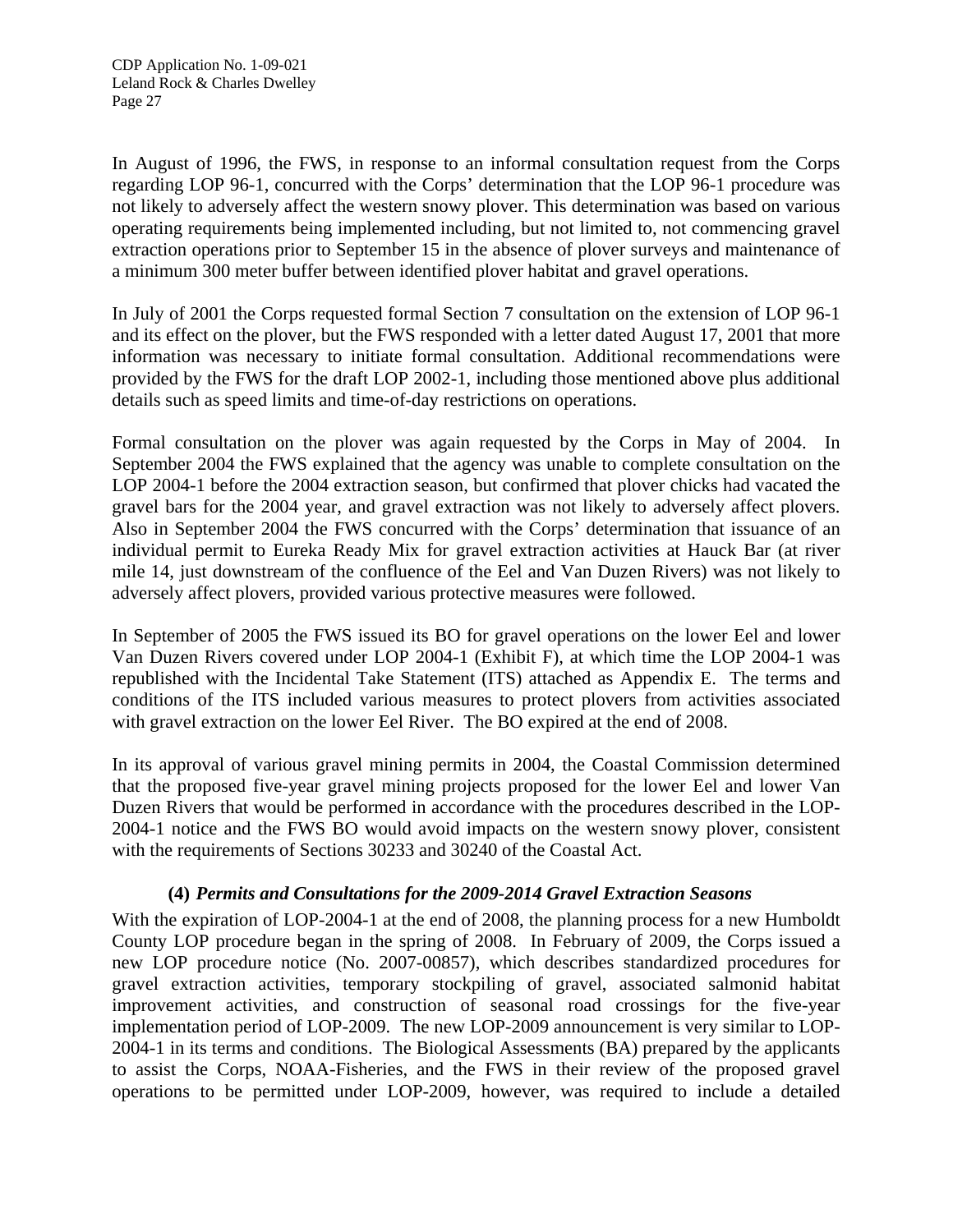assessment of the effects of the gravel extraction activities authorized under the previous LOP (LOP-2004-1). The BA also was to list and quantify habitat enhancement activities undertaken during the five-year implementation period of LOP-2004-1 to determine a rough target of enhancement activities for the LOP-2009 implementation period.

The gravel extraction terms and limitations set forth in proposed LOP-2009 include, in part, the following:

- All applicants shall use the CHERT process for annual review and recommendations.
- A minimum head-of-bar length, generally defined as that portion of the bar that extends from at least the upper third of the bar to the up-stream end of the bar as exposed at summer low flow shall not be mined or otherwise altered.
- The minimum skim floor elevation will remain above the water surface elevation of the 35 percent exceedence flow for each site, on an annual basis.
- Temporary channel crossings locations will avoid known spawning areas. Where bridges are not able to span the entire wetted channel, the crossing location will be determined on a site-specific basis.
- Temporary crossings will be placed after June 30 only. All crossings and associated fills will be removed after excavation ceases but before October 15 on the Eel River with possible extensions of time.
- The amount of time heavy equipment is in the wetted channel shall be minimized by limiting the number of equipment crossings to two (2) occurrences during placement and removal of the crossing structures.
- Temporary storage of excavated material may occur on the gravel bar, but must be removed by October 1. In order to minimize the turbidity associated with excavating wet sediment, all wet excavated sediment must be stockpiled on the gravel bar away from the low flow channel and allowed to drain prior to hauling across the temporary channel crossing.
- All riparian woody vegetation and wetlands must be avoided to the maximum extent possible. Any riparian vegetation or wetland that is to be disturbed must be clearly identified by mapping. Woody vegetation that is part of a contiguous 1/8-acre complex, or is at least 2 inches diameter breast height (DBH) that is disturbed must be mitigated;
- Gravel removal must remain a minimum distance of 500 feet from any structure (i.e. bridge, water intake, dam, etc.) in the river. For bridges, the minimum setback distance is the length of the bridge or 500 feet, whichever is greater; Gravel removal may encroach within this setback if approval is given by owners of these structures and approved by the Corps;
- The project area must be regraded, if necessary, before the water levels rise in the rainy season and must be completed by October 15 each year. Regrading includes filling in depressions, grading the construction/excavation site according to the approved configuration, leaving the area in a free-draining configuration (no depressions and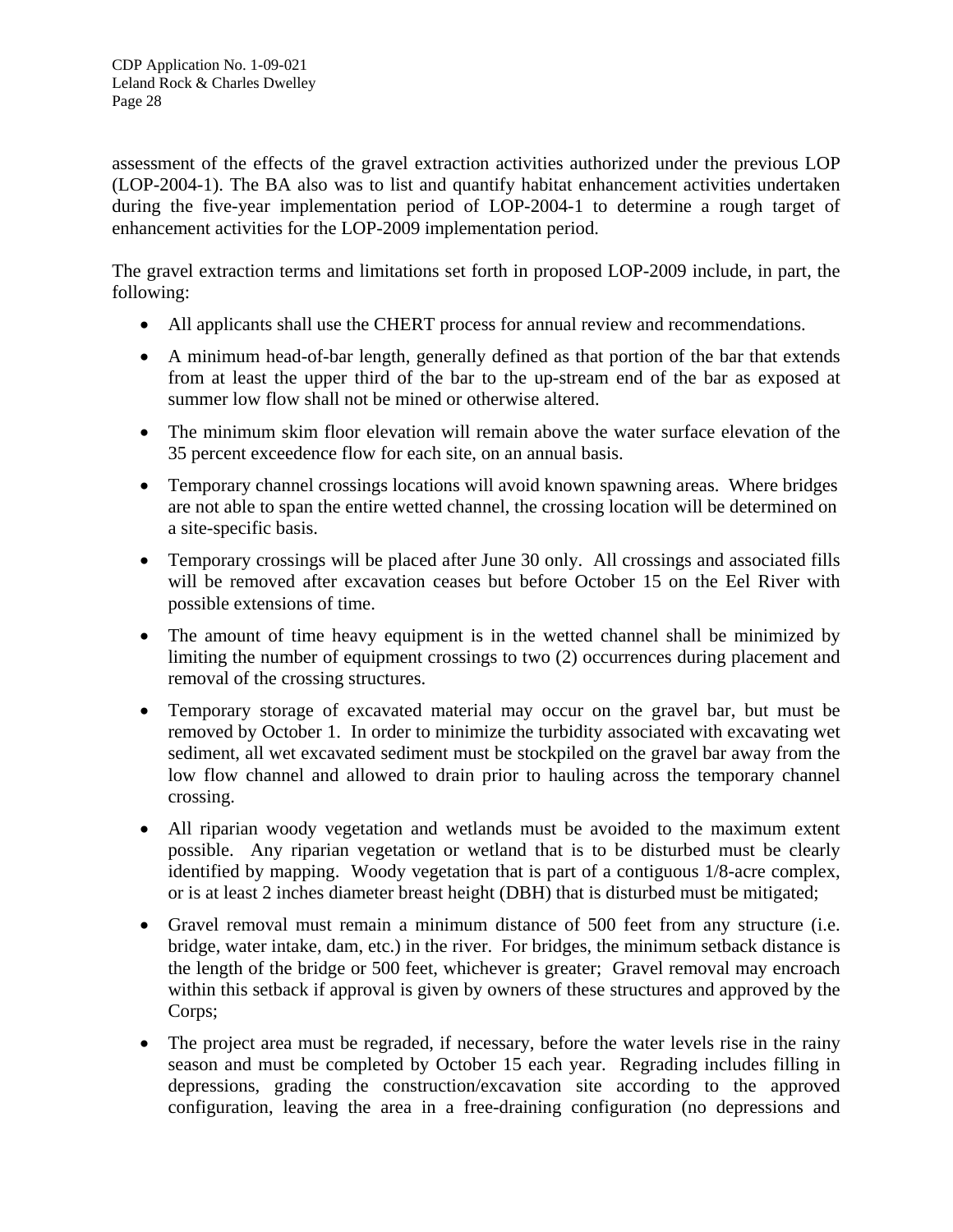sloping toward the low flow channel), and removing all temporary fills from the project area.

- Unless the Letter of Permission is specifically modified, gravel extraction shall cease by October 15 each year. Regrading, if necessary, shall be completed prior to October 15th. Requests for a extension will be reviewed by the Corps on a case by case basis. The applicant, however, must have regraded the site before an extension can be authorized.
- All applicants shall submit, as part of the application, a written assessment by a qualified biologist describing the potential effects of the project on federally threatened, endangered, or proposed species under the Endangered Species Act.
- There is a potential for gravel operations downstream of the confluence of the Eel River and the Van Duzen River to adversely affect the western snowy plover. Appendix E (of the LOP-2009 public notice) contains requirements necessary to assure the extraction activities (including pre-season surveys) are not likely to adversely affect the western snowy plover.
- There is a potential for operations anywhere in the rivers and streams of Humboldt County to adversely affect SONCC coho salmon, CC Chinook salmon and NC steelhead. Appendix M (of the LOP-2009 public notice) contains the most recent NOAA-Fisheries Biological Opinion. The BO contains restrictions (reasonable and prudent measures), which are mandatory conditions of the LOP-2009. [This measure anticipates issuance of the NOAA-Fisheries BO, which has not yet occurred.]
- The actions authorized by this LOP are expected to include certain activities at project areas, during extraction seasons, that will enhance habitat for salmonids and other riverine species. The specific details of such habitat enhancement activities shall be determined during, and follow, the same multiagency pre-extraction design review process that is used for gravel extraction operations. Many of the habitat enhancement activities shall be consistent in scope, size and cost impact as restoration activities that have occurred in the past under LOP-2004. These activities included, but were not limited to, trenching designed to improve salmon migration, alcove construction, placement of edge water large woody debris, and construction of wetland pits to improve aquatic and riparian habitat. Some habitat enhancement activities will be new to this LOP, including, but not limited to, riparian planting and strategic placement of large wood and boulders in the stream.
- Large woody debris (LWD) in the wetted channel and on floodplains and terraces is an important component of aquatic and riparian habitat. However, it is common practice for LWD to be gathered by local residents for firewood and other uses. To reduce the adverse effects of this longstanding practice, educational signing regarding the importance of LWD for salmonids shall be placed at access roads owned, controlled, or utilized by the gravel operators. In addition, in order to protect LWD deposited on mined gravel bars, all access roads owned or controlled by commercial gravel operators shall be gated and locked to reduce access; the County shall be exempt from this requirement. Operators should consult with NOAA-Fisheries for suggestions on the wording and design of this sign.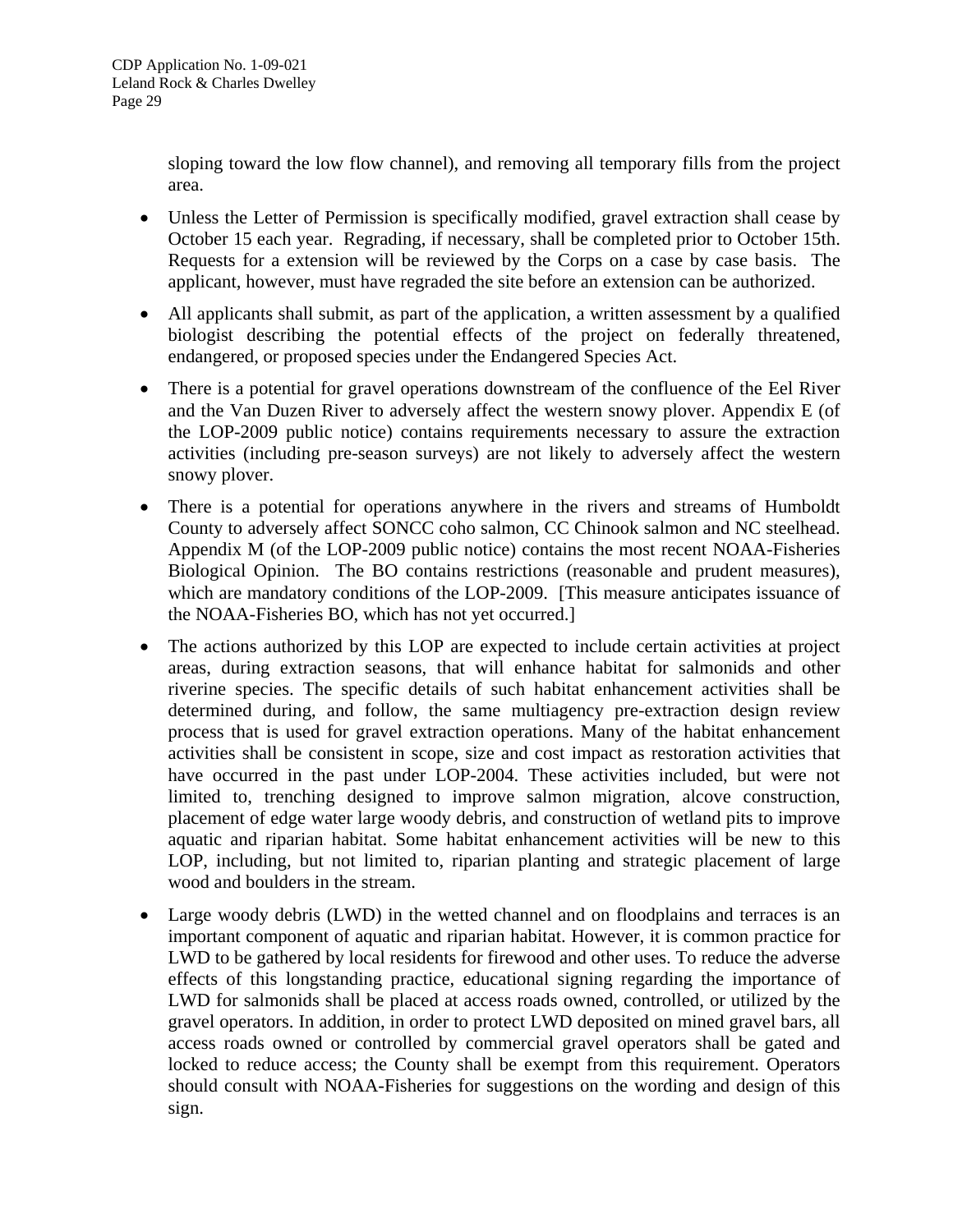l

- Impacts to snowy plovers shall be avoided to the maximum extent possible. Appendix E (of LOP-2009 public notice) further describes the operating requirements that are required for gravel activities, including pre-extraction planning and surveys. The Corps will not participate in on-site pre-extraction reviews until after September 15 or after the plover biologist provides the Corps written confirmation that the pre-extraction surveys have been completed in accordance with the FWS final BO for LOP-2009 and Appendix E of the LOP.
- Extraction proposals in the lower two miles of the Van Duzen River shall be limited to alternative extraction designs, such as trenching, alcoves, horseshoe pits, very narrow skims, etc. In particular, trenching is recommended in some locations in the lower Van Duzen, especially when very close to the wetted channel.<sup>[3](#page-29-0)</sup>
- In addition to the alternative extraction techniques listed above, "Very Narrow Skims" on the lower two miles of the Van Duzen River (from the confluence to River Mile 2) shall be limited to 90 feet total width, as measured across the top of the extraction. This width provides for confinement of typical early season (November/December) peak flows of 1,000 cfs and maintains a depth of one foot within the narrow skim area, which shall also be above the water surface elevation of the 35 percent exceedence flow, so that impairment of adult passage is reduced.

Shortly after the announcement of the new LOP, the Corps again requested a FESA Section 7 consultation from NOAA-Fisheries and the FWS. The formal consultations conducted by NOAA-Fisheries and the FWS provide critical evidence for the Commission's review of the proposed gravel mining operations on the lower Eel and Van Duzen Rivers that the operations will not result in significant adverse impacts on threatened and endangered species. In previous actions on coastal development permits for gravel mining on the lower Eel and Van Duzen rivers, the Commission has relied upon those BOs to find consistency of the gravel mining projects with Section 30233 of the Coastal Act and to approve the projects.

On July 27, 2009, NOAA-Fisheries transmitted its preliminary conclusions and draft terms and conditions to minimize the amount or extent of "take" of threatened salmonids (Exhibit D). The final BO for LOP-2009 for proposed gravel extraction operations on the Eel and Van Duzen Rivers is anticipated to be issued in late August. The preliminary conclusion states that:

 "*After reviewing the best available scientific and commercial information, the current status of SONCC coho salmon, CC Chinook salmon, NC steelhead, and their designated critical habitats, the environmental baseline for the action area, the effects of the proposed action, and the cumulative effects, it is the biological opinion of NMFS that gravel mining under LOP 2009 for the five-year permit period, ending December 31, 2013, is not likely to jeopardize the continued existence of threatened SONCC coho salmon, threatened NC steelhead, and threatened CC Chinook salmon, and is not likely to adversely modify or destroy SONCC coho salmon, CC Chinook salmon or NC steelhead designated critical habitat."* 

<span id="page-29-0"></span> $3$  For a description of gravel extraction methods referenced in the LOP, see Appendix B.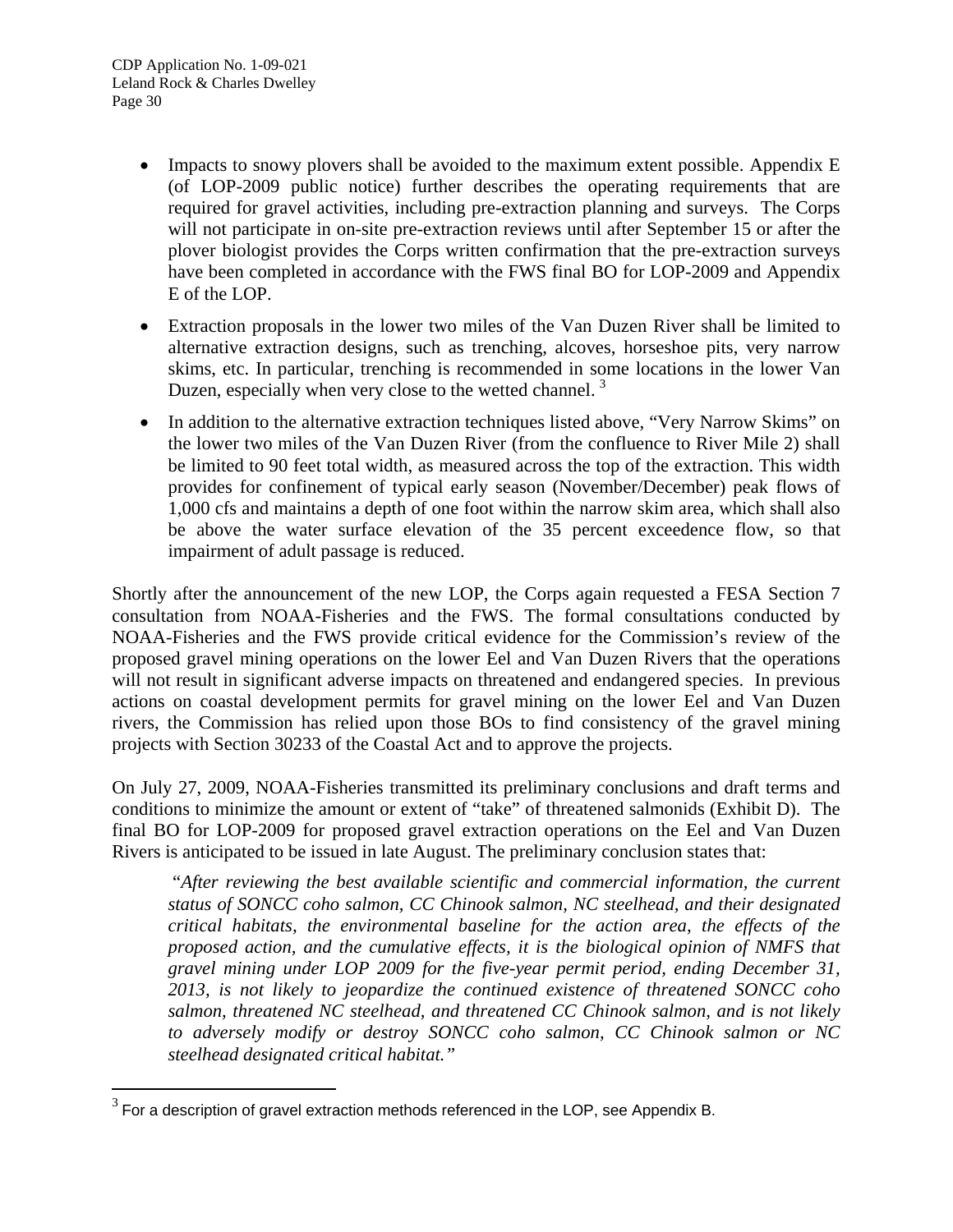The preliminary conclusion of NOAA-Fisheries notes that the measures instituted in 2004 have worked well, and the agency does not anticipate any significant changes the requirements and recommendations to the Corps that will be included in the final BO for LOP-2009.

The FWS final BO is expected to be issued by late August 2009. The FWS has informed staff that it does not anticipate that its recommended conditions for western snowy plover will be significantly different than those included in the 2005 Biological Opinion (see Exhibit F). The FWS preliminarily concludes that the proposed gravel operations will not jeopardize the continued existence of the plover or adversely modify or destroy its designated critical habitat. As discussed in more detail in Finding IV-O below, the Commission attaches Special Condition No. 14, which requires the applicant to submit, prior to permit issuance, final BOs in support of the gravel extraction authorized by this permit and that are consistent with all terms and conditions of this permit. Any changes required by the agency shall be reported to the Executive Director and not incorporated into the project until the applicant obtains any necessary amendment to the coastal development permit.

## **(5)** *History of Coastal Commission Permits for Gravel Extraction on the Lower Eel & Van Duzen Rivers*

Over the past two decades, the Commission has issued at least 32 permits for gravel extraction on the lower Eel and Van Duzen Rivers, as summarized in Table 1. In general, actual annual extracted volumes in the lower Eel and lower Van Duzen Rivers have consistently been lower than approved volumes every year over the past decade, as seen in Table 2. From 1997 through 2007, a total of 2,273,959 cubic yards of aggregate was extracted from the lower Eel (averaging 206,724 cubic yards annually), which is only 62 percent of the total approved volume of 3,685,802 cubic yards (see Table 2) (figures for the lower Van Duzen River are unavailable, as those data were lumped with data from gravel operations upriver, outside of the coastal zone).

| the lower van Duzen River).    |                                                                                                             |                                                                       |                                                                   |  |  |
|--------------------------------|-------------------------------------------------------------------------------------------------------------|-----------------------------------------------------------------------|-------------------------------------------------------------------|--|--|
| Location<br>(Bar & River Mile) | <b>List of Current &amp; Past</b><br><b>Applicants</b>                                                      | Coastal<br><b>Development</b><br><b>Permit Nos.</b>                   | <b>Approved Maximum</b><br><b>Annual Volumes</b><br>(cubic yards) |  |  |
| Singley Bar (RM 5-6)           | Eureka Ready Mix (aka<br>Eureka Sand & Gravel);<br>Arcata Readimix                                          | 1-92-157<br>1-97-068<br>$1 - 04 - 022$<br>1-09-005                    | 150,000                                                           |  |  |
| <b>Worswick Bar (RM 7)</b>     | <b>Humboldt County Public</b><br>Works Dept.; Humboldt<br>Bay Gravel, Inc.; Eureka<br>Southern Railroad Co. | 1-90-195<br>1-96-062<br>$1 - 00 - 055$<br>$1 - 04 - 024$<br>1-09-014* | 25,000                                                            |  |  |
| Drake Bar (RM 9)               | Mallard Pond Sand &<br>Gravel; Drake Materials;<br>Drake Sand & Gravel                                      | 1-94-079<br>$1 - 01 - 046$<br>$1 - 02 - 162$<br>1-04-046              | 250,000                                                           |  |  |

**Table 1.** Summary of gravel operations in the coastal zone on the lower Eel and Van Duzen Rivers, from approximately River Mile (RM) 5 on the lower Eel up to just beyond the confluence of the Eel and Van Duzen Rivers (up to RM 0.7 on the lower Van Duzen River).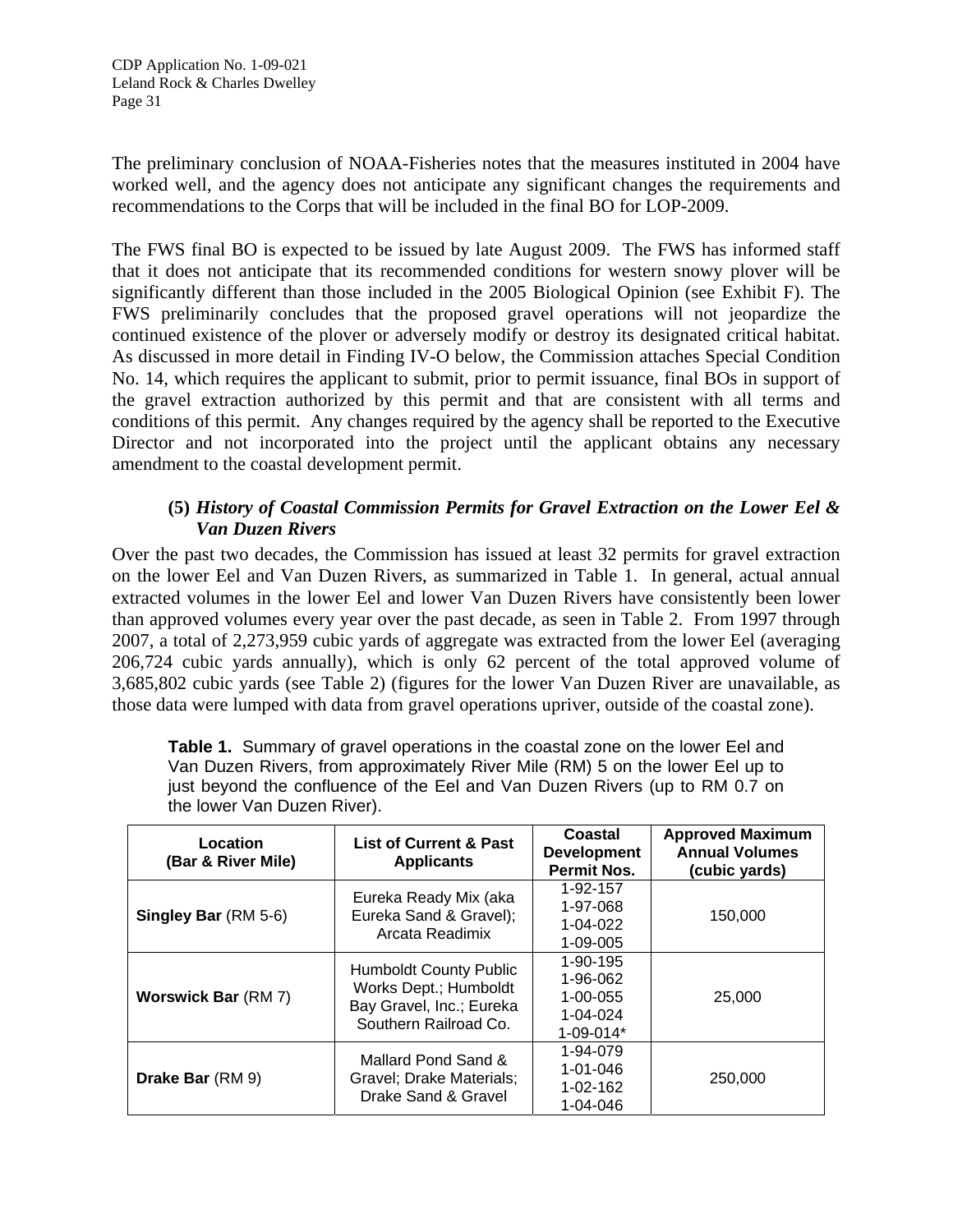| Location<br>(Bar & River Mile)                                               | <b>List of Current &amp; Past</b><br><b>Applicants</b> | Coastal<br><b>Development</b><br><b>Permit Nos.</b>                  | <b>Approved Maximum</b><br><b>Annual Volumes</b><br>(cubic yards) |
|------------------------------------------------------------------------------|--------------------------------------------------------|----------------------------------------------------------------------|-------------------------------------------------------------------|
| <b>Sandy Prairie Plant B</b><br>(RM 10-11)                                   | Mercer-Fraser;<br>Canevari Timber Co.                  | 1-94-006<br>1-94-006-A1                                              | 200,000                                                           |
| <b>Sandy Prairie Plant A</b><br>(RM 11-12)                                   | Mercer-Fraser                                          | 1-94-035<br>$1 - 00 - 009$<br>$1 - 03 - 014$<br>1-04-020<br>1-09-022 | 70,000                                                            |
| Hansen Bar (RM 13.5)                                                         | Charles Hansen                                         | 1-97-017<br>$1 - 02 - 023$<br>1-03-030<br>1-09-011                   | 50,000                                                            |
| Hauck Bar (RM 14)                                                            | Eureka Ready Mix (aka<br>Eureka Sand & Gravel)         | 1-96-053<br>$1 - 02 - 022$<br>$1 - 02 - 164$<br>1-04-011<br>1-09-006 | 150,000                                                           |
| Near the confluence of<br>Van Duzen & Eel Rivers<br>(up to Van Duzen RM 0.7) | Rock & Dwelley                                         | 1-96-068<br>$1 - 02 - 006$<br>1-03-048<br>1-04-045<br>1-09-021*      | 100,000                                                           |

\* Permit applications are pending approval.

**Table 2**. Approved and extracted gravel mining volumes in the lower Eel River (excluding the Rock and Dwelley operation on the lower Van Duzen River) since 1997 (from CHERT 2009, Exhibit A). [Note: Data for the lower Van Duzen River are unavailable, as they were lumped with data from gravel operations upriver, outside of the coastal zone.]

| Year                   | <b>Approved Volume</b><br>(cubic yards) | <b>Extracted Volume</b><br>(cubic yards) | <b>Percent</b> |
|------------------------|-----------------------------------------|------------------------------------------|----------------|
| 1997                   | 561,700                                 | 326,500                                  | 58             |
| 1998                   | 399,100                                 | 273,000                                  | 68             |
| 1999                   | 471,400                                 | 290,500                                  | 62             |
| 2000                   | 291,300                                 | 208,600                                  | 72             |
| 2001                   | 389,900                                 | 119,300                                  | 31             |
| 2002                   | 387,300                                 | 220,000                                  | 57             |
| 2003                   | 318,300                                 | 163,900                                  | 51             |
| 2004                   | 188,840                                 | 120,305                                  | 64             |
| 2005                   | 199,370                                 | 166,280                                  | 83             |
| 2006                   | 235,495                                 | 208,240                                  | 88             |
| 2007                   | 243,097                                 | 177,334                                  | 73             |
| <b>Totals</b>          | 3,685,802                               | 2,273,959                                | 62             |
| Years                  | 11                                      |                                          | ---            |
| <b>Annual Averages</b> | 335.073                                 | 206.724                                  | 62             |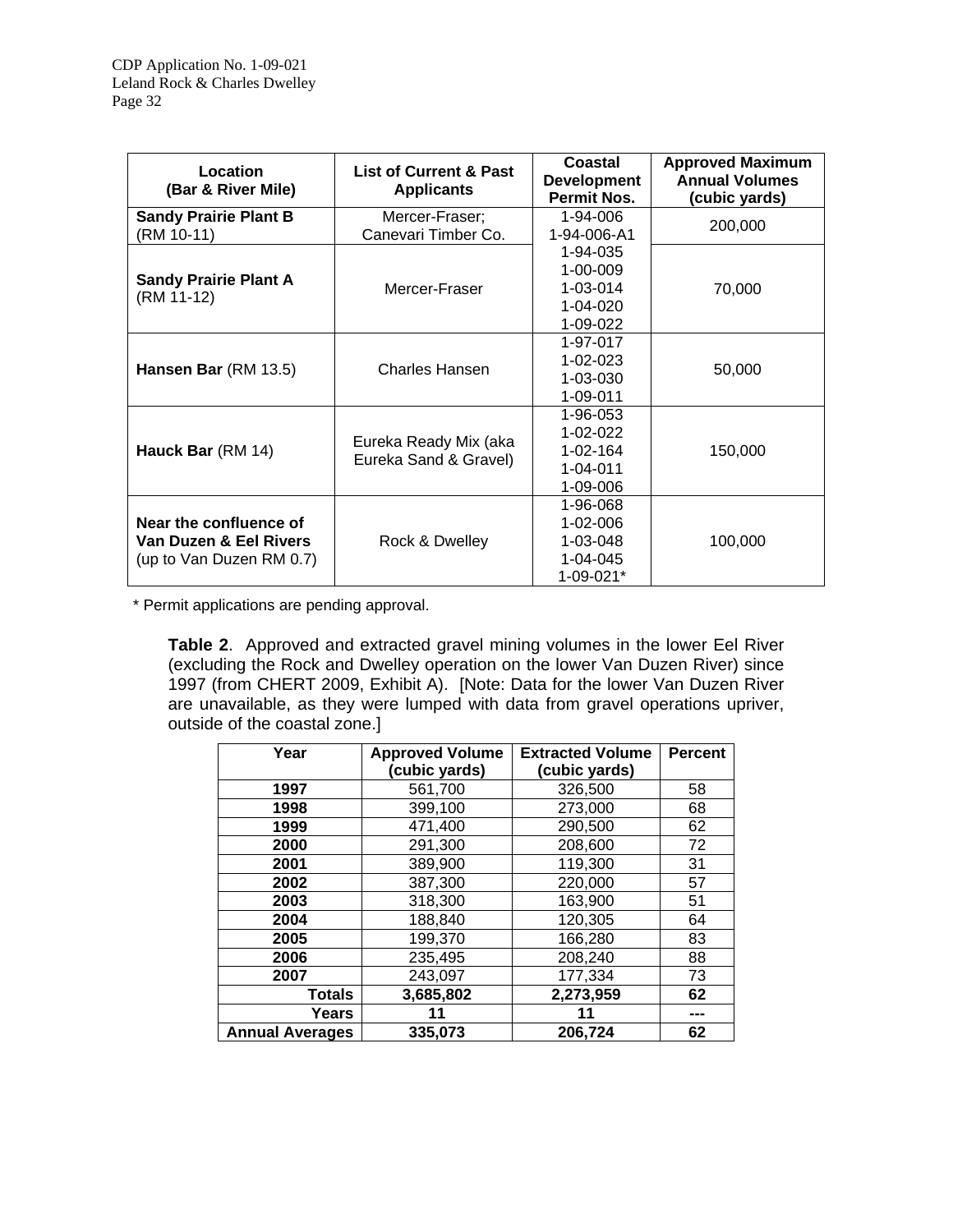CDP Application No. 1-09-021 Leland Rock & Charles Dwelley Page 33

At the project site, gravel extraction operations historically have varied with market demands and river conditions, but similar to the trend seen in the lower Eel in general, actual annual extracted volumes at the project site have typically been lower than approved volumes.

## **C. Detailed Project Description**

The applicant proposes to extract a maximum of 100,000 cubic yards of sand and gravel per year for a period of five years. In addition, the applicant proposes to continue to use the existing stockpile site west of the Caltrans right-of-way along Highway 101 to stockpile material for later shipment as unprocessed material. The existing stockpile area was permitted under the five years of gravel operations authorized by CDP No. 1-04-045 to be 535 feet long, 220 feet wide, and a maximum of 15 feet high. The applicant is proposing to continue to use the existing stockpile area, but is proposing to increase its maximum height to 30 feet. Finally, the applicant is proposing to install summer bridge crossings as needed to access areas of the extraction site. If a bridge becomes necessary depending on the location of the wetted, low-flow channel, the applicant proposes to construct a crossing consisting of two 60-foot-long rail cars spanning the area to be crossed. Gravel from the surrounding area would be graded to form necessary abutments. At the end of the extraction season, the bridge would be removed off the site and the bar in the vicinity of the bridge would be regarded to reestablish pre-existing contours.

Although the total project area is approximately 161 acres in size, in any given year approximately 34 acres would be disturbed and then reclaimed.

As discussed above, the applicant has implemented a salmonid migration barrier modification project (fish channel) at the confluence of the Van Duzen and Eel Rivers annually since 2001, as well as installation of large woody debris (LWD), alcoves, and off-channel trenching. This work has been implemented as part of a collaborative effort between the applicant and Eureka Ready Mix (Hauck Bar) under the guidance of DFG and NOAA-Fisheries. The applicant again proposes to excavate the fish channel under the current application, in cooperation with Eureka Ready Mix, DFG, and NOAA-Fisheries. Narrow skims may also be utilized, but would be limited to a maximum width of 90 feet.

The applicant has previously undertaken gravel extraction in the proposed area under permits approved by the Commission for five calendar-year periods (CDP No. 1-96-068 for the 1997 through 2001 gravel extraction seasons and CDP No. 1-04-045 for the 2005 through 2008 gravel extraction seasons). Additionally, one-year extraction operations were approved under Coastal Development Permit Nos. 1-02-006 and 1-03-048.

The proposed annual extraction amount of 100,000 cubic yards is proposed as an upper limit, is consistent with the PEIR for the lower Eel River, and is based upon evaluation of additional information as well as the data collected under the Humboldt County PEIR and Interim Management Programs. This project has been described to permit adaptive management of the project area. In any given year, project extraction volumes, locations, and methods would be submitted by the project consultants for approval by local, state, and federal agencies, including the County of Humboldt, DFG, and the Corps. Annual assessments and site evaluations would be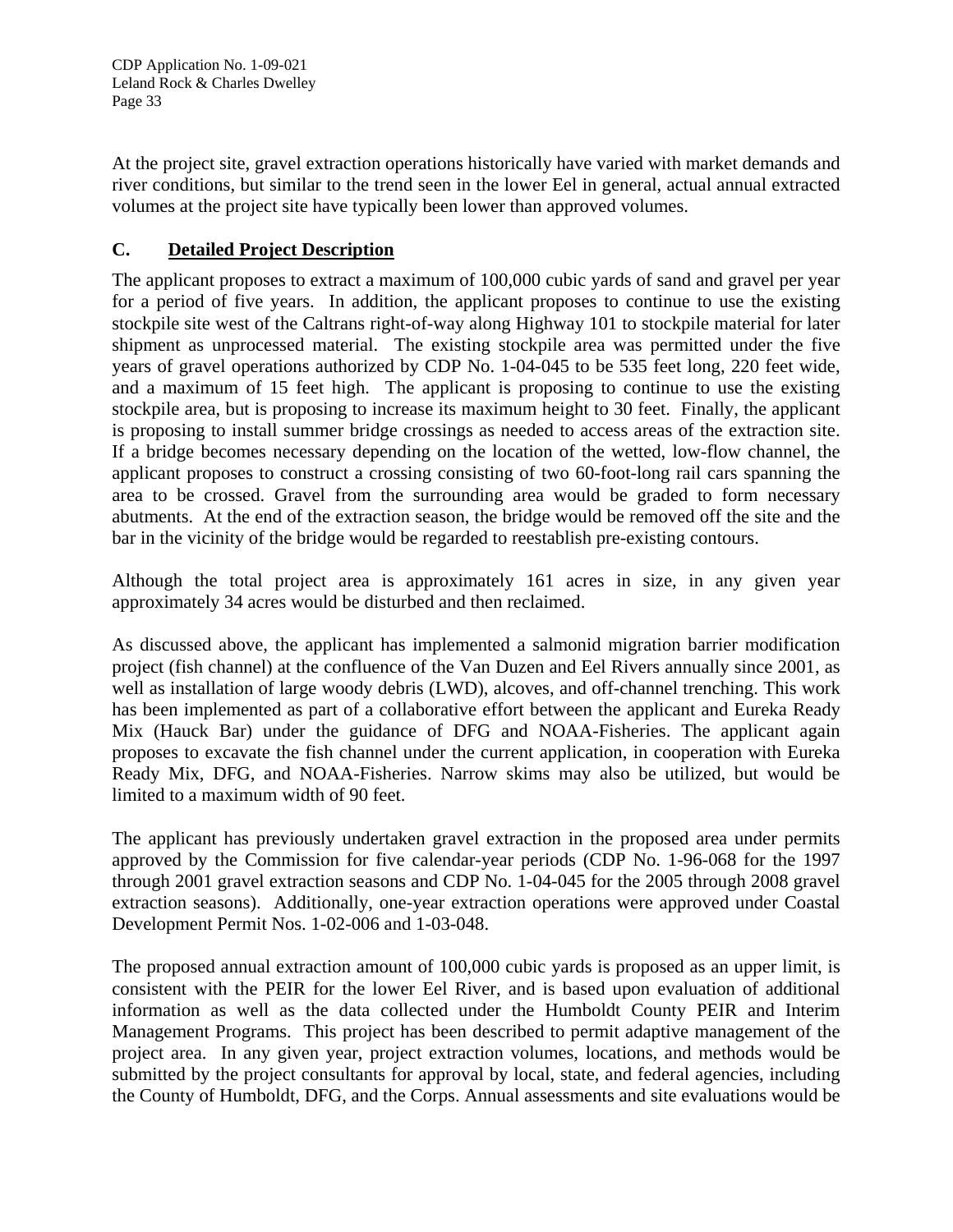used to determine where aggregate could be excavated without causing long-term river bed degradation, the levels and volume of recruitment, and appropriate extraction volumes. No mining would occur at any location until after specific mining and reclamation plans are developed on the basis of annual environmental assessments and monitoring of the proposed project site.

Gravel is proposed to be extracted using a bulldozer, a front-end loader, and dump trucks. The trucks would haul extracted material from the extraction site off the bar to the stockpile area via existing access roads that have been developed for other purposes. No new haul roads are proposed to be cut or developed.

During any given extraction year, gravel mining would not occur until after July  $22<sup>nd</sup>$ , consistent with FWS recommendations for minimizing disturbance of the western snowy plover during its breeding season. Extraction operations would be completed in any given mining year by November  $1<sup>st</sup>$  or earlier if declared by the Corps, NOAA-Fisheries, and/or the DFG. This coincides with the onset of the rainy season and rise in the river, which likely will inundate the extraction areas and/or prompt the upstream migration of adult salmonids.

## **D. Protection of the Riverine Environment**

The proposed project involves the surface mining extraction of sand and gravel from exposed gravel bars of the lower Van Duzen River using mechanized heavy equipment for grading and dredging operations. Several Coastal Act policies address protection of the portion of the river environment below the ordinary high water mark from the impacts of development such as gravel mining. Coastal Act Sections 30230 and 30231 require, in part, that marine resources (including salmonids) and coastal wetlands be maintained, enhanced, and where feasible restored. These policies specifically call for the maintenance of the biological productivity and quality of marine resources, coastal waters, streams, wetlands, and estuaries necessary to maintain optimum populations of all species of marine organisms and for the protection of human health. Section 30233 applies to any diking, filling, or dredging project in a river and other coastal waters. Gravel extraction within a river bed is a form of dredging within a wetland.

Section 30230 of the Coastal Act states, in applicable part, as follows:

*Marine resources shall be maintained, enhanced, and where feasible, restored. Special protection shall be given to areas and species of special biological or economic significance. Uses of the marine environment shall be carried out in a manner that will sustain the biological productivity of coastal waters and that will maintain healthy populations of all species of marine organisms adequate for long-term commercial, recreational, scientific, and educational purposes.* [Emphasis added.]

Section 30231 of the Coastal Act states as follows:

*The biological productivity and the quality of coastal waters, streams, wetlands, estuaries, and*  lakes appropriate to maintain optimum populations of marine organisms and for the protection of *human health shall be maintained and, where feasible, restored through, among other means, minimizing adverse effects of waste water discharges and entrainment, controlling runoff,*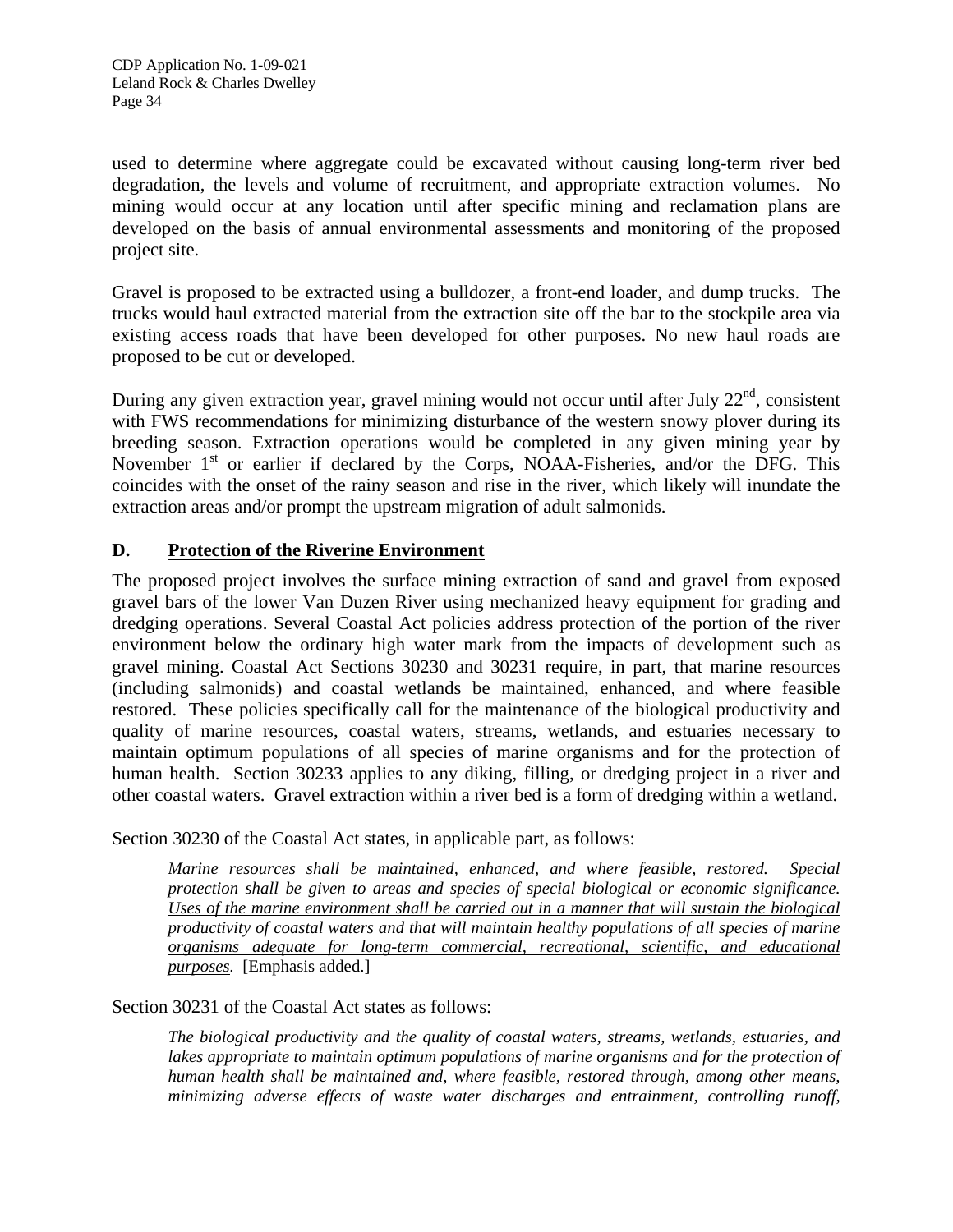*preventing depletion of ground water supplies and substantial interference with surface water flow, encouraging waste water reclamation, maintaining natural vegetation buffer areas that protect riparian habitats, and minimizing alteration of natural streams.* 

Section 30233 of the Coastal Act states, in applicable part, as follows:

- *(a) The diking, filling, or dredging of open coastal waters, wetlands, estuaries, and lakes shall be permitted in accordance with other applicable provisions of this division, where there is no feasible less environmentally damaging alternative, and where feasible mitigation measures have been provided to minimize adverse environmental effects, and shall be limited to the following:* 
	- *(5) Mineral extraction, including sand for restoring beaches, except in environmentally sensitive areas.* [Emphasis added.] *…*

*…* 

*(c) In addition to the other provisions of this section, diking, filling, or dredging in existing estuaries and wetlands shall maintain or enhance the functional capacity of the wetland or estuary…* 

Section 30240 of the Coastal Act states as follows:

- *(a) Environmentally sensitive habitat areas shall be protected against any significant disruption of habitat values, and only uses dependent on those resources shall be allowed within those areas.*
- *(b) Development in areas adjacent to environmentally sensitive habitat areas and parks and recreation areas shall be sited and designed to prevent impacts which would significantly degrade those areas, and shall be compatible with the continuance of those habitat and recreation areas.*

Section 30107.5 of the Coastal Act defines "environmentally sensitive area" as encompassing:

*…any area in which plant or animal life or their habitats are either rare or especially valuable because of their special nature or role in an ecosystem and which could be easily disturbed or degraded by human activities and developments.* 

When read together as a suite of policy directives, Sections 30230, 30231, and 30233 set forth a number of different limitations on what types of projects may be allowed in coastal wetlands. For analysis purposes, the limitations applicable to the subject project can be grouped into four general categories or tests. These tests require that projects that entail the dredging, diking, or filling of wetlands demonstrate that:

- 1. the purpose of the filling, diking, or dredging is for one of the seven uses allowed under Section 30233;
- 2. feasible mitigation measures have been provided to minimize adverse environmental effects;
- 3. the project has no feasible less environmentally damaging alternative; and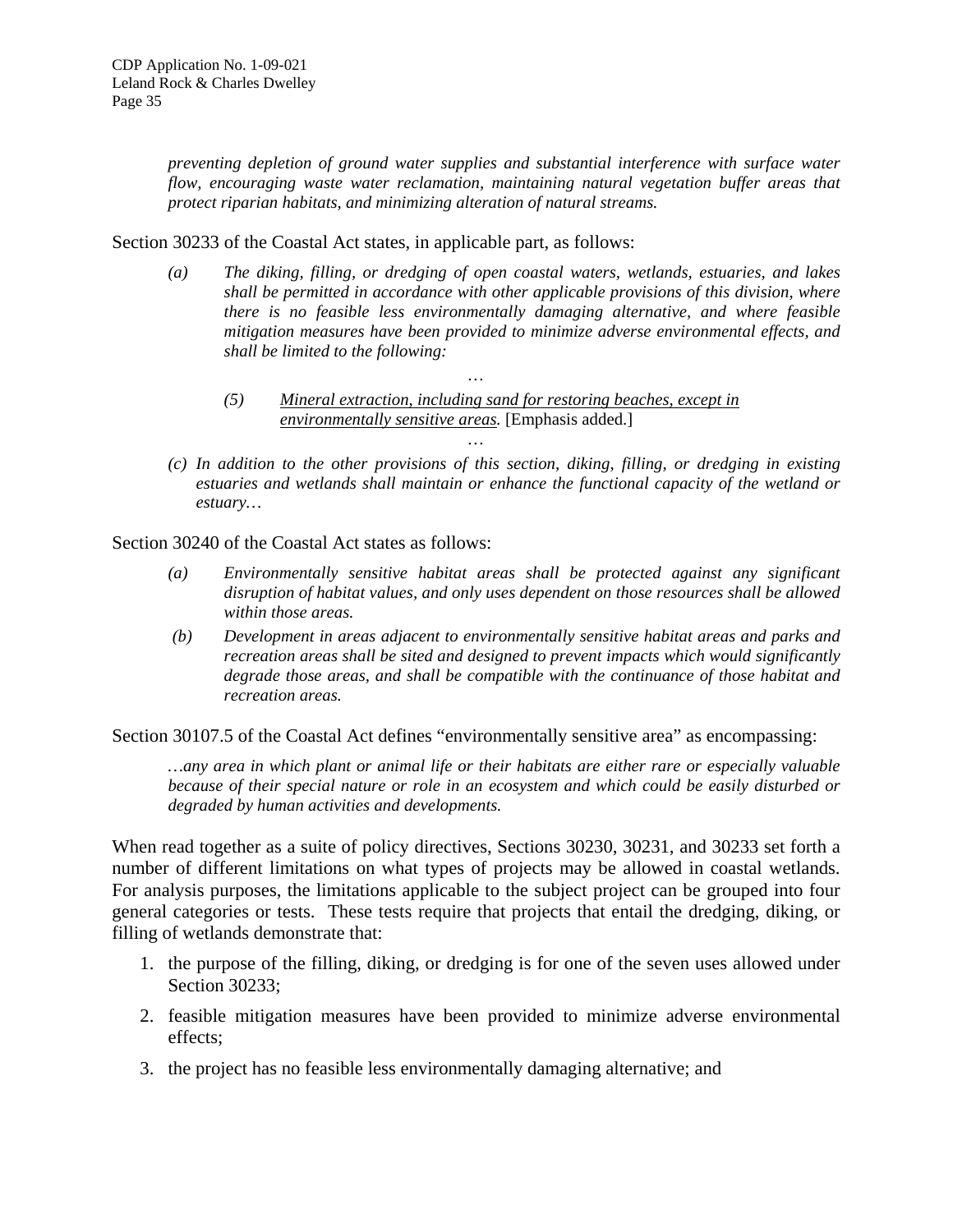4. the biological productivity and functional capacity of the habitat shall be maintained and enhanced where feasible.

## **(1)** *Permissible Use for Dredging and Filling of Coastal Waters*

The first test set forth above is that any proposed filling, diking, or dredging must be for an allowable use as enumerated under Section 30233 of the Coastal Act. The proposed project involves dredging for mineral extraction. The multi-year gravel operation proposes to use a variety of extraction techniques that would be allowed by the proposed Corps' LOP and recommended by NOAA-Fisheries as techniques that would avoid significant impacts to salmonids. Surface mining of gravel aggregate materials is specifically enumerated as a permissible use in the above-cited policy [Section 30233(a)(5)], provided the activity is not undertaken in environmentally sensitive areas. Therefore, to the extent that the proposed gravel extraction will avoid environmentally sensitive areas, the proposed project is consistent with the use limitations of Section 30233(a)(5).

All but one of the proposed gravel extraction techniques would involve excavation on dry portions of the gravel bars without encroachment into the salmon habitat of the river channel. The sole exception is the wet trenching technique, which would involve excavating sediment directly from portions of the channel, after the stream flow has been diverted to a secondary channel location. The wet trenching method of extraction would only be used when there is the objective of improving instream salmonid habitat by the limited use of sediment removal, and where the diversion of the low flow channel into a secondary channel that provides salmonid habitat is possible. The wet trenching technique would involve excavation within salmonid ESHA habitat, and thus would not be permissible under Section 30233(a)(5). As the wet trenching method proposed is a form of substantial alteration of a river or stream proposed for the improvement of fish habitat, the Commission evaluates this aspect of the proposed development under Section 30236 of the Coastal Act in Section IV-E of the findings below.

## a. Mineral Extraction Allowed by Section 30233(a)(5)

There are various types of environmentally sensitive habitats on the project site including: (a) the live (flowing) waters of the river, which is habitat for threatened salmonid species; (b) riparian habitat, including North Coast riparian scrub habitat occurring on high points within the bankfull channel of the river, and North Coast black cottonwood forest occurring along the outer channel edges; and (c) nesting habitat for the federally threatened western snowy plover.

The proposed mining project will be located in areas that will avoid intrusion into these habitat areas and/or be performed at times when sensitive species will not be nesting and/or utilizing the site for habitat. Descriptions of the habitats and their use by wildlife are found in the Findings Section IV-A-(3), "Habitat Types & Special-Status Species," of this report.

## *i. Flowing River Channel as Environmentally Sensitive Habitat*

Under Section 30107.5 of the Coastal Act, any area supporting a plant, animal, or habitat is environmentally sensitive if the area meets two main criteria: (1) the plant, animal, or habitat is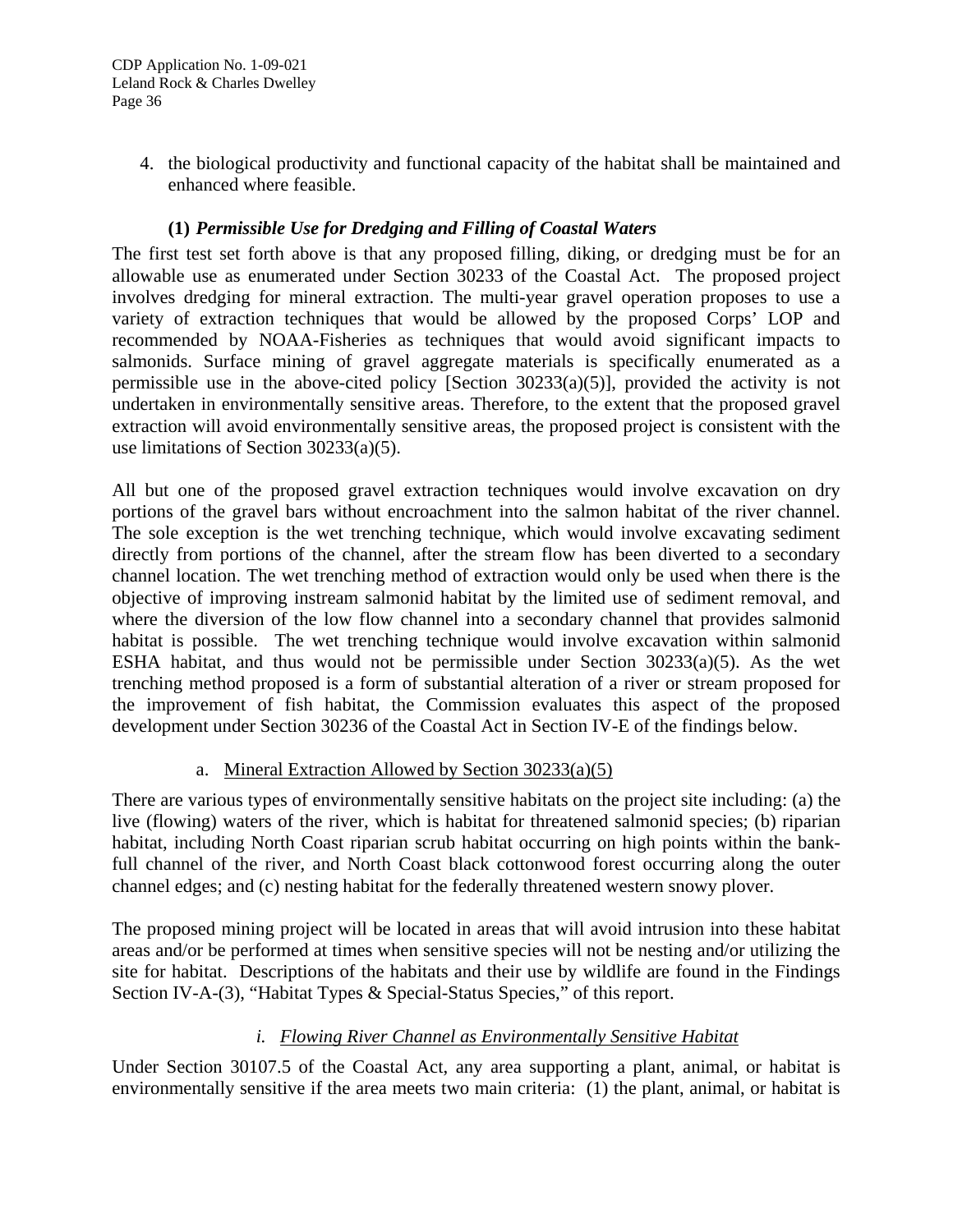either rare or of special value because of its special nature or role in the ecosystem, and (2) the area could be easily disturbed or degraded by human activities and developments.

The water column and river bottom substrate within the year-round low-flow channel of rivers provide habitat for a wide variety of resident and migratory fish and wildlife species at all trophic levels, ranging from aquatic macro-invertebrates to mammals. These perennially-inundated areas within the river meet the first criterion of the definition of environmentally sensitive area, because during the time that the proposed mining would be conducted within these riverine areas, the inundated areas of the reach may contain rare or endangered species, namely federaland state-listed salmonids using this reach as a transit corridor between areas of holding habitat prior to the onset of upstream migration.

The perennially-inundated areas within the river also meet the second criterion in that diversion, dewatering, fill, and dredging activities for gravel extraction in the river, such as proposed by the applicant, can quickly disturb and degrade the habitat areas the mining activities come in contact with, at least during the mining activities. In addition, on a more permanent basis long after the initial excavation work is completed, trenching can also destabilize the river channel and easily cause erosional impacts that can degrade the perennially inundated areas within the river. Furthermore, most portions of the riverbed that remain wetted also qualify as environmentally sensitive areas because of their special role as a holding area and transit corridor for migrating threatened salmonids.

The Commission has previously determined in numerous permit actions that such riverine perennial channels supporting migrating threatened salmonids are environmentally sensitive areas. The Commission has consistently conditioned permits for development in and near such channels and along riparian woodlands within streams and rivers to avoid disturbances of such environmentally sensitive aquatic resources.

In the most comprehensive sense, the entire area between the banks of the river could be considered an environmentally sensitive area, at least during portions of the year when covered by higher flows. However, during the summer dry season when river waters are confined to the definable low-flow channels, the dry exposed areas within the stream banks become inaccessible to migratory threatened salmonid fish species and other aquatic life forms. In recognition of this situation and the resource-dependent nature of sand and gravel mining, for purposes of considering the proposed gravel mining's consistency with Section 30233(a)(5) and 30240, the Commission has generally applied the environmentally sensitive area designation only to the portions of the river containing live flow, whereas mining would occur during the dry season in the mid-summer to early fall.

Not all portions of the river containing live flow during the summer-early fall gravel mining season necessarily qualify as environmentally sensitive. The edges of the shallow flat-water areas in the lower Eel and lower Van Duzen Rivers do not support threatened migratory salmonid fish species during the summer to early fall gravel extraction season. Unlike other portions of the rivers and other North Coast rivers, the lower Eel and lower Van Duzen do not provide spawning habitat for the threatened salmonid species. Instead, salmon pass through the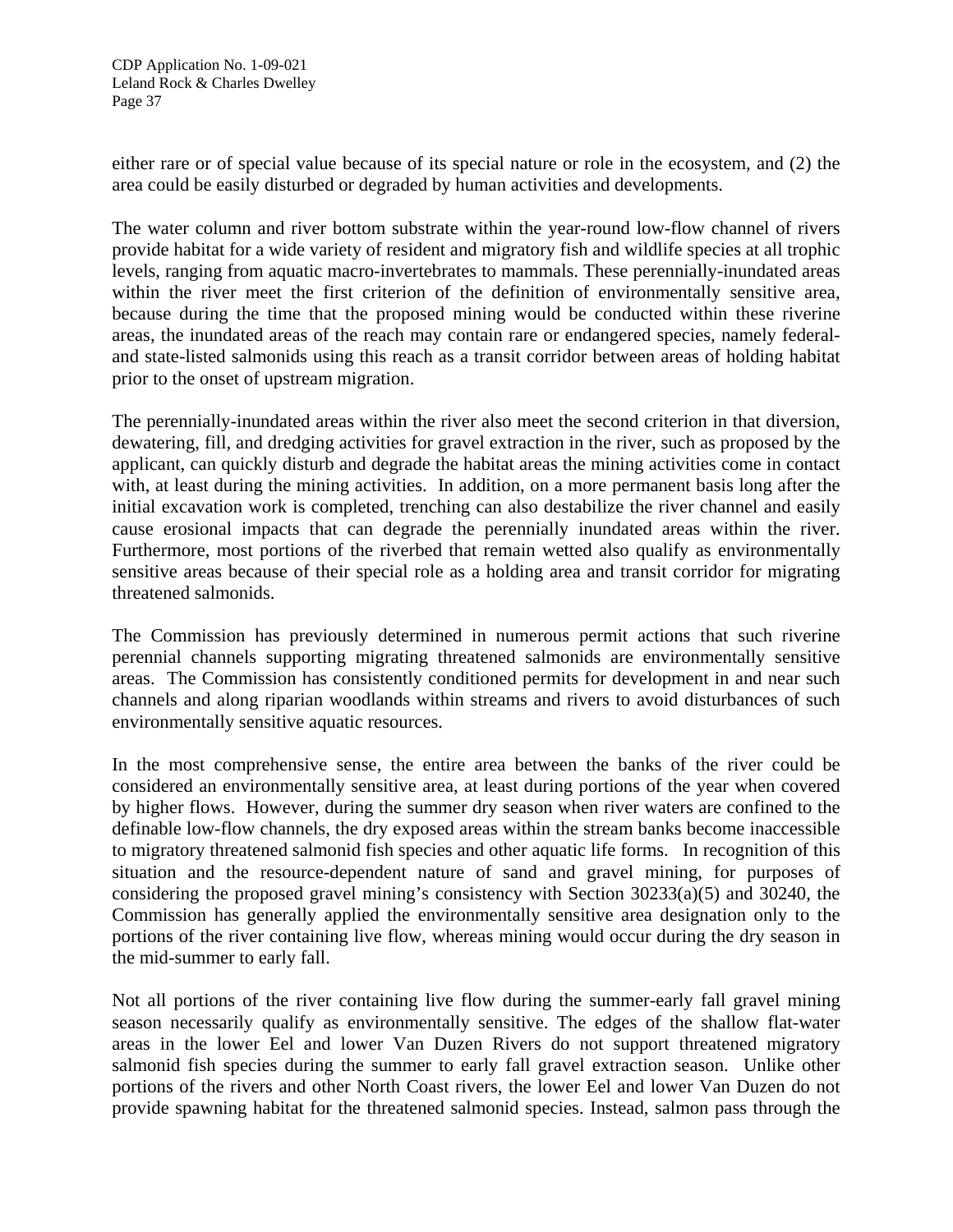area during migration periods to spawn further upstream. The migration periods occur at other times of the year when gravel extraction is not occurring. However, salmonids are found in the lower Eel and lower Van Duzen Rivers at most times of the year, including in limited numbers during the summer to early fall gravel extraction period, but they do not frequent all parts of the channel. During the summer and early fall, water temperatures in the lower Eel and lower Van Duzen Rivers are considered stressful for salmonids. As water temperatures increase, the amount of dissolved oxygen (DO) in the water decreases. Surveys conducted under the Corps' LOP procedure have shown that salmonid habitat areas are located in riffles and at the head of pools, where DO and food concentrations are highest. Shallow flat-waters and the lower reaches of long pools are avoided by salmonids since they do not have the necessary oxygen and food concentrations, lack cover, and do not provide relief from higher water temperatures. Therefore, the Commission finds that the edges of the shallow flat-water areas of the channel during the summer and early fall are not environmentally sensitive, as they do not provide salmonid habitat. This finding should not be construed as indicating that other shallow flat-waters of other coastal rivers or even other parts of the Eel or Van Duzen Rivers during the summer are similarly not environmentally sensitive. The specific use of the lower Eel and lower Van Duzen Rivers by salmon species has been surveyed pursuant to the Corps' LOP process and the consultation process with NOAA-Fisheries and has been documented in Biological Opinions prepared for the gravel operations. The surveys provide a basis for demonstrating that salmonids do not inhabit the shallow flat-waters during the summer months. The results cannot be generalized to other river systems where no such surveys have occurred. In addition, unlike other rivers, the lower Eel and the lower Van Duzen are not considered by NOAA-Fisheries to provide salmonid spawning habitat (only limited rearing habitat, but primarily just migratory habitat).

Based on discussions with NOAA-Fisheries, gravel mining activities undertaken directly within the flowing river channels in the form of trenching have the potential to have both direct and indirect significantly adverse impacts on threatened salmonid species through: (a) water quality degradation associated with increased turbidity and sedimentation of coastal waters; (b) fish injuries and or deaths from contact with excavation equipment; (c) fish injuries, deaths, and changes in behavior due to flow diversions; (d) decreased invertebrate production associated with removal and/or degradation of habitat substrate; and (e) increased susceptibility to predation due to tendency of migratory fish to concentrate in trench excavations that afford little or no cover from predators and poachers.

None of the proposed extraction techniques except "wet trenching" described below in Section IV-E specifically include extraction within the wetted channel. However, the applicants do propose to install seasonal crossings with abutments that could extend into shallow flat-water portions of the channel. The Biological Opinion prepared for the gravel extraction operations require that seasonal crossings be located where the temporary bridge structures would minimize the potential impact to sensitive salmonid habitats. The locations are determined based on identification by a fisheries biologist of where sensitive juvenile rearing, adult holding, and spawning habitats do not exist. NOAA-Fisheries and CHERT review the proposed bridge placement and determine where the seasonal bridge can be located to avoid salmonids. If the seasonal crossings cannot completely span the channel, the review process will direct the crossings to be located in shallow flat-water areas where salmonids are not present. The wider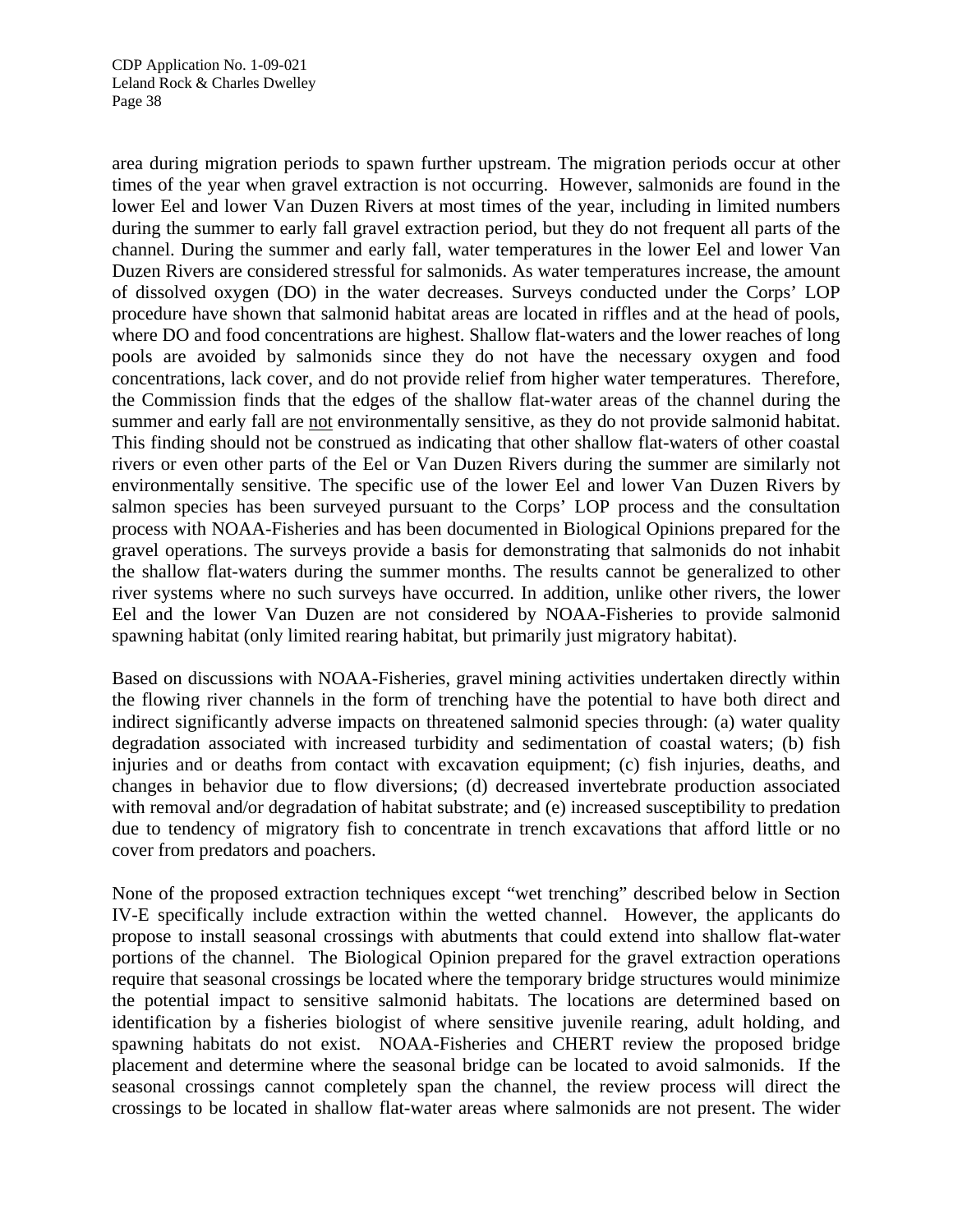flat-water portions of the channel are usually too wide to be feasibly crossed by a seasonal crossing without some portions of the crossing abutments extending into the side of the channel. Through the LOP–Biological Opinion process, mitigation measures have been developed for abutments that enter the wetted channel. During construction, the operator is required to contain abutment fill behind a containment structure such as a K-rail, sill logs, concrete blocks, or other suitable material to avoid filling any more of the channel than is absolutely necessary. The nearside below-water abutment fill is required to consist only of clean washed gravel to minimize downstream turbidity. Bridge construction, use, and removal shall occur prior to the arrival of the upstream migrating adult salmonids.

To ensure that mineral extraction and associated activities such as the installation of seasonal crossings within an ESHA as precluded by Coastal Act Sections 30233(a)(5) and 30240 do not occur, the Commission attaches (1) **Special Condition No. 1-(C)**, which prohibits excavation from occurring within the active wetted channel, where sensitive salmonid species could be present, except for wet trenching performed for restoration of instream salmonid habitat authorized pursuant to Section 30236 (see Section IV-E below), and (2) **Special condition 2-(C)**, which prohibits any portion of the seasonal crossing abutments from extending into the wetted channel, except in shallow flat-water areas, which are not considered environmentally sensitive during the time of year when gravel extraction operations are permitted to occur.

## *ii. Riparian Vegetation as Environmentally Sensitive Habitat*

The Coastal Commission has previously determined in numerous permit actions that most forms of riparian vegetation are environmentally sensitive, as riparian zones serve many critical ecosystem functions. First, riparian areas contribute important organic debris that is transformed into nutrients, which support the riverine food web. Wood, leaf litter, and other organic matter from riparian areas provide nutrients for life at the base of the food web. Riparian vegetation supports insects and other prey resources, which are eaten by juvenile salmon and other fish and wildlife. If these areas are altered or eliminated, the food supply and thus the abundance of fish is likely to be reduced. Additionally, riparian vegetation provides cover – both for shade and protection purposes – for aquatic species such as salmonids, which need cool water temperatures for growth and survival and protection from predators. Furthermore, riparian areas capture contaminants; by absorbing or filtering contaminated stormwater runoff, soils and vegetation in riparian areas can prevent pollutants from entering coastal waters. Moreover, healthy riparian areas support rich and diverse communities of animals, including birds, amphibians, and mammals, that depend on the areas for feeding, breeding, refuge, movement, and migration. Importantly, riparian areas serve as buffers for human health and safety. The riparian functions of water quality, soil stability, and the ability to absorb the impacts of large storm events and other natural, physical processes have direct benefits to humanity. Flooding and storm events can be exacerbated in the absence of riparian areas, which can serve as protective buffers. The Commission has consistently conditioned permits for development near riparian woodlands along streams and rivers to avoid disturbances of riparian areas where mature vegetation exists.

Some of the riparian scrub vegetation on the gravel bar is inundated during high flows and is often uprooted and scoured by river flows. The hydrodynamics of the river can cause the channel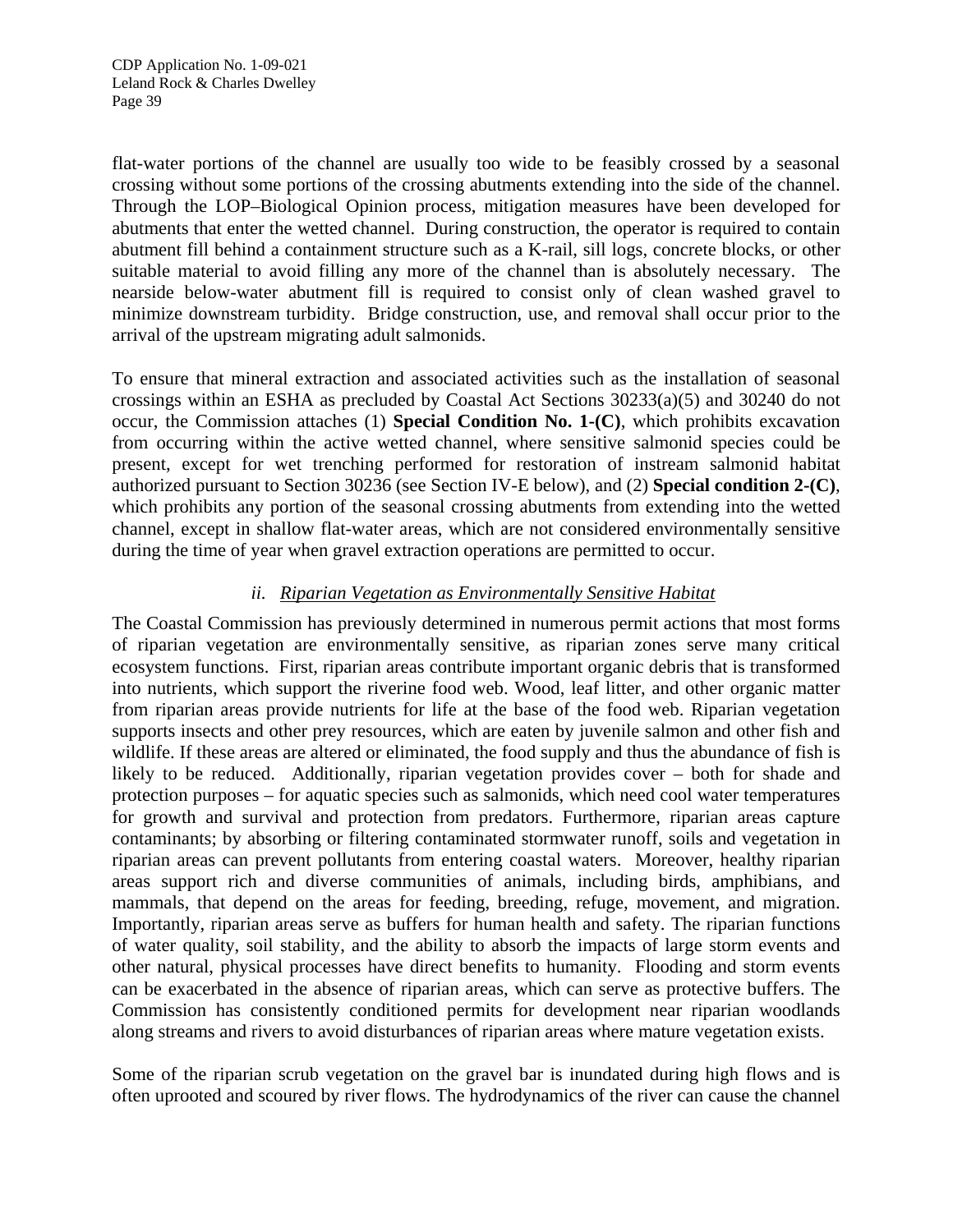itself to migrate over time, which in time can eliminate more stands of riparian scrub vegetation from one year to the next. As a result, much of the vegetation is young, having only grown a season or several seasons since the time of the last inundation severe enough to remove the plants previously growing there. Given that some of this riparian vegetation is very new and underdeveloped, it may not provide habitat values sufficient enough for the vegetation to be characterized as environmentally sensitive.

Under Section 30107.5 of the Coastal Act, as discussed above, any area supporting a plant, animal, or habitat is environmentally sensitive if the area meets two main criteria: (1) the plant, animal, or habitat is either rare or especially valuable because of its special nature or role in the ecosystem, and (2) the area could be easily disturbed or degraded by human activities and developments. The non-persistent, young riparian scrub-shrub areas clearly meet the second criterion in that gravel extraction on the river bar, such as proposed by the applicant, can quickly degrade or obliterate any of this habitat that extraction activities come into contact with. With regard to the first criterion, the young riparian scrub-shrub vegetation is not rare, as it generally does not contain rare or endangered species, and it can be found extensively on the many thousands of acres gravel bars along North Coast waterways. However, such vegetation can be considered especially valuable and therefore also meet the first criterion. In general, riparian vegetation must grow to a certain size and mass before it can begin to contribute significantly to the river ecosystem. A willow sprig growing in isolation that has just taken root and only rises a few feet out of the ground cannot serve the ecosystem functions discussed above such as contributing organic debris to the riverine food web (including supporting insects and other macro-invertebrates on which juvenile salmonids depend), capturing contaminants, providing forage area, nesting opportunities, or screening from predators for birds and wildlife, and other functions. As the plant grows taller, however, and as more riparian plants colonize the surrounding area, the developing vegetation begins to contribute more debris to the riverine food web, capture more contaminants, and provide more forage, nesting, and cover opportunities that make it especially valuable habitat and therefore an environmentally sensitive area.

There is no clear-cut answer to the question of just when in the growth and development of riparian scrub vegetation it reaches the point where it can be considered environmentally sensitive. In discussions with DFG staff, Commission staff has learned that no specific plant height and diameter, coverage, age, etc. thresholds exist for riparian vegetation that define when habitat value is sufficient to categorize the vegetation as environmentally sensitive. Part of the reason for this uncertainty is that there can be tremendous variability in the values of riparian vegetation of the same size from one location to the next depending on such factors as surrounding habitat and vegetation, surrounding land uses, river configuration, etc.

One existing standard that may provide useful guidance for determining when riparian scrubshrub vegetation reaches the point of becoming environmentally sensitive is a standard imposed in the Corps' LOP Procedure. One restriction of the Corps' LOP for gravel mining on the Eel and Van Duzen Rivers concerns riparian vegetation. The restriction states as follows:

"All riparian and woody vegetation and wetlands must be avoided to the maximum extent possible. Any riparian vegetation or wetland that is to be disturbed must be clearly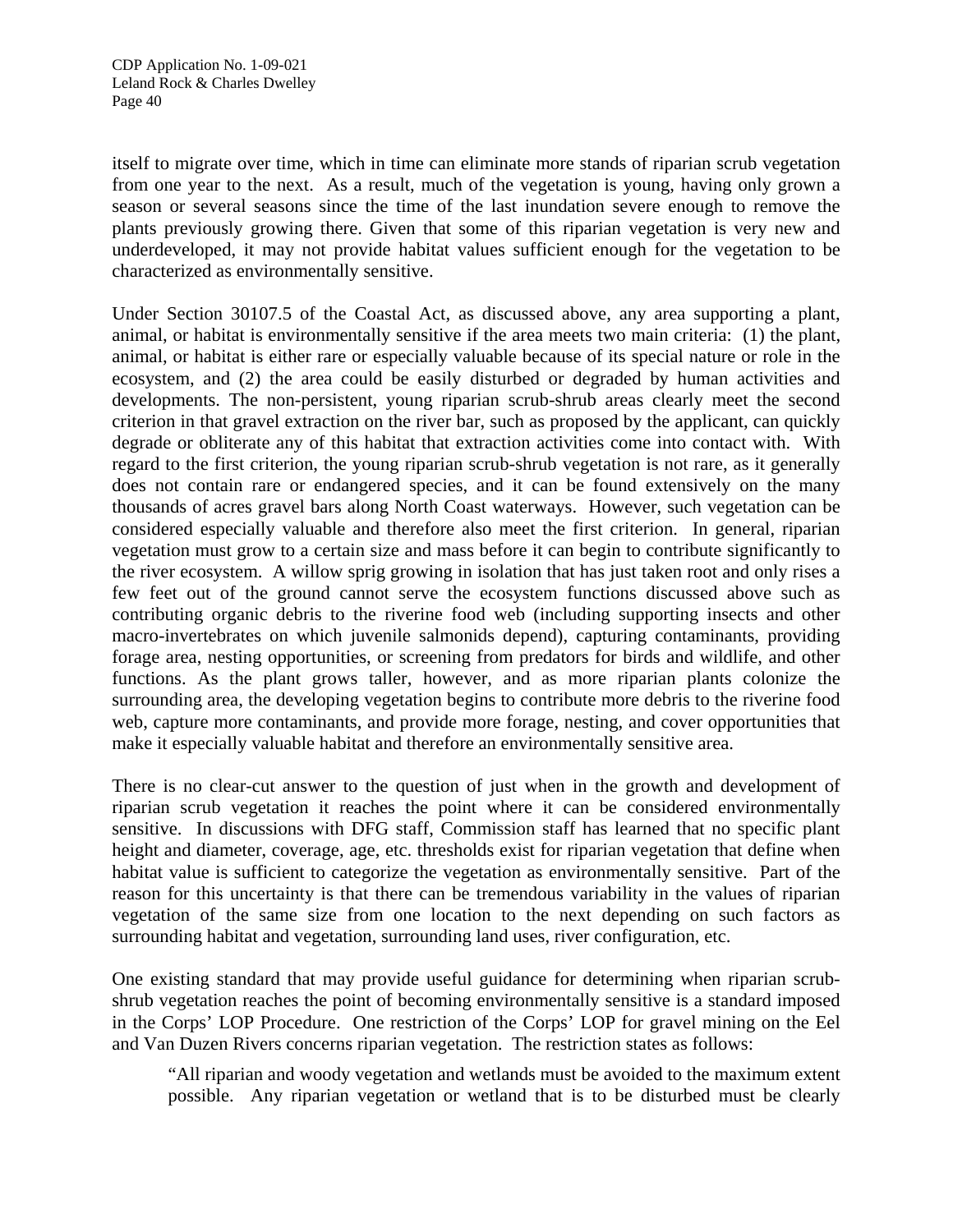identified by mapping. Woody vegetation that is part of a contiguous 1/8-acre complex or is at least two inches in diameter breast height (DBH) must be mitigated if it is disturbed. Impacts to other woody vegetation must be described and a summary submitted to the Corps and CHERT with the gravel extraction plans. These impacts may require mitigation at the discretion of the Corps…"

The above-referenced Corps LOP restriction establishes a threshold for when impacts to riparian vegetation must be mitigated. The threshold is reached any time the riparian area that would be disturbed contains woody vegetation that is part of a contiguous 1/8-acre complex or is at least two inches (2") in diameter at breast height.

The Corps administers its permit program under Section 404 of the Clean Water Act (and the related Section 10 of the Rivers and Harbors Act of 1899). This administration does not limit mineral extraction in wetlands and open coastal waters to the same extent that Coastal Act Section 30233 does. As previously stated, Section 30233(a)(5) only allows the dredge or fill of wetlands and open coastal waters for mineral extraction if the mineral extraction occurs outside of environmentally sensitive areas. Although the Corps can allow mineral extraction in an environmentally sensitive area so long as mitigation is provided, the Commission cannot allow mineral extraction within an environmentally sensitive area at all. Thus, the Corps' purpose in determining when mitigation should be required is not the same as determining when riparian vegetation reaches a level of growth and development such that it should be considered environmentally sensitive.

By requiring mitigation whenever a riparian vegetation area that is to be disturbed contains woody vegetation that is part of a contiguous 1/8-acre complex or is at least 2 inches DBH, the Corps' LOP indicates that vegetation at this level already is providing habitat value. Otherwise, if the vegetation were not providing habitat value there would be no need for mitigation. Therefore, the Commission finds that the riparian vegetation must reach a form of growth and development where it provides important habitat values at some point before the Corps' threshold is reached. Acknowledgement of this fact is contained in the rest of the Corps' standards, which indicate that impacts to other woody vegetation not rising to the threshold level must also be described and submitted to the Corps and may require mitigation at the discretion of the Corps.

In discussions with DFG staff, Commission staff has discerned that under average growing conditions, a willow tree that is one inch (1") in DBH or part of a contiguous 1/16-acre complex would likely have survived for one growing season. Given that riparian vegetation is only becoming established during the first growing season, the vegetation may not provide significant habitat value at this point. On the other hand, vegetation that has survived more than one growing season would be established and likely to be used by wildlife. Therefore, the Commission finds that the riparian scrub-shrub vegetation should be characterized as an environmentally sensitive area when the vegetation contains woody vegetation that is part of a contiguous complex of 1/16-acre or larger or is one-inch or larger in DBH. In addition, by restricting extraction in vegetated areas that are essentially half as developed as the riparian vegetation for which mitigation is indicated under the Corps LOP, the Commission will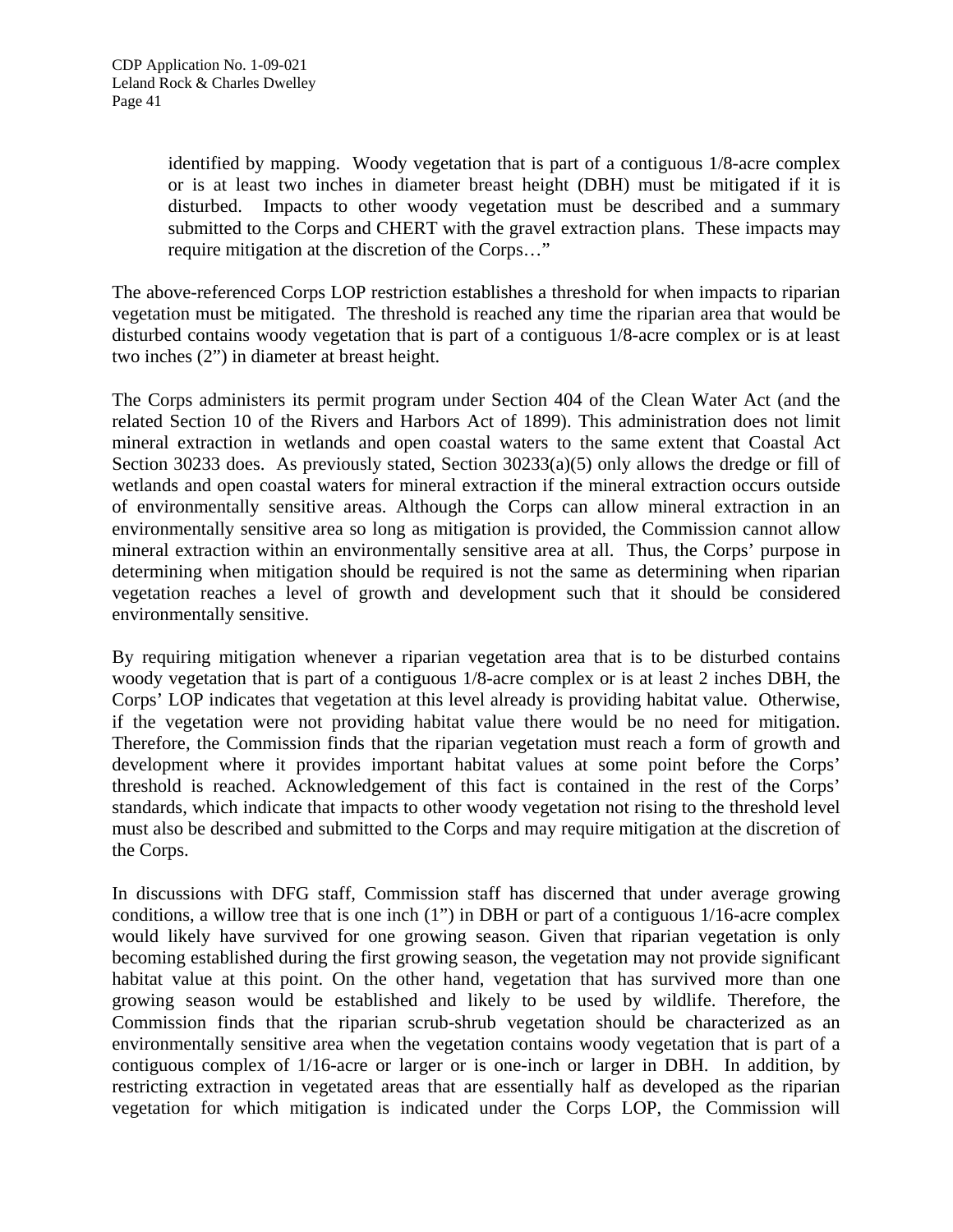minimize the chances that any riparian vegetation providing significant habitat value will be disturbed by the proposed gravel extraction.

To ensure that mineral extraction proposed by the applicant each year is not performed within an area of environmentally sensitive riparian vegetation, thereby remaining an allowable use under Coastal Act Section 30233(a)(5), the Commission attaches **Special Condition Nos. 1-(E) & 1- (F)**, which further state that gravel extraction operations shall not disturb or remove any area of riparian vegetation growing on the river banks or on the gravel bar meeting either the aerial extent or plant girth criteria discussed above. Furthermore, the Commission attaches **Special Condition No. 3** which requires the applicant to submit annually for the review and approval of the Executive Director a final gravel extraction plan for the gravel extraction season that is consistent with the extraction limitations of Special Condition No. 1, which include the aforementioned limitations on extracting gravel in riparian areas.

## *iii. Exposed Gravel Bars as Environmentally Sensitive Habitat*

Another form of environmentally sensitive areas that has the potential for occurrence on the exposed gravel bars is seasonal nesting habitat of the western snowy plover. As noted previously, the western snowy plover is a federally listed threatened species, which in the past has been observed nesting on gravel bars of the lower Eel and Van Duzen Rivers during April through early September. The FWS has overseen surveying on the gravel bars within the lower Eel and Van Duzen Rivers during the April to September breeding season window. Surveys conducted in 2008 indicate that a total of only four adult plovers constructed a total of two nests along the Eel River gravel bars with 100 percent of resulting chicks hatching out (see Exhibit B). The number of plovers sighted on gravel bars has declined over the past several years, though the overall number of plovers sighted on local beaches has increased.

As the habitat of rare and endangered species meets the definition of environmentally sensitive areas pursuant to Section 30107.5 of the Coastal Act, the Commission finds that any areas utilized by the western snowy plover during the nesting season when the birds are present constitute ESHA. Therefore, the Commission attaches **Special Condition No. 4**, which requires that gravel extraction operations avoid western snowy plover habitat by either not commencing until after the nesting season, or commencing only after a biologist approved by the FWS has surveyed the site and either found no plover nests, or has found some but will conduct daily surveys to ensure a 1,000-foot buffer area is maintained around the nests that are found. Furthermore, Special Condition No. 4 requires daily surveys prior to pre-extraction activities occurring in suitable habitat and restricts vehicle use to prevent adverse impacts to plovers. This condition is consistent with the recommendations of the FWS to avoid disturbance of the threatened bird species. The requirements of Special Condition No. 4 will ensure that mineral extractions will not impact western snowy plover habitat during the time of nesting, when such areas constitute environmentally sensitive areas.

## b. Conclusion on Use Limitations of Coastal Act Section 30233(a)

Therefore, as conditioned herein, the proposed gravel extraction operation is consistent with the use limitations of Section 30233 of the Coastal Act on dredging in coastal water bodies, as the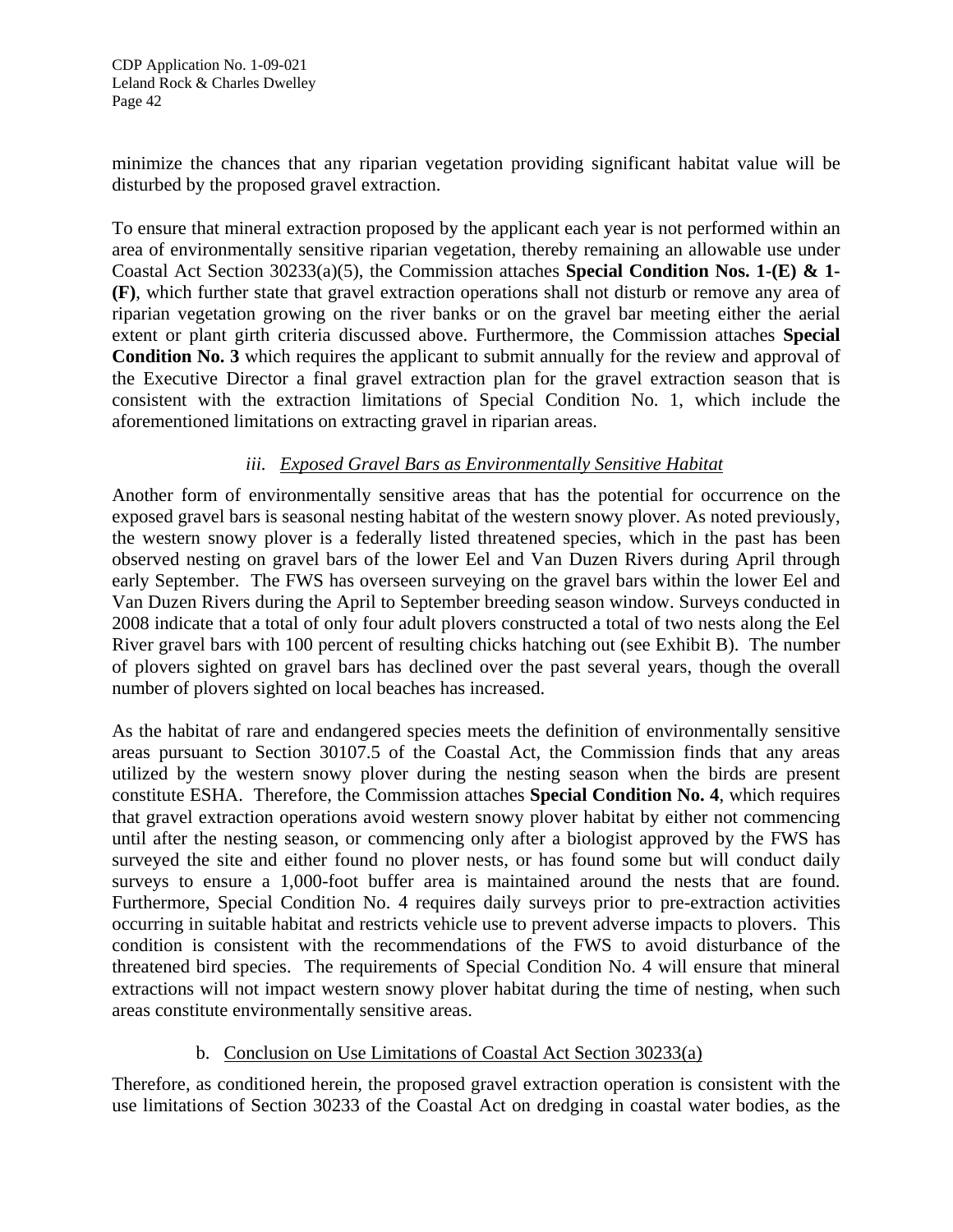CDP Application No. 1-09-021 Leland Rock & Charles Dwelley Page 43

proposed gravel extraction is for mineral extraction in areas that are not environmentally sensitive, consistent with Section 30233(a)(5).

## **(2)** *Alternatives Analysis*

The second test set forth by the Commission's dredging and fill policies is that the proposed dredge or fill project must have no feasible less environmentally damaging alternative. In this case, the Commission has considered the various identified alternatives, and determines that there are no feasible less environmentally damaging alternatives to the project as conditioned by Special Condition Nos. 1-14. A total of four possible alternatives have been identified, including: (a) the "no project" alternative; (b) obtaining sand and gravel from quarry operations; (c) obtaining sand and gravel from terrace deposits in the Eel River floodplain; and (d) modifying the proposed project. As explained below, each of these alternatives is infeasible and/or more environmentally damaging than the proposed project as conditioned.

#### a. No Project Alternative

The no project alternative means that no gravel extraction would occur at the site. Without extraction from the site, an equivalent amount of sand and gravel materials would be obtained from other sources to meet regional demand for cement and concrete aggregate products for the construction of roads, buildings, and other development. Increasing production from other river bar extraction operations would have environmental impacts similar to or greater than the proposed project.

The proposed project is located in an area where gravel has historically been accumulated and mined. Mining in many other parts of the river where gravel does not accumulate could lead to changes in river geomorphology which, in turn, could cause a variety of adverse impacts such as increased sedimentation, the undermining of bridge supports, and bank erosion resulting in the loss of environmentally sensitive riparian habitat areas and/or adjacent agricultural lands.

As discussed below, obtaining additional sand and gravel terrace deposits from the valley floors of local rivers would also create adverse environmental impacts similar to or greater than the proposed project. The Commission therefore finds that the "no project" alternative is not a feasible less environmentally damaging alternative to the project as conditioned.

## b. Obtaining Sand and Gravel from Quarry Operations

Excavation from the river could be avoided if an equivalent amount of sand and gravel could be obtained from upland quarries. As discussed in the Final Programmatic EIR on Gravel Removal from the Lower Eel River certified by Humboldt County in 1992, there are few quarries in the vicinity where it would be economically feasible to obtain material of sufficient quality and quantity to that available at the project site. The substrate of nearby areas of Humboldt County is composed mostly of the Franciscan formation, which is comprised of large masses of greywacke and sandstone interspersed with less competent (for construction applications) clay and silt materials. This composition of material generally does not lend itself to quarrying. The quarries that are found in the region are generally located in remote areas with limited water supplies and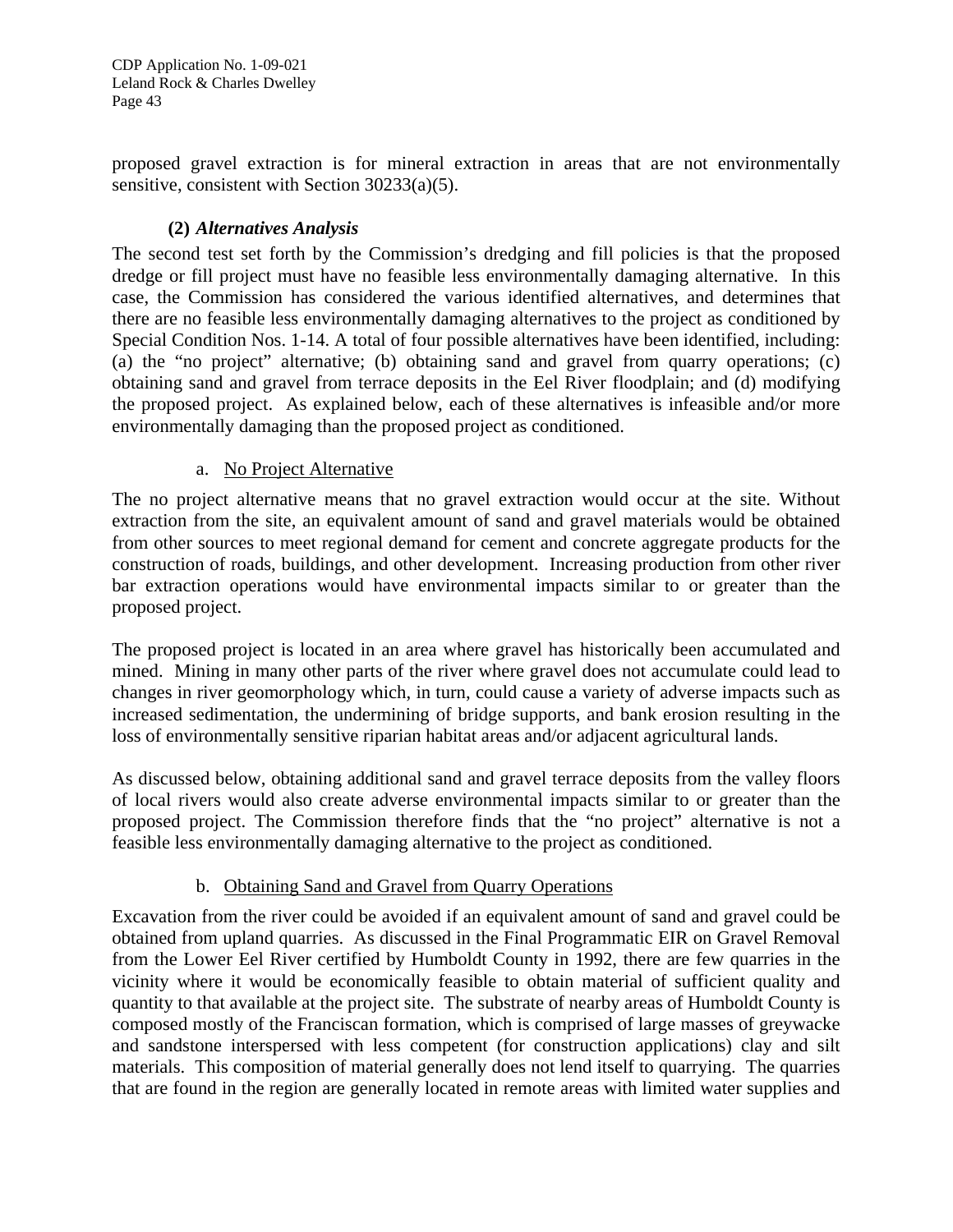where no nearby processing facilities are available. The unprocessed materials would need to be transported greater distances resulting in increased traffic, air quality, and greenhouse gas emissions impacts. The Commission therefore finds that substituting gravel extracted from quarry operations is not a feasible less environmentally damaging alternative to the project as conditioned.

## c. Obtaining Sand and Gravel from Terrace Deposits

Excavation from the river could be avoided if an equivalent amount of sand and gravel products could similarly be obtained from terrace deposits in the floodplain of the lower Eel, Van Duzen, or Mad Rivers. The floors of these river valleys are underlain by substantial amounts of gravel deposited over thousands of years and provide upland rock quarries. However, commencing gravel extraction from these terrace deposits would create its own adverse environmental impacts. Much of the undeveloped valley floor of each of these rivers is developed with agricultural and timber production uses. Converting productive coastal agricultural lands or forest lands to gravel extraction or other uses would not be consistent with Coastal Act policies, which call for the maintenance of lands suitable for agriculture and timber production. Most of the remaining undeveloped areas of these river valleys are currently covered with riparian habitat and other environmentally sensitive habitats. Extracting gravel from such areas would result in far more impacts to environmentally sensitive habitat than extraction at the project site as conditioned by the permit to avoid all riparian habitat. Therefore, the Commission finds that substituting gravel extracted from terrace deposits in local river valleys is not a feasible less environmentally damaging alternative to the proposed project as conditioned.

## d. Modifying the Proposed Project as Conditioned

Various modifications to the project as proposed and conditioned could be made in an attempt to reduce the environmental effects. One such modification would be to mine in different locations at the project site. However, this modification would not result in less significant adverse impacts than the project as conditioned under this permit. As discussed previously, the proposed project has been conditioned to restrict mining to areas that would avoid significant adverse impacts to coastal resources. Therefore, modifying the proposed gravel extraction project to require mining in different locations at the project site could result in greater impacts to coastal resources and would not be a feasible less environmentally damaging alternative. No other feasible modification to the proposed extraction scheme has been identified. Therefore, the Commission finds that modifying the proposed gravel extraction project as conditioned is not a feasible less environmentally damaging alternative.

## Conclusion

For all of the reasons discussed above the Commission finds that there is no less environmentally damaging feasible alternative to the development as conditioned, as required by Section 30233(a).

## **(3)** *Feasible Mitigation Measures*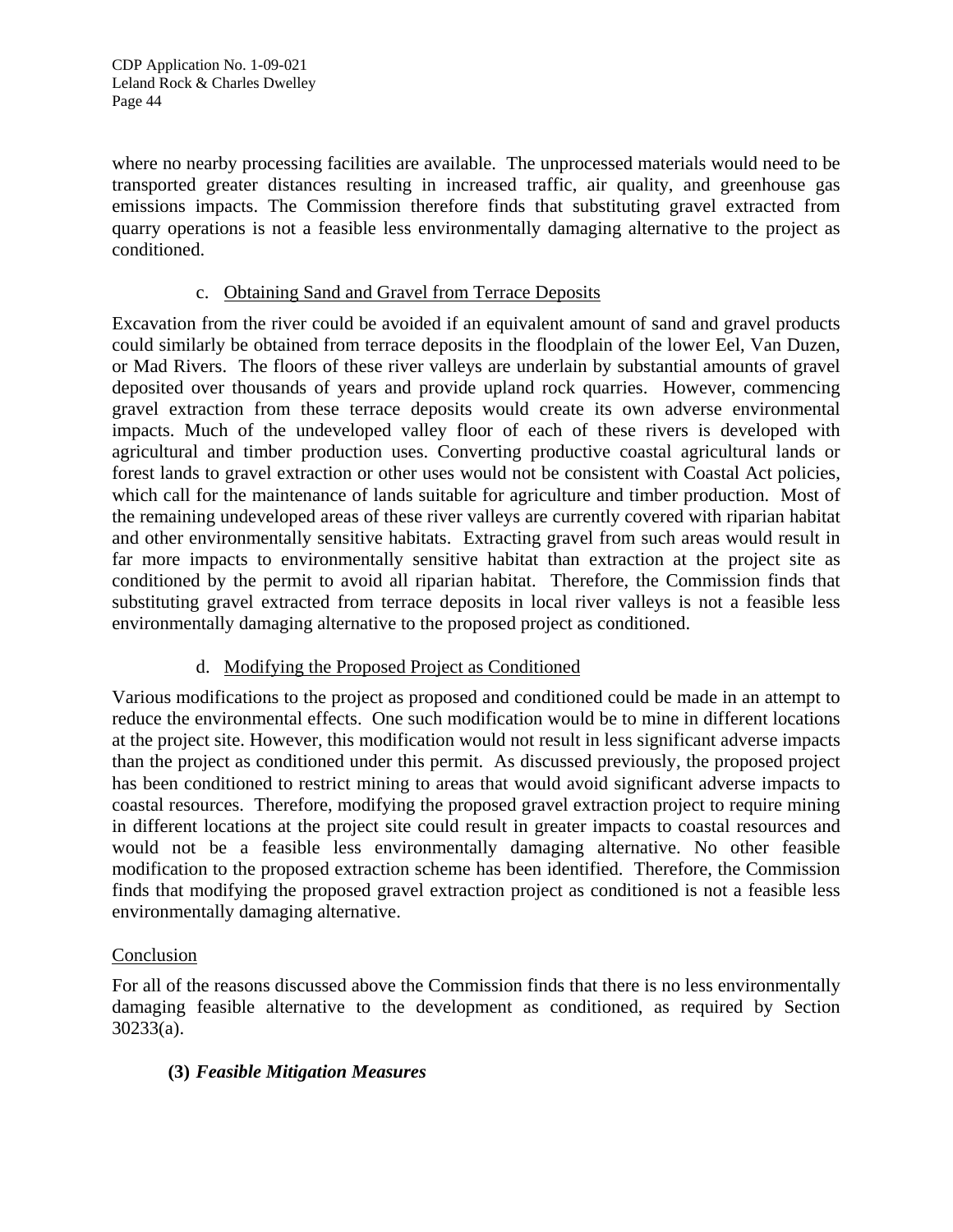The third test set forth by the dredging and fill policy of the Coastal Act is whether feasible mitigation measures have been provided to minimize the adverse environmental impacts of the proposed project.

Depending on the manner in which the gravel operation is conducted, the portions of the proposed project to be conducted below the ordinary high water mark could have five potentially significant adverse effects on the natural environment of the lower Eel River. These impacts include: (a) direct and indirect impacts on fisheries; (b) alteration of the riverbed and increased bank erosion; (c) impacts on environmentally sensitive riparian vegetation; (d) impacts on western snowy plover; and (e) impacts on water quality. The potential impacts and their mitigation are discussed in the following sections:

## a. Impacts on Fisheries

As noted previously, the Eel River and its tributaries (including the Van Duzen River) are ranked among the most significant anadromous fisheries in Northern California and include coho salmon, Chinook salmon, and steelhead trout, all federally listed threatened species under the federal Endangered Species Act. The project area and the lower Eel River are important for these anadromous fish as a migration route to and from upstream spawning grounds. In addition, the lower Eel and lower Van Duzen Rivers support summer rearing habitat for juvenile salmonids, especially steelhead yearlings and fall Chinook sub-yearlings, and holding areas for adult summer steelhead as well as spawning and nursery habitat for other marine fishes and many invertebrates.

Gravel extraction from river bars can adversely affect fisheries in a number of ways. Poorly designed extractions can alter the river channel or even cause capture of the channel into extraction areas in a manner that can lead to significant downstream erosion of stream banks and greater sedimentation of the river. In addition, NOAA-Fisheries has indicated that juvenile and adult salmonid stranding could occur as a result of certain extraction methodologies depending on how the methodology is implemented and the manner in which the extraction area is reclaimed following extraction. For example, the various on-bar and secondary channel trenching techniques could result in salmonid stranding once river waters rise following the end of the mining season and then subsequently drop during the following spring. The potential for salmonid stranding is minimized if the trenches are breached on their down-stream ends to provide the fish with a connection back into the river's main channel.

NOAA-Fisheries staff has also indicated that gravel mining has the potential to result in elevated turbidity levels and increased sedimentation. Fine sediments can become entrained in runoff from skimmed bar surfaces, as skimming typically exposes finer sediment that would be inundated during lower discharges. According to NOAA-Fisheries, increased sedimentation can adversely impact salmonid spawning habitat by filling pores spaces, which decreases hydraulic conductivity of the gravel, thus reducing the supply of oxygenated water to incubating eggs.

Construction and removal of channel crossings and the use of heavy equipment can adversely affect salmonids. Heavy equipment is required to operate in the wetted, low-flow channel to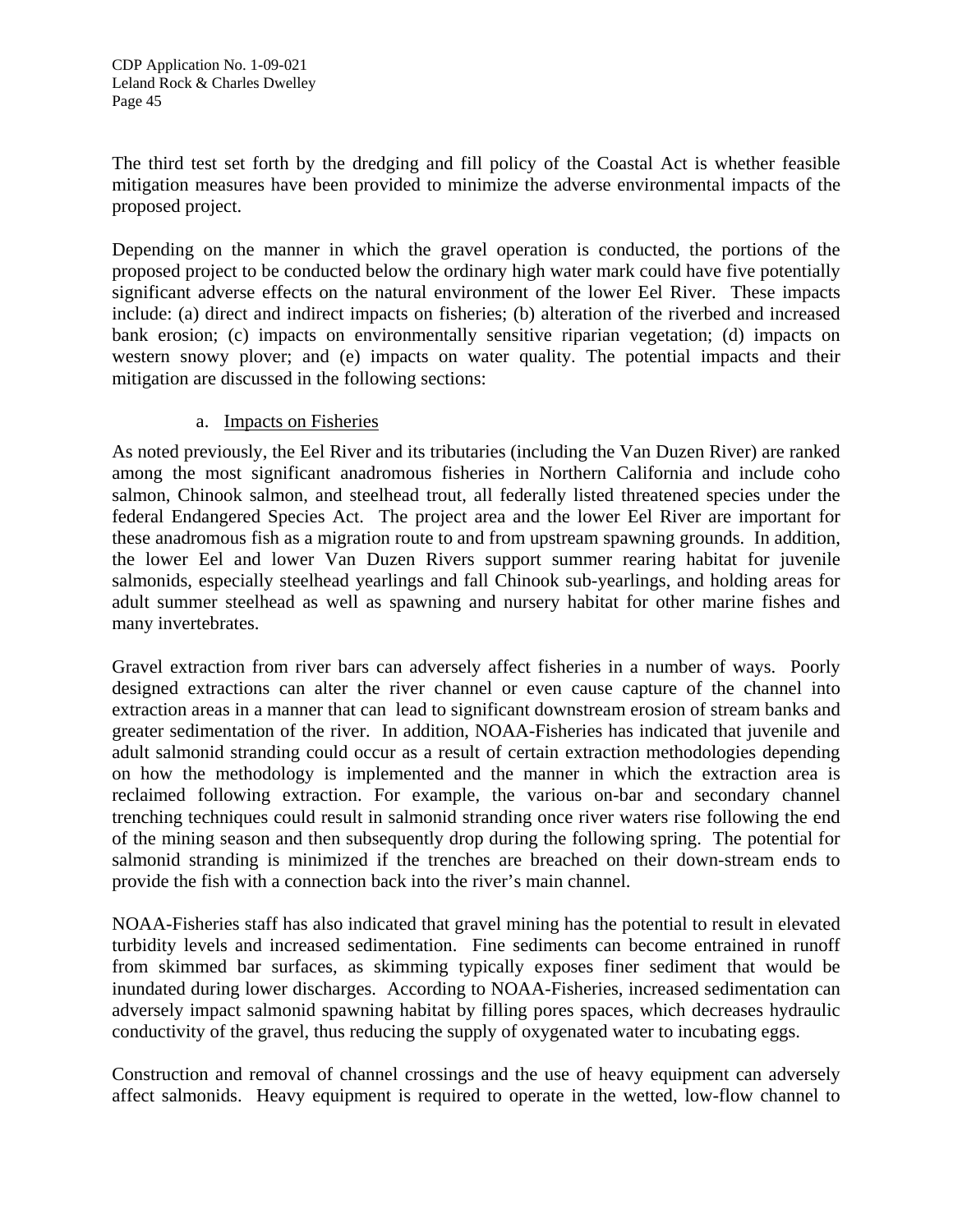construct and remove the crossings, which are typically placed at riffle locations. According to NOAA-Fisheries, death or injury of salmon through direct contact with such heavy equipment is likely during installation and removal of the crossing structures. In addition, Chinook salmon build redds and spawn in riffles, and the redds could be subject to a pulse of fine sediment during removal of the channel crossing in late fall. In addition, the operation of heavy equipment has the potential to result in disturbance to salmonids caused by noise and vibration in the extraction work area. Furthermore, stream crossings can also impact rearing salmon habitat by impeding or altering channel stream flow dynamics.

The impacts of gravel mining operations on sensitive fish species include more than just the direct gravel mining activities within or in proximity to the low flow channel or the individual impacts of a particular gravel mining operation at one site. Often of greater significance are the indirect effects of gravel mining on physical riverine form together with the cumulative adverse impacts on sensitive fish species from all of the various gravel mining operations occurring along the river. Accurately assessing significant adverse indirect and cumulative impacts of the various gravel mining operations on sensitive fish species and/or their habitat can be a difficult task for any one operator to perform.

An assessment of the significant adverse indirect and cumulative impacts of gravel mining operations permitted by the Corps along the lower Eel and lower Van Duzen Rivers on sensitive fish species does exist in the form of Biological Opinions issued by the NOAA-Fisheries. These Biological Opinions are issued as a result of formal consultations between the Corps and NOAA-Fisheries pursuant to Section 7 of the Federal Endangered Species Act.

As discussed previously in Finding IV-B, on June 17 2009, the Corps formally requested that NOAA-Fisheries prepare a BO to analyze the Corps LOP Procedure 2009 for proposed gravel extraction on Humboldt County rivers over the next five years (through 2013). NOAA-Fisheries anticipates issuing its BO by the end of August 2009.

Based on the biological information collected as part of the FESA Section 7 consultation, NOAA-Fisheries staff concludes that the proposed seasonal extraction of gravel over the next five years will not result in more than incidental take of threatened salmonid species and will not jeopardize their continued existence. In its July 27, 2009 draft preliminary conclusions and draft terms and conditions to minimize the amount or extent of "take" of threatened salmonids (Exhibit D), NOAA-Fisheries states that

"*After reviewing the best available scientific and commercial information, the current status of SONCC coho salmon, CC Chinook salmon, NC steelhead, and their designated critical habitats, the environmental baseline for the action area, the effects of the proposed action, and the cumulative effects, it is the biological opinion of NMFS that gravel mining under LOP 2009 for the five-year permit period, ending December 31, 2013, is not likely to jeopardize the continued existence of threatened SONCC coho salmon, threatened NC steelhead, and threatened CC Chinook salmon, and is not likely to adversely modify or destroy SONCC coho salmon, CC Chinook salmon or NC steelhead designated critical habitat."*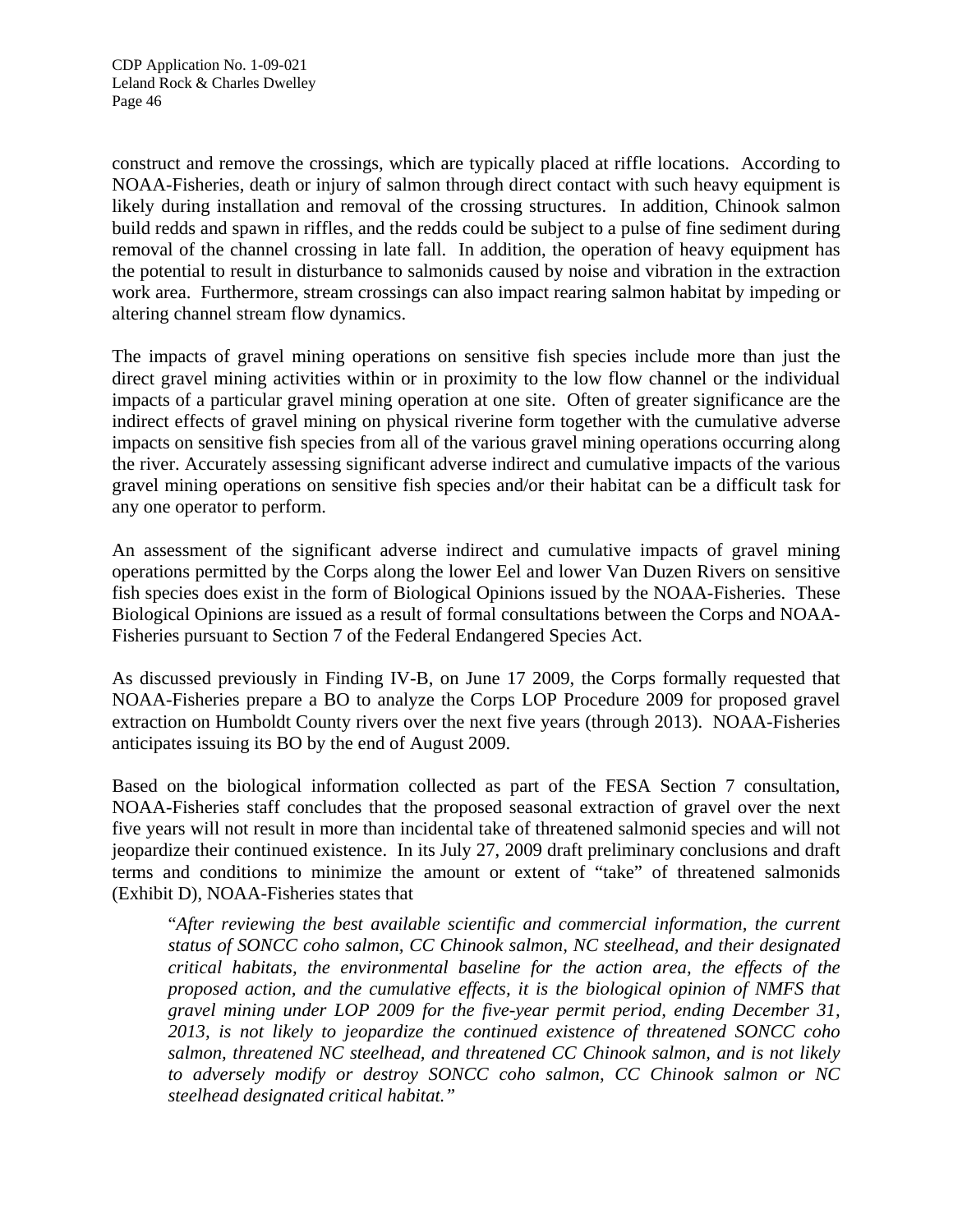The preliminary conclusion of NOAA-Fisheries notes that the measures instituted in 2004 have worked well, and the agency does not anticipate any significant changes the requirements and recommendations to the Corps that will be included in the final BO for LOP-2009, which is expected to be issued by late August of 2009.

To ensure that significant adverse impacts to salmonids from exceedance of incidental take of listed species does not occur during authorized mining operations, the Commission incorporates within the standards of **Special Condition Nos. 1 and 3** specific elements of proposed LOP Procedure 2009 that have been identified by NOAA-Fisheries as important for minimizing impacts to channel form and function, as well as protecting fish habitat.

As part of its review, NOAA-Fisheries has been reviewing the extraction methods and techniques described in LOP-2009 including, but not limited to, traditional skims, horseshoe skims, inboard skims, narrow skims, alcove extractions, wetland pits, wet trenches for salmonid habitat improvement purposes only, and dry-trenches. NOAA-Fisheries staff believes that although there is a preference for the non-skimming methods, all of the above methods would not adversely affect channel form and function in a manner that would be likely to jeopardize the continued existence of the sensitive fish species.

Therefore, to ensure that the mineral extraction proposed by the applicants use these proposed techniques to avoid degradation of the habitat of threatened salmonid species, the Commission includes within the requirements of **Special Condition No. 1-(B)** a limitation which requires use of only these extraction methods. This requirement will ensure that significant adverse disturbance of fish habitat from use of inappropriate extraction measures will be avoided.

Maintaining a head of the bar buffer, where gravel extraction would be precluded, is intended to provide protection of the natural stream flow steering effect provided by an undisturbed bar. According to the BO, head-of-bar buffers reduce the potential for geomorphic changes to the river from sediment extraction. The buffer helps to maintain bar slope and form, which in turn helps to guide stream flows that are effective at creating and maintaining habitats. Therefore, **Special Condition No. 1-(K)** precludes mining in the upper one-third of a gravel bar, consistent with the BO and Corps permit requirements.

The use of vertical offsets of the gravel extraction area from the low flow channel of the river that exists during the summer mining season will also help minimize sedimentation impacts on the river. The natural entrainment of sediment into river flows in the dry summer and early fall seasons is minimal in comparison with natural entrainment in winter months, when heavy rains entrain large quantities of sediment into river flows. Anadromous fish depend on the natural variation in sedimentation of river flows for spawning, migration, and other life-cycle changes. Artificially introducing large amounts of sediment at times of the year when natural entrainment would be low will adversely affect the anadromous fish as discussed above. Therefore, certain vertical offsets need to be maintained to prevent the sediment in lower skimmed surfaces of the bars from becoming entrained prior the beginning of significant movement of fine bed load material in the river. The general effect of skim floor elevations is that effects associated with sediment inputs are reduced as the elevation of the skim floor increases. The application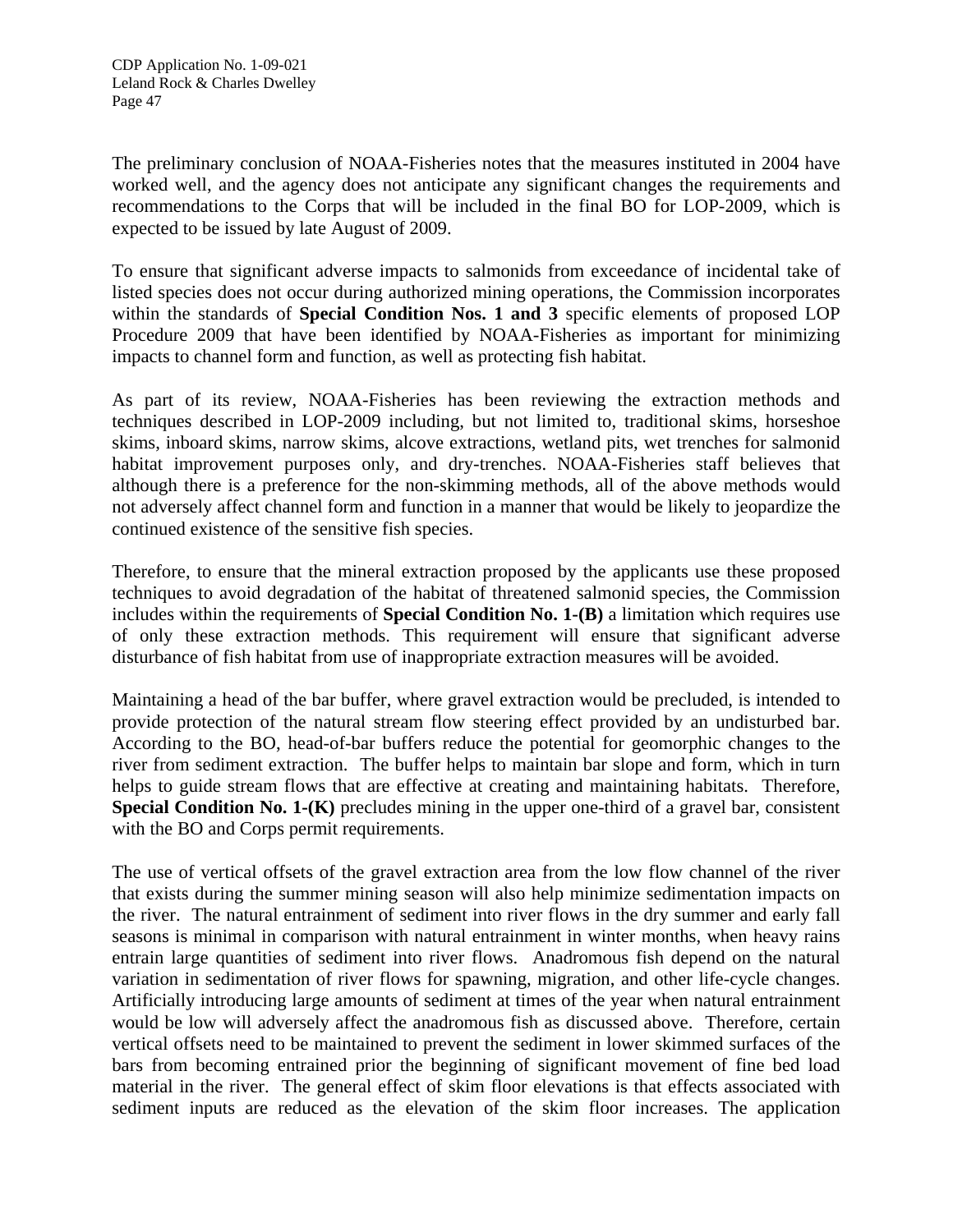proposes to set minimum skim floor elevations to correspond to the water surface elevation of the flow that is exceeded 35 percent of the time in the historic record of daily average flows for rivers in Humboldt County. According to the Biological Opinion, the 35 percent exceedence flow is the flow where significant movement of fine bed load material begins in the rivers of Humboldt County. A skim floor at the 35 percent exceedence flow will provide confinement of the low flow channel until the stream is gaining in volume and naturally beginning to transport fine sediment. Therefore, **Special Condition No. 1-(J)** requires that any bar-skimming extractions that are proposed adjacent to the low flow channel shall have a minimum skim floor elevation at the elevation of the 35% exceedence flow.

In addition, gravel mining operations on the river bed need to cease before the rainy season to prevent significant adverse impacts to fisheries, as the runs of the various species of anadromous fish up and down the river increase in the fall with the rise in river water levels and remain at high levels through the early spring. In recent F&GC Section 1600 Streambed Alteration Agreements issued for gravel extraction at the project site, the Department of Fish and Game has limited gravel extraction operations to the dry season of June 1 through October 15 each year, which corresponds to the period when potential impacts to fisheries is lowest. The Department can extend the operations until November 1 if dry weather conditions prevail. The NOAA-Fisheries 2004 BO also allows for completion of gravel mining operations by October 15, with similar extensions to November 1 if possible. The 2009 BO, according to NOAA-Fisheries staff, would similarly allow for such extensions.

Therefore, the Commission attaches **Special Condition No. 5** that requires mining and all postextraction bar grooming work and equipment removal be performed during the summer months and completed by October  $15<sup>th</sup>$  to ensure no significant disturbance to anadromous fish. The Executive Director may approve either one or two week extensions of gravel extraction and reclamation activities beyond that date to as late as November 1<sup>st</sup> for all gravel extraction except for trenching within the wet channel in a configuration and extraction volume that is the minimum amount necessary for improving salmon habitat, which may extend to as late as November  $15<sup>th</sup>$  if the permittee has submitted a request for an extension in writing, the Executive Director determines that dry weather conditions are forecast for the extension period, and any necessary extensions of time have been granted by the DFG, the Corps, and NOAA-Fisheries.

The 2004 BO also indicates that it is the opinion of NOAA-Fisheries that the proposed gravel mining under the project is not likely to destroy or adversely modify SONCC coho salmon designated critical habitat (Exhibit E). The 2009 BO anticipated by NOAA-Fisheries staff will similarly conclude that the proposed gravel mining operation is not likely to destroy or adversely modify such critical habitat. As discussed in more detail in Finding IV-O below, the Commission attaches **Special Condition No. 14**, which requires the applicant to submit, prior to permit issuance, final Biological Opinions in support of the gravel extraction authorized by this permit and that are consistent with all terms and conditions of this permit. Any changes required by the agency shall be reported to the Executive Director and not incorporated into the project until the applicant obtains any necessary amendment to the coastal development permit.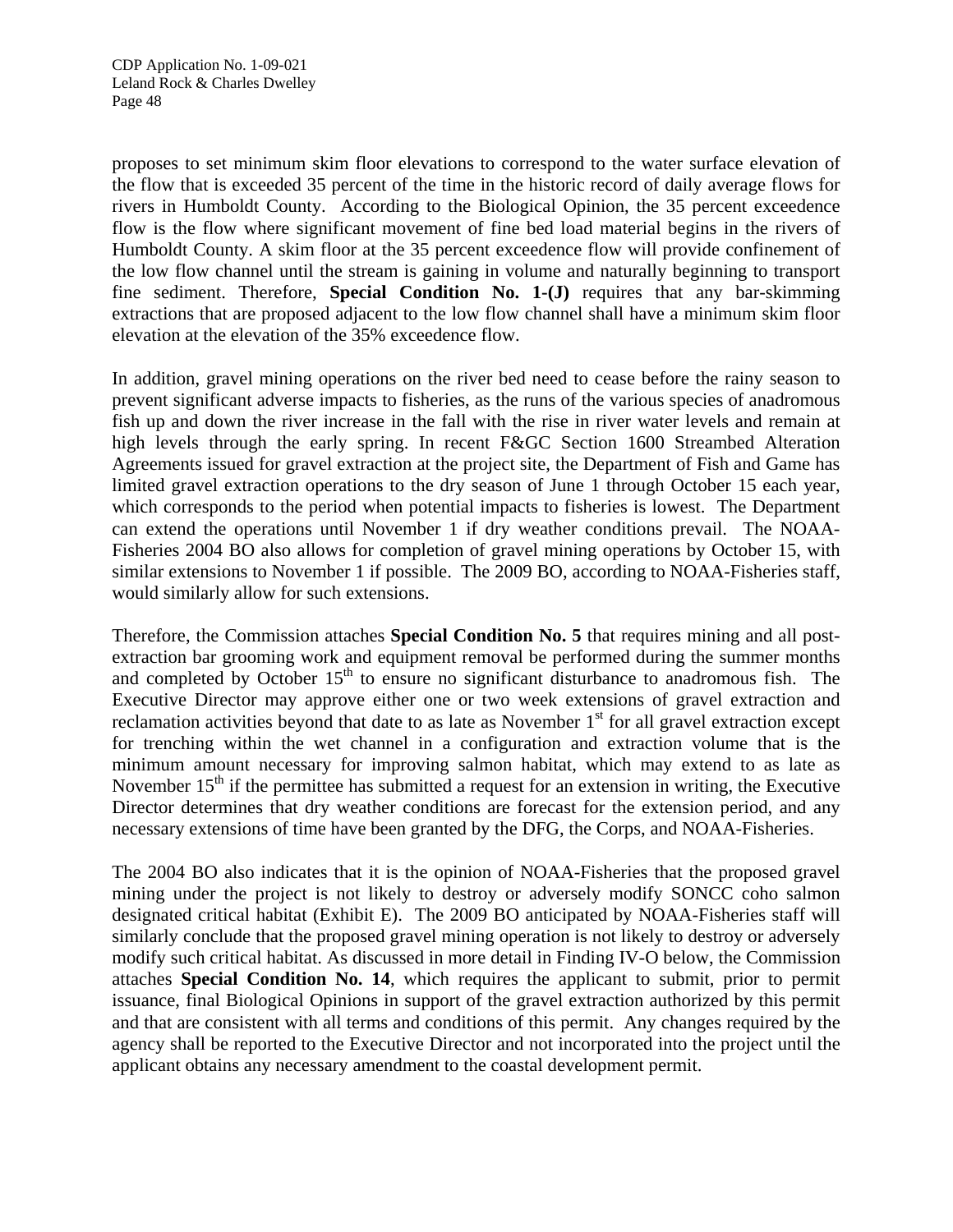CDP Application No. 1-09-021 Leland Rock & Charles Dwelley Page 49

-

Therefore, the Commission finds that as conditioned, the proposed gravel mining project would avoid significant cumulative adverse impacts on sensitive fish species consistent with the requirements of Sections 30231, 30233, and 30240 of the Coastal Act.

#### b. Impacts on River Morphology

As discussed above, a potential major impact of gravel mining operations is degradation of the riverbed and erosion of the riverbanks. Such impacts can occur if the amount of gravel extracted from a particular part of the river over time exceeds the amount of gravel deposited on the site through natural recruitment – the downstream movement of sand and gravel materials. Bed degradation and bank erosion can also result from the manner in which gravel is extracted. For example, if gravel bars are skimmed too close to the low-water surface or are left with a very shallow slope, at higher flow stages the river will tend to spread across the bar, reducing the overall depth of flow and resulting in rapid channel migration or instigation of a multi-channel "braided" configuration. This is also true of watercourse reaches where aggradation of materials is a problem. Such sites tend to trap gravel that would otherwise move downstream, potentially trapping or impeding fish migration up and down the river.

Although the applicants propose to extract an amount of gravel that is small relative to the overall permitted gravel mining activity along the Eel and Van Duzen Rivers, extraction without consideration of river morphology concerns could cause bed degradation and riverbank erosion.

As discussed above in Finding IV-B-2, in January of 2009 CHERT released a 10-year analysis of river channel cross sections taken at various sites along the Eel and Van Duzen Rivers near mining sites (including the lower, middle, and South Fork reaches of the Eel River and the lower Van Duzen River) (Exhibit A).<sup>4</sup> The report represents the longest-term geomorphic analysis completed to date examining the potential effects of gravel mining operations on river channel morphology. The report finds that "While certain methods of mining and locally excessive volumes can affect instream habitat in the short term, the river does not appear to suffer from long term or broad scale channel bed degradation from gravel mining. Furthermore, the CHERT adaptive management program authorized by the IMP specifically addresses preventing local over-extraction and avoids/minimizes mining methods that cause aquatic and riparian habitat damage" (page 2). The report concludes that "…we did not discern any large scale, persistent effects of Eel River gravel mining on channel thalweg elevations, mean bed elevations, or scour…Gravel mining effects in the Eel River are probably limited to short term, localized effects which the adaptive management program and federal and state oversight attempt to avoid or minimize. Refinement of project-scale minimization measures will continue to be a fundamental component of the adaptive management process, as will instream habitat improvement projects associated with gravel extraction operations" (page 24).

As discussed in the previous section, the proposed gravel extraction methods have been proposed to avoid significant adverse impacts to channel form and function. The determination of the

<span id="page-48-0"></span><sup>4</sup> County of Humboldt Extraction Review Team (CHERT). January 2009. *Analysis of Eel River Cross Sections at Gravel Mining Sites, 1997-200*7. Unpublished report prepared by Randy Klein, Doug Jager, Andre Lehre, and Bill Trush. 24 pp (Exhibit A).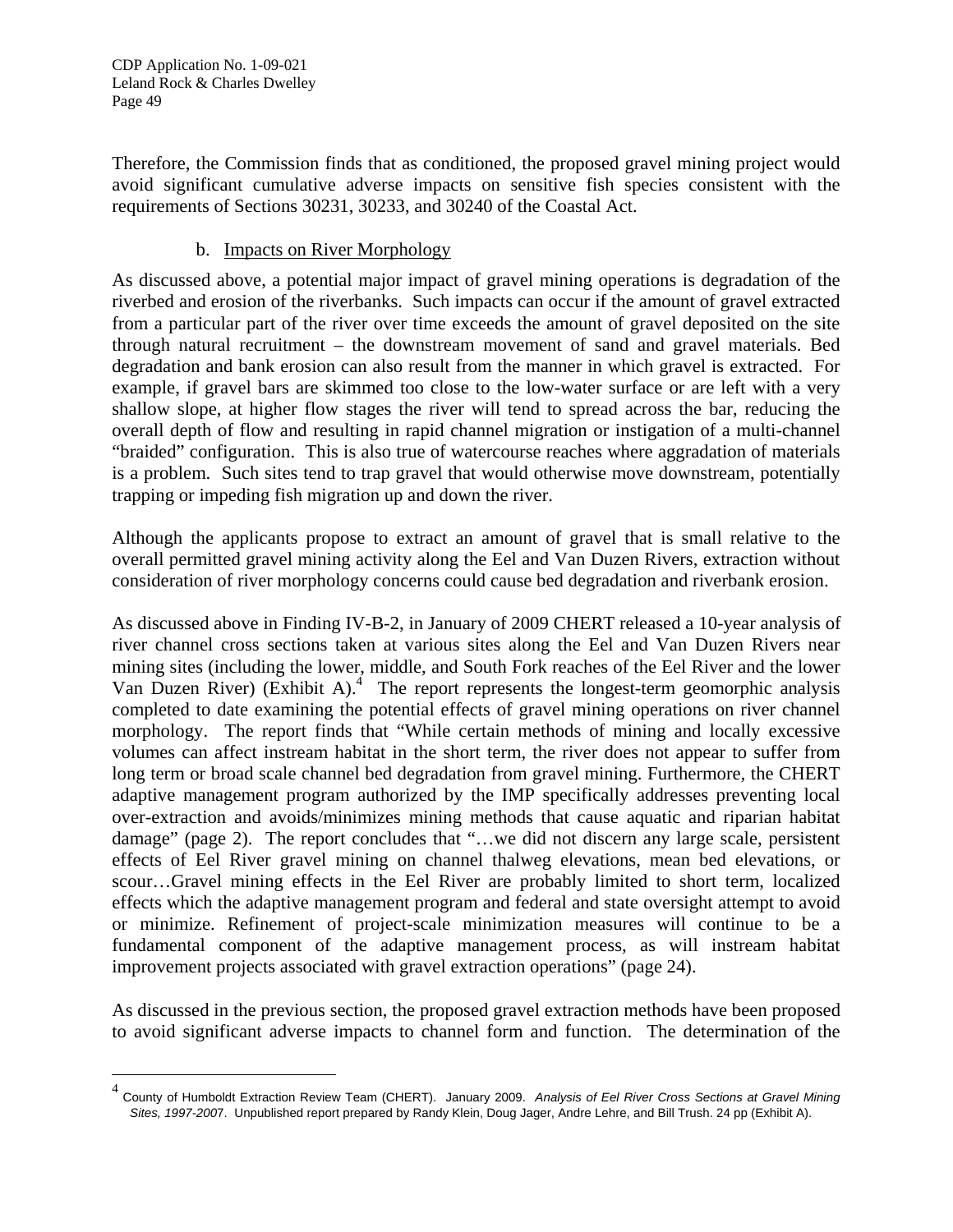CDP Application No. 1-09-021 Leland Rock & Charles Dwelley Page 50

NOAA-Fisheries Biological Opinion that gravel operations conducted in accordance with the LOP-2004 procedures will not result in more than an incidental take of listed species and will not likely threaten the continued existence of these species, and the opinion of NOAA-Fisheries staff that mining under the LOP-2009 would similarly not result in more than incidental take of listed species, is based in part on a finding that the extraction methods specified in LOP 2009 will be used to help preserve channel form and minimize bank and bar erosion that would degrade fishery habitat. **Special Condition No. 1** limits the use of gravel extraction techniques to those recommended by NOAA-Fisheries. In addition, the annual gravel extraction plans will be reviewed by CHERT in consultation with NOAA-Fisheries and the Corps to ensure that the particular methods proposed in any given year will minimize the chances of degradation of channel form based on conditions that exist at the time. **Special Condition No. 3** requires that the annual gravel extraction plan be submitted for the review and approval of the Executive Director and section (A)(4) of that condition requires that the submitted plan be consistent with the recommendations of CHERT. These requirements will ensure that disturbance of the active channel will be avoided.

## c. Impacts on Environmentally Sensitive Riparian Vegetation

To prevent disturbances to riparian habitat, **Special Condition No. 1** includes the requirement that the mining be performed, on the portions of the gravel bar that do not contain or are in close proximity to riparian vegetation with environmentally sensitive habitat characteristics. Furthermore, the Commission attaches **Special Condition No. 6**, which reiterates that gravel extraction and processing operations shall not disturb or remove any area of environmentally sensitive vegetation growing on the gravel bar or river bank, and enumerates the threshold growth characteristics for when riparian vegetation becomes environmentally sensitive habitat. In this manner, disturbance to all of the environmentally sensitive riparian vegetation in the vicinity of the project will be avoided.

## d. Impacts on Western Snowy Plover

The western snowy plover (*Charadrius alexandrinus nivosus*) was listed as a threatened species by the U.S. Fish and Wildlife Service (FWS) in 1993. A final rule for critical habitat for the species was published by the FWS in 2005. On the lower Eel River, designated critical habitat for the plover includes seasonally exposed gravel bars located between the mouth of the Eel River upstream to its confluence with the Van Duzen River. At the State level, the western snowy plover has been classified by the Department of Fish and Game as a "species of special concern" throughout all of California since 1978.

Snowy plovers were first documented nesting on gravel bars along the lower Eel River near Fernbridge in 1996, which prompted increased surveying and monitoring efforts to describe the seasonal and spatial use of the lower Eel River by plovers. Surveys have indicated that snowy plovers are distributed along the unvegetated portions of larger gravel bars from the mouth of the Eel River upstream to the mouth of the Van Duzen River and have been found on the gravel bars from early April until early September.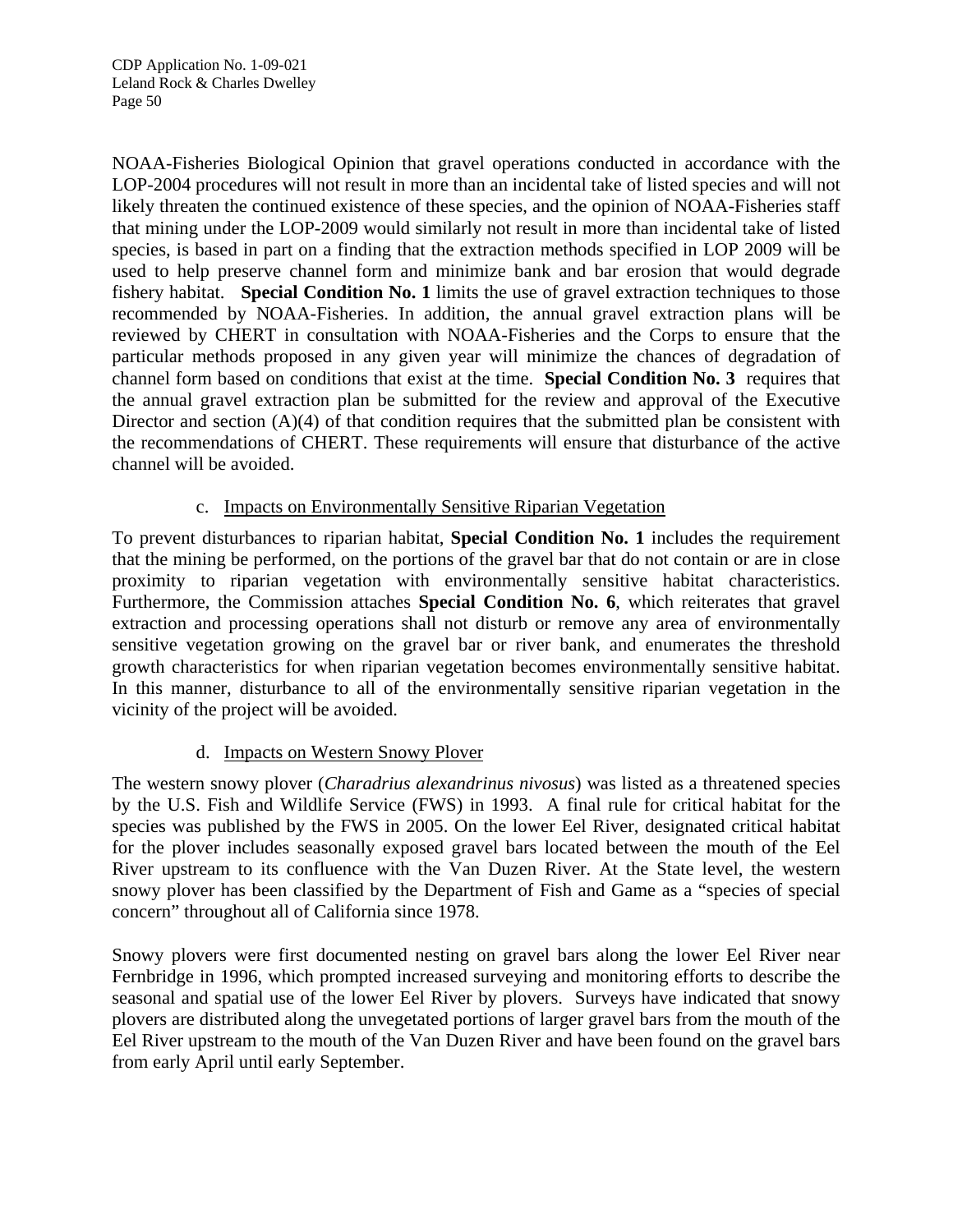According to the western snowy plover Biological Assessment prepared for the gravel operators on the lower Eel River (Winzler & Kelly, March 9, 2009, Exhibit B), overall plover population numbers, nests, and fledged chicks along the lower Eel River gravel bars have been declining over the years. While in 2001 there were 39 birds and 39 nests detected on the lower Eel River, in 2008 there were only four birds and two nests on the lower Eel River. During the same time period however, plover nesting on local beaches increased. Although the reason for this apparent shift in habitat use from river bars to beaches is not understood, it is clear that some nest loss along the lower Eel has occurred due to river floods (high spring flows). Additionally, Colwell et al. (2005-2008) documented that recreational vehicle use of the gravel bars has directly contributed to 41 percent of Eel River plover nest failures over the past four years.

Because the plover is a federally listed threatened species, the responsibility for protecting the species rests with FWS. The Service's Arcata office coordinates with the Corps to provide guidance and regulatory review to gravel extraction operators on the lower Eel River. The FWS has set forth recommendations for plover protection based on current data. These recommendations have been incorporated as Special Condition No. 4 and are outlined below.

Western snowy plover adults, nests, and chicks are very cryptic, largely because of their ability to blend in with their surroundings as a defense strategy. All life stages of the plover are susceptible to death or injury by humans driving, operating equipment, and otherwise using occupied plover habitat. Disturbance from noise and activity associated with gravel extraction, vehicle use, and pre-gravel extraction activities may adversely affect western snowy plovers by altering their feeding and breeding behavior, reducing the suitability of nesting habitat, masking essential warning signs of predators, and attracting potential scavengers/predators.

According to the FWS, data from other portions of the western snowy plover's range suggest that activity and vehicle use in nesting and chick rearing habitat during low light and night conditions likely increases the risk of vehicle strikes to plovers, including adults. Activities associated with gravel extraction (including surveys for engineering, hydrology and biological resources) often need to be conducted prior to the initiation of gravel extraction activities. Because these preextraction activities require vehicular use and human presence in potential nest areas during the nest season, the potential exists to adversely affect the western snowy plover through direct harm or harassment.

To avoid disturbance to the plovers from vehicle use and pre-extraction activities, the Commission attaches **Special Condition No. 4**. Special Condition No. 4 requires the following: (a) For activities occurring prior to September 15, daily plover surveys shall be conducted by a biologist approved by the FWS prior to daily initiation of any pre-extraction activities that occur in suitable plover habitat; (b) If plovers or an active plover nest is within the area of planned operations or a 1,000-foot buffer area, activities within 1,000 feet of the plovers or nest shall be delayed until the nest has hatched and the plovers have moved to a distance greater than 1,000 feet away (hazing is not authorized); (c) Extraction activities within 1,000 feet of plover habitat may only occur if three consecutive days of FWS-approved plover surveys conducted by a FWSapproved biologist are completed with no detections of plovers or nests, and operators must ensure that extraction activities do not occur when plovers or nests are within 1,000 feet of the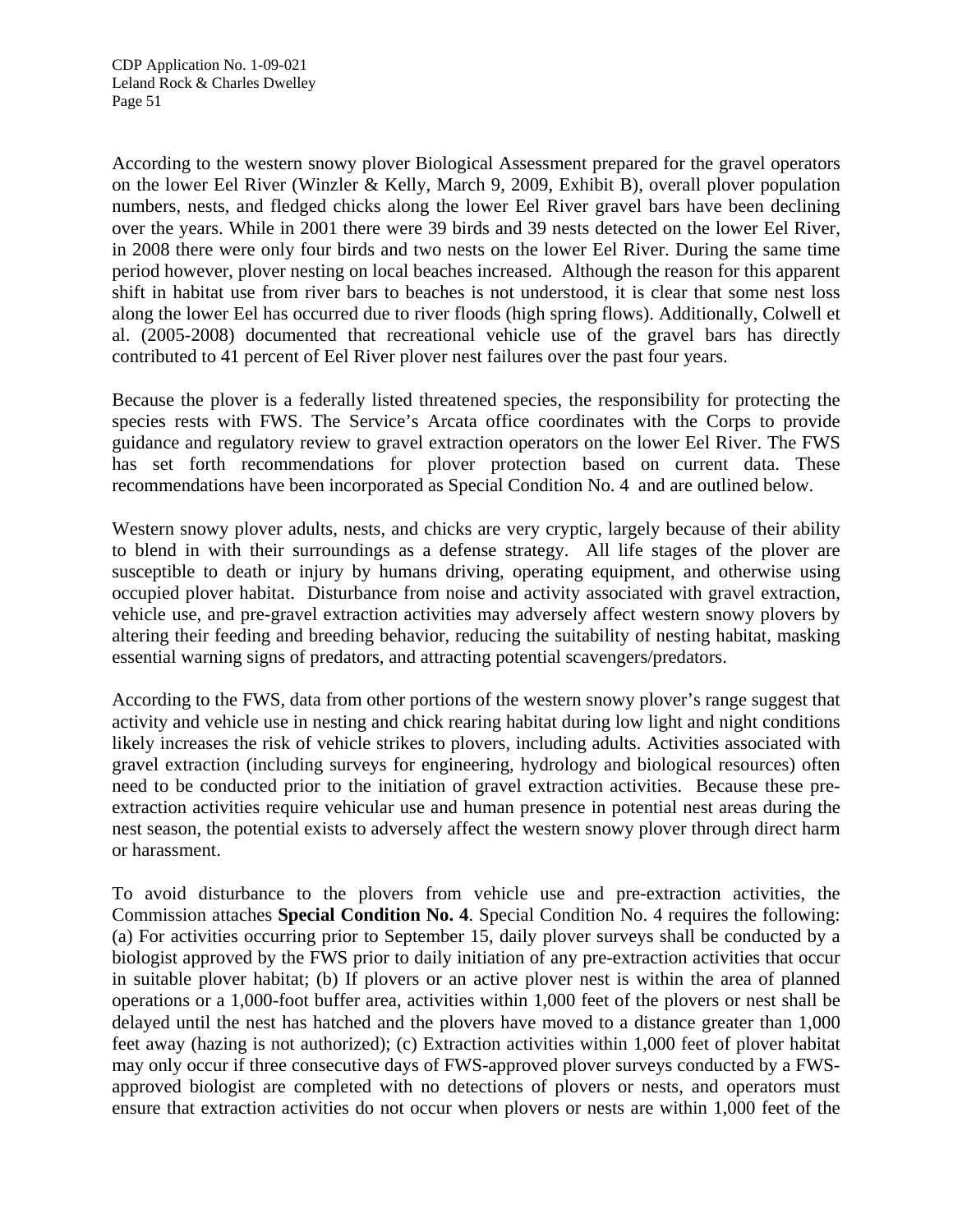extraction site; (d) All pre-extraction activities conducted in suitable nesting habitat prior to August 22 of each year shall be preceded by plover surveys completed each day that preextraction activities are planned to occur.

Due to the significant adverse impacts that vehicle use on the gravel bars has on the federally threatened western snowy plover, the FWS proposes including in its BO prepared for the Corps LOP-2009 terms and conditions aimed at minimizing vehicle impacts. The FWS is requiring that vehicle use in suitable plover habitat shall be minimized during the plover nesting season (March 1-September 15), and that access roads owned, controlled, or utilized by commercial gravel operators shall be gated and locked during the plover nesting season when no active extraction and hauling is occurring (including at night). This requirement has been included as part of **Special Condition No. 4**, which specifies various measures to protect western snowy plover in the project area, as discussed above. The condition imposed by the Commission requires that the gates be designed to block vehicular access only and shall allow for pedestrian access, unless the applicant obtains additional authorization from the Commission to block pedestrian access. This condition will keep the vehicles that adversely affect the plovers off of the bars during the plover nesting season while protecting the pedestrian access to the shoreline consistent with the access policies of the Coastal Act. If the applicant desires to install gates that block pedestrian as well as vehicular access, the applicant must apply for additional authorization from the Commission so that the Commission can evaluate whether such gates in the specific location proposed would block the public's right of access inconsistent with the access policies of the Coastal Act.

The requirements of Special Condition No. 4 will ensure that gravel operations will not be performed in western snowy plover nesting sites or otherwise significantly disturb this threatened species. Therefore, as conditioned, the Commission finds that the project will avoid significant adverse impacts to the western snowy plover species.

## e. Impacts on Water Quality

If properly managed, the proposed gravel operations should not significantly adversely affect the river's water quality. However, gravel extraction operations in close proximity to an open stream course could adversely impact water quality and ultimately the biological productivity and fisheries resources of the river. For example, pushing gravel materials or allowing sedimentladen water to drain from an excavation bucket into the river could degrade water quality and biological productivity by increasing the turbidity of the water. In addition, if not retained to allow settlement of suspended sediment, wash water from gravel processing activities could entrain soil materials which could result in sedimentation of coastal waters.

To prevent such occurrences, the Commission attaches Special Condition Nos. 1, 3, 6, and 7. **Special Condition No. 1** requires the applicant to perform the mining project on the exposed gravel bar, to avoid in-water activities that might result in sedimentation of the river. **Special Condition No. 3** requires that a runoff control plan be reviewed and approved by the Executive Director as part of the annual final gravel extraction plan ensuring that mining equipment be maintained and operated in such a manner as to not allow for release of petroleum products into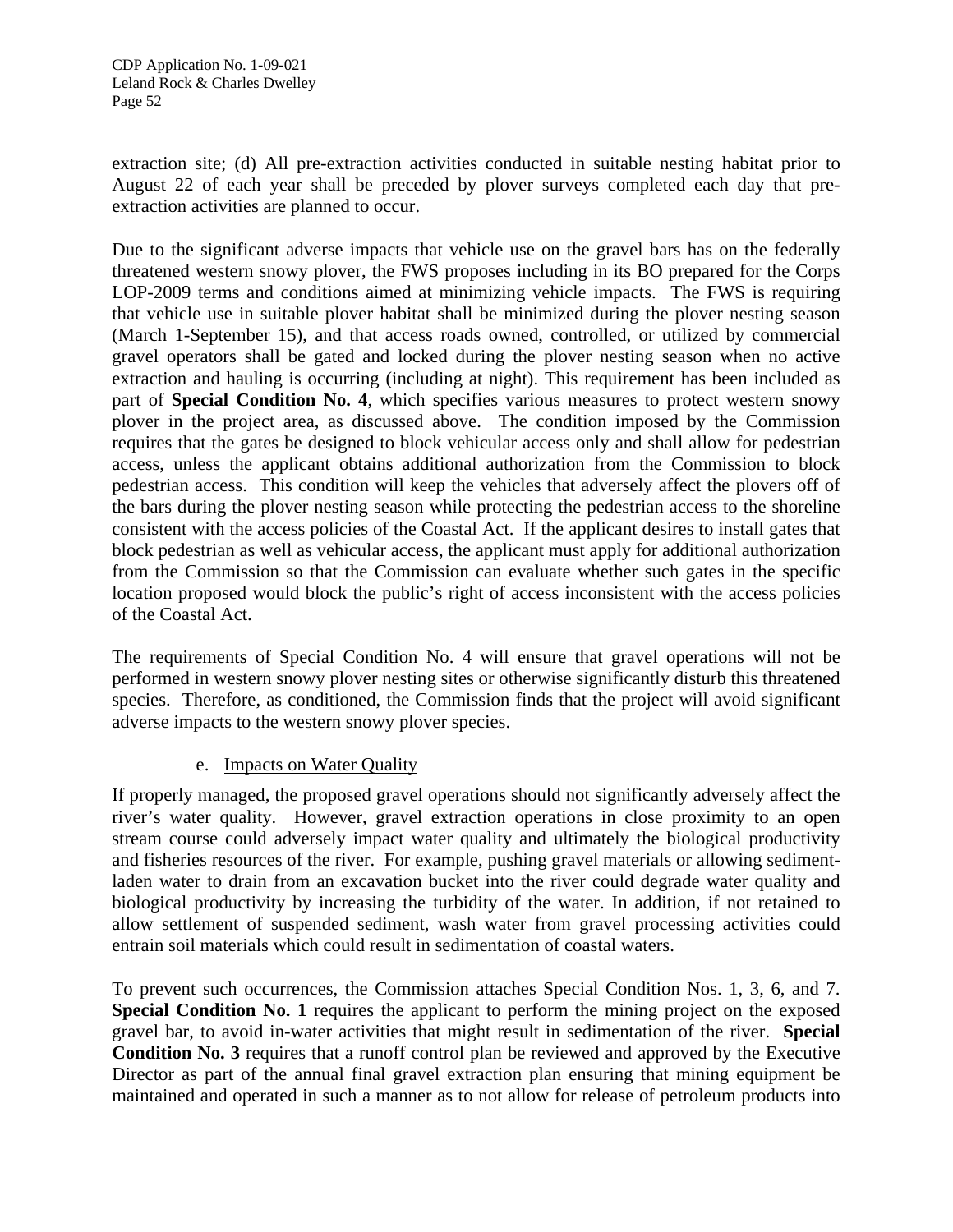the river, that spill clean-up materials be available on the worksite, and that operators and subcontractors undergo spill contingency training. **Special Condition No. 6** prohibits placing any material into the river during gravel extraction activities. **Special Condition No. 7** requires that all materials be promptly removed from the river after the cessation of mining and prior to the start of the rainy season.

Therefore, as conditioned, the project will not result in significant adverse impacts to coastal water quality.

#### Conclusion

The Commission finds, as conditioned herein, the proposed gravel extraction operation is consistent with the requirements of Section 30233 of the Coastal Act in that feasible mitigation measures have been provided to minimize adverse environmental effects. The gravel extraction limitations and performance standards imposed through Special Condition Nos. 1, 2, 3, and 5 are designed to prevent impacts to river morphology, riparian vegetation, threatened and endangered species, and water quality. Together with the requirements of Special Condition Nos. 6 and 7 to prohibit placement of material into the active channel and limit the extraction season, the project is conditioned to ensure that significant adverse impacts to the Eel River from the proposed gravel extraction operation will be avoided. Therefore, the proposed project as conditioned is consistent with the requirements of Sections 30231, 30233, and 30240 of the Coastal Act.

## **(4)** *Maintenance and Enhancement of Estuarine Habitat Values*

The fourth general limitation set by Sections 30231 and 30233 is that any proposed dredging or filling project in coastal waters must maintain and enhance the biological productivity and functional capacity of the habitat, where feasible.

As discussed in the section of this finding on mitigation, the conditions of the permit will ensure that the project will not have significant adverse impacts on fisheries resources, river morphology, environmentally sensitive riparian vegetation, western snowy plover, or water quality. By avoiding impacts to coastal resources, the Commission finds that the project will maintain the biological productivity and functional capacity of the habitat consistent with the requirements of Sections 30231, 30233, and 30240 of the Coastal Act.

#### Conclusion

The Commission thus finds that the project is an allowable use, that there is no feasible less environmentally damaging alternative, that no additional mitigation is required for the impacts associated with the dredging of coastal waters, and that riverine habitat values will be maintained or enhanced. Therefore, the Commission finds that the proposed development, as conditioned, is consistent with Sections 30231 and 30233 of the Coastal Act.

## **E. Development Within Coastal Rivers and Streams**

Section 30236 of the Coastal Act states the following: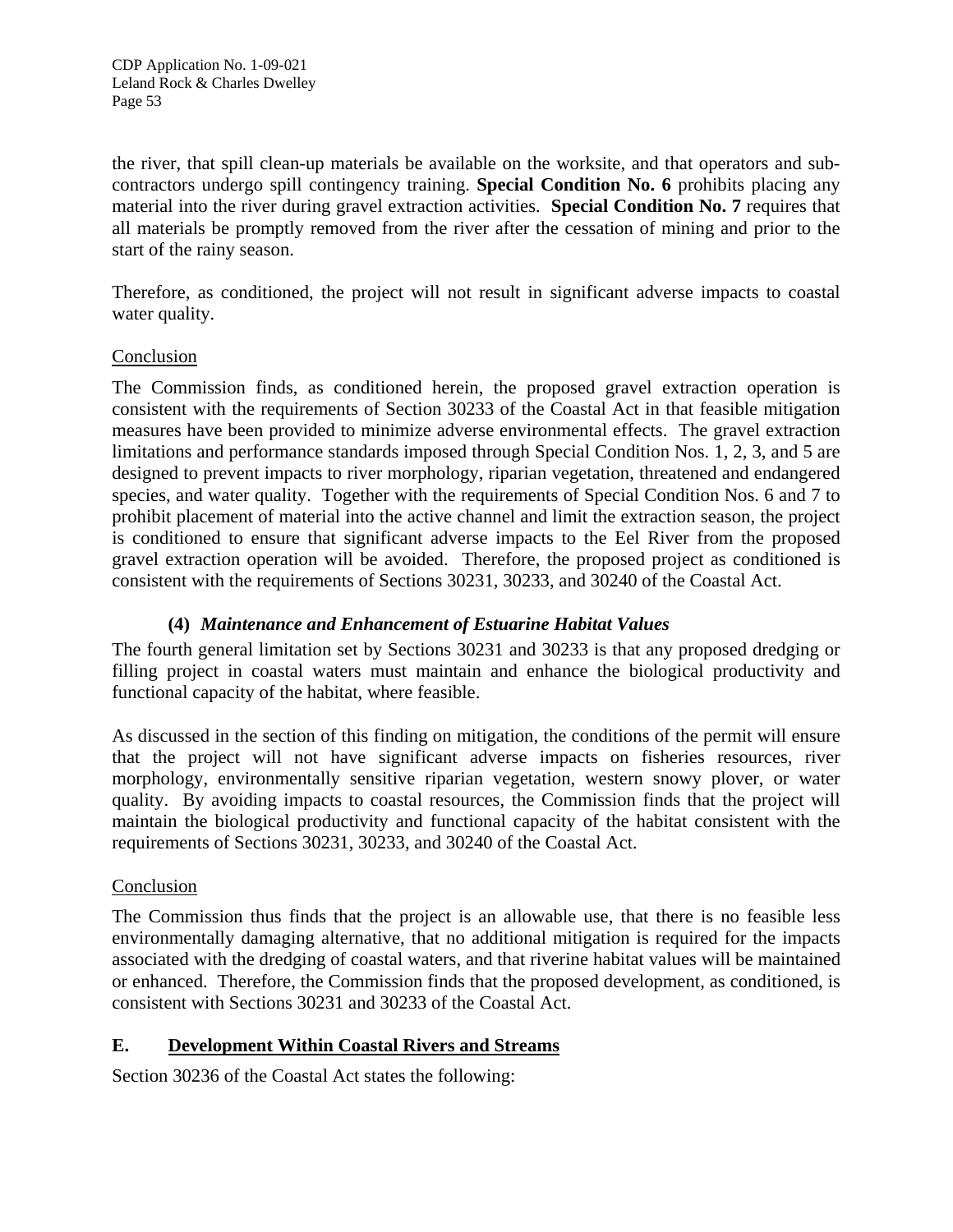*Channelizations, dams, or other substantial alterations of rivers and streams shall incorporate the best mitigation measures feasible, and be limited to (l) necessary water supply projects, (2) flood control projects where no other method for protecting existing structures in the floodplain is feasible and where such protection is necessary for public safety or to protect existing development, or (3) developments where the primary function is the improvement of fish and wildlife habitat*. [Emphases added.]

Section 30236 sets forth a number of different limitations on what development may be allowed that causes substantial alteration of rivers and streams. For analysis purposes, a particular development proposal must be shown to be for one of three purposes: (1) for a necessary water supply project; (2) flood control projects where there is no other feasible methods for protection of existing structures within the floodplain and the project is necessary for public safety and the protection of existing development; or (3) primarily for fish and wildlife habitat improvement. In addition, the development proposed must provide the best mitigation measures feasible to minimize the significant adverse environmental effects of the subject channelization, damming, or other substantial alteration of a river or stream.

As discussed above, the wet trenching technique, which may be proposed in an annual gravel extraction plan if deemed appropriate by NOAA-Fisheries and DFG, would involve excavation within salmonid ESHA habitat, and thus would not be permissible under Section 30233(a)(5). However, Section 30236 allows substantial alteration of rivers and streams where the primary function is for the improvement of fish habitat. To the extent that use of the wet trenching technique is primarily for the improvement of fish habitat, the proposed wet trenching excavation is consistent with the use limitations of Section 30236, as explained below.

Trenching can be an effective tool for the enhancement of salmonid migration corridors and in providing cold water refuge adjacent to the wetted channel. NOAA-Fisheries has encouraged the use of trenching on the lower Eel and lower Van Duzen Rivers to assist salmonid migration through desiccated bar areas. Trenching adjacent to the low-flow channel also can provide adult holding habitat. A migration trench is essentially a designed channel mimicking a natural channel, which permits salmonid migration and water flow through a desiccated reach of a stream. Meander and slope may be designed into the channel to control velocity and provide resting areas for fish. Large woody debris also may be placed within the channel to provide cover and refuge for salmonids during upstream migration. Connection of the designed channel at the upstream end must be carefully planned so that the existing channel area is not significantly diminished and so that low, pulse flows do not encourage fish migration into channel areas that are incapable of providing cover and protection from predation or upstream passage. The upstream connection to the existing channel should most likely form a narrow riffle to prevent pool dewatering.

To ensure consistency with the limited purpose for which Section 30236 allows substantial alteration of rivers and streams, the Commission attaches **Special Condition No. 1-(B)**, which states that if wet trenching methods for salmonid habitat improvements are used, the trenching within the wet channel shall be limited to the trenching configuration and extraction volume that is the minimum amount necessary for improving salmonid habitat. Additionally, the Commission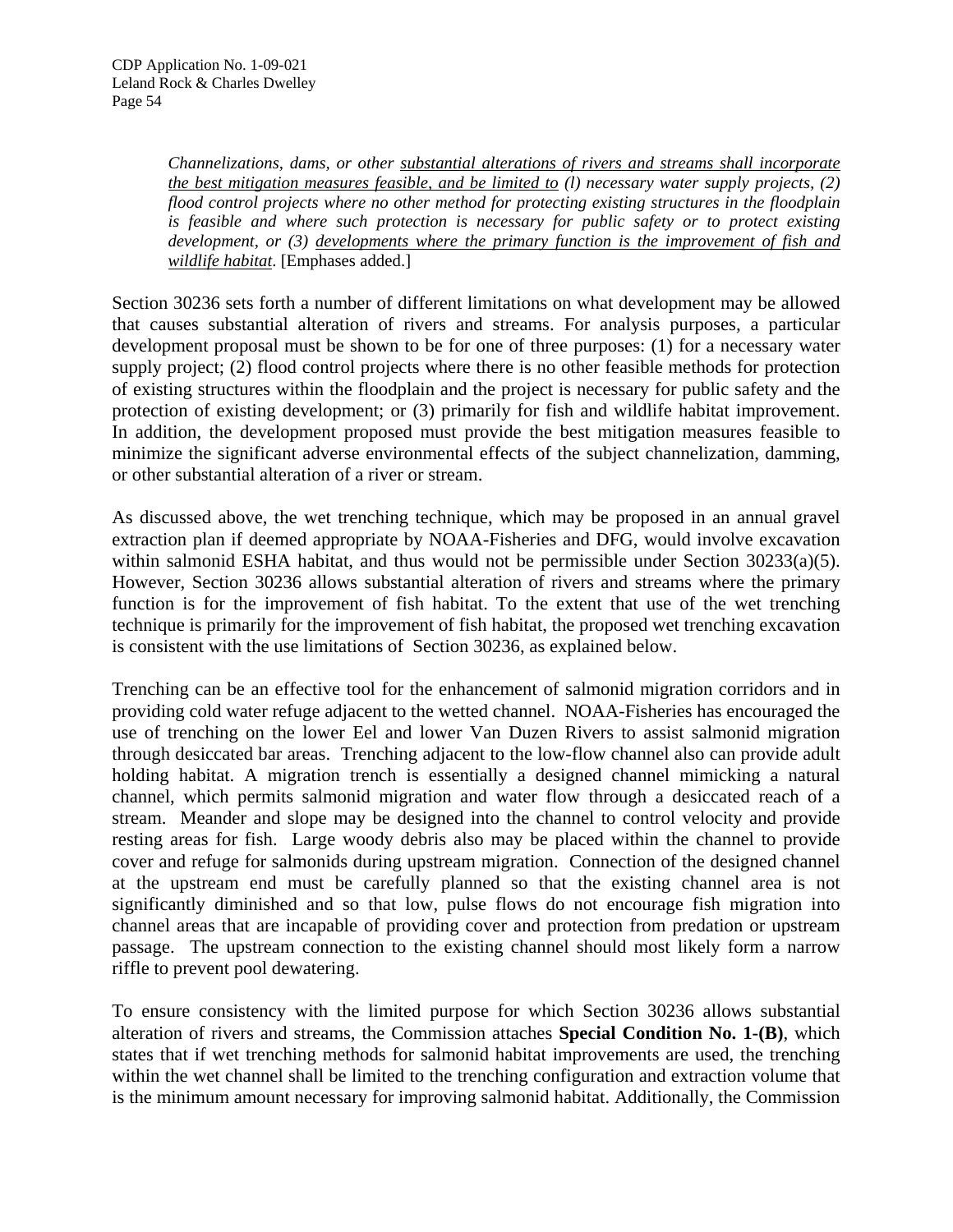attaches **Special Condition No 3-(A)-9**. This condition requires that, prior to the start of each year's gravel extraction operations, the applicant shall submit, for the Executive Director's review and approval, a final gravel extraction plan for that gravel extraction season that includes, among other things, evidence demonstrating that any proposed wet trenching for instream salmonid habitat restoration purposes is limited to the trenching configuration and extraction volume that is the minimum amount necessary for improving salmonid habitat, including but not limited to, written approval of the proposed wet trenching from NOAA-Fisheries and/or the Department of Fish and Game.

By limiting the trenching configuration and extraction volumes to the minimum amount necessary for improving salmonid habitat ensures that the primary function of the technique will be for the improvement of fish habitat, even though there may be incidental use of the gravel extracted for commercial purposes. This aspect of the mining is consistent with 30236, provided that the primary function of the extraction is for the improvement of fish habitat and the best mitigation measures feasible are incorporated into the project. Special Condition Nos. 1, 2, 3, 5, 6, and 7 discussed above require the best feasible mitigation measures be taken relating to extraction standards and limitations, methods of extraction, and the timing of extraction to minimize significant adverse environmental effects on coastal resources such as sensitive species and riparian vegetation.

Therefore, the Commission finds that as conditioned herein, the proposed wet trenching excavation is consistent with the requirements of Section 30236 of the Coastal Act, in that the primary function of the wet trenching is the improvement of fish habitat, and the best feasible mitigation measures have been provided to minimize or avoid significant adverse environmental effects.

## **F. Protection of Environmentally Sensitive Habitat Areas**

Section 30240 of the Coastal Act states that environmentally sensitive habitat areas shall be protected against any significant disruption of habitat values and that development in areas near such sensitive habitat areas shall be sited and designed to prevent significant adverse impacts to these areas.

As discussed above in the section on permissible uses for dredging of wetlands and open coastal waters, the proposed project as conditioned will not adversely affect environmentally sensitive habitat either within or outside of the bank-full channel of the river. As conditioned, the proposed gravel mining project will not result in significant cumulative adverse impacts on sensitive fish species consistent with the requirements of Sections 30231 and 30233 of the Coastal Act. In addition, mining is limited by the provisions of **Special Condition No. 1**, which prohibit mining in those portions of the gravel bars where the riparian vegetation has reached a size and extent where there is an expectation of appreciable habitat values for nesting, forage and cover of wildlife being afforded. Furthermore, none of the riparian habitat along the banks of the river will be disturbed by the extraction operation itself. Existing haul roads through the riparian areas must be used to truck gravel from the bar to the stockpiling and processing facility. **Special Condition No. 6** requires that the proposed project not disturb or remove any of the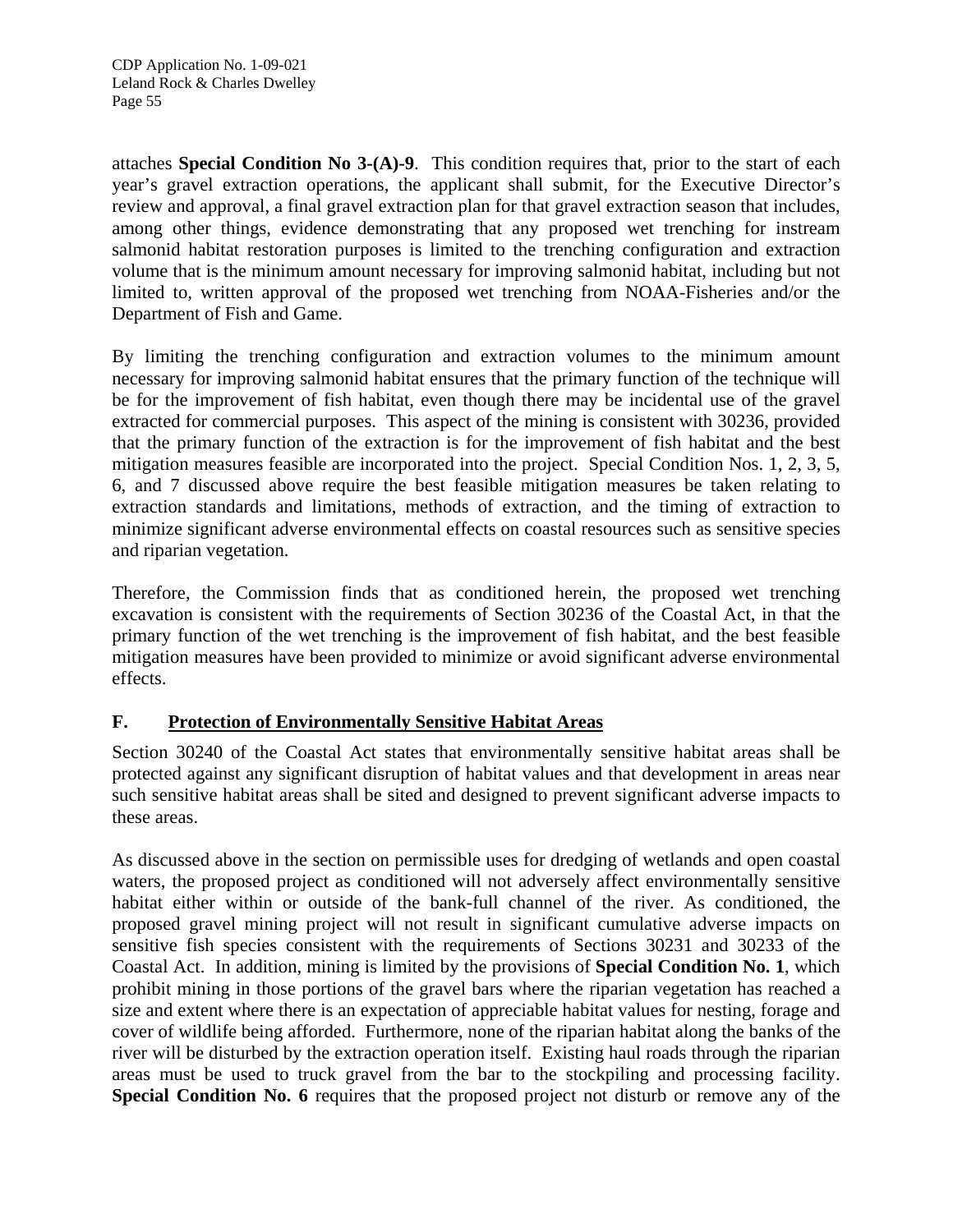established riparian vegetation at the site and prohibits the cutting of new haul roads through the habitat. Moreover, to help prevent potential impacts to the habitat afforded to nesting snowy plovers, **Special Condition No. 4** requires that gravel extraction operations avoid western snowy plover habitat by, among other means, either not commencing until after the nesting season (after September 15), or commencing only after a biologist approved by the FWS has surveyed the site for three consecutive days and either found no plovers or nests, or has found some but will continue to conduct daily surveys to ensure a 1,000-foot buffer area is maintained around the nests that have been found. The FWS recommends this protocol to avoid disturbance of the western snowy plover. The requirements of Special Condition No. 4 will ensure that gravel operations will not be performed in western snowy plover nesting sites or otherwise disturb this threatened species.

Therefore, the Commission finds that the project as conditioned is consistent with Section 30240 of the Coastal Act, as the project will avoid significant adverse impacts to the environmentally sensitive habitat areas found on the site.

## **G. Protection of Visual Resources**

Section 30251 of the Coastal Act provides in applicable part that the scenic and visual qualities of coastal areas shall be considered and protected as a resource of public importance. Permitted development shall: (a) be sited and designed to protect views to and along the ocean and scenic coastal areas, and (b) be visually compatible with the character of surrounding areas.

The gravel extraction and gravel processing operations would be visible from Highway 101. However, these operations are seasonal activities that would occur for only approximately three months each year. In addition, many of the various gravel extraction operations occurring along the lower Eel and Van Duzen Rivers are similarly visible from Highway 101 and other public roads. The proposed project would not be any more prominent that the gravel extraction and processing activities that have occurred in the past. Therefore, the Commission finds that the proposed project is visually compatible with the character of the area, as gravel extraction operations here and in the vicinity have long been part of the view shed.

Stockpiling gravel adjacent to the highway could have the greatest impact on visual resources because the stockpiles could potentially become very tall and actually block views to a certain degree of the river from the Highway. However, as proposed by the applicant, the stockpiles would only be a maximum of 30 feet high. At that height, the stockpiles would not rise above the tops of the trees in the adjacent riparian woodland and thus would not block views of the river that are not already blocked by the woodland.

Therefore, the Commission finds that, as conditioned, the proposed project is consistent with the visual resource policies of Section 30251 of the Coastal Act, as the project is compatible with the visual character of the surrounding area and will not block views to and along the coast.

## **H. Public Access**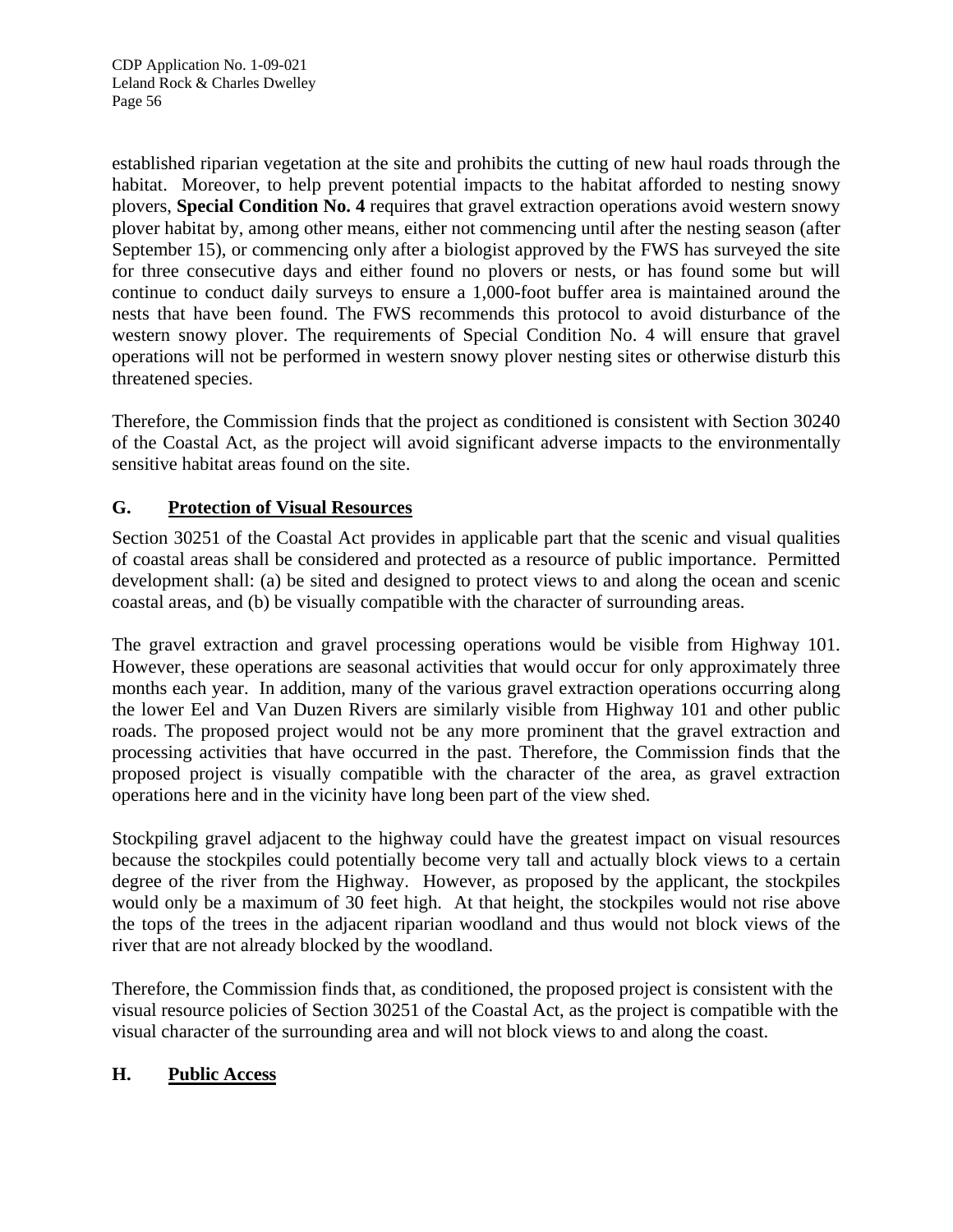Coastal Act Section 30210 requires in applicable part that maximum public access and recreational opportunities be provided when consistent with public safety, private property rights, and natural resource protection. Section 30211 requires in applicable part that development not interfere with the public's right of access to the sea where acquired through use (i.e., potential prescriptive rights or rights of implied dedication). Section 30212 requires in applicable part that public access from the nearest public roadway to the shoreline and along the coast be provided in new development projects, except in certain instances, such as when adequate access exists nearby or when the provision of public access would be inconsistent with public safety. In applying Sections 30210, 30211, and 30212, the Commission is limited by the need to show that any denial of a permit application based on these sections, or any decision to grant a permit subject to special conditions requiring public access, is necessary to avoid or offset a project's adverse impact on existing or potential public access.

The project site is located between the first public road (Highway 101) and the sea (the lower Van Duzen River is considered to be an arm of the sea in this area). Public access to the river is available at the project site via a Caltrans right-of-way that runs parallel to Highway 101, on the west side of the highway, just north of the Van Duzen River Bridge. This right-of-way is shared by the applicant to gain access to the gravel extraction and stockpile operation (which is located on the site of a former Caltrans construction staging area). Public recreational use of the river in this particular location includes fishing (though the prime fishing season occurs in the spring or wet season when gravel extraction is not occurring), recreational boating (canoeing and kayaking), birdwatching, and other uses.

A metal gate was installed in recent years along the Caltrans right-of-way road without the benefit of a coastal development permit. Typically the gate is left open during daylight hours but closed in the late afternoon by the applicant's gravel operation. Closure of the unpermitted gate blocks vehicular access to the river, but public pedestrian access is unimpeded.

On June 12, 2008 the Commission approved CDP No. 1-07-038 for the Caltrans Alton Interchange Project. As part of the highway development, Caltrans proposed to remove the unauthorized gate and provide public vehicular access to the river through the Caltrans right-ofway to allow recreational boaters and fishermen to drive in and drop off boats and gear near the river, while a public parking area is to be established further north along the right-of-way (not adjacent to the river). The gate would remain during construction of the Alton Interchange Project to ensure that access could be managed in a way that would minimize conflicts between construction vehicles and equipment and public access users and ensure the safety of public access users, but removed upon completion of the interchange project. Special Condition No. 19 of CDP No. 1-07-038 required Caltrans to submit a Final Public Access Improvement Plan for the Executive Director's review and approval incorporating Caltrans' proposed public access improvements, and the subsequently approved plan provides that the unpermitted gate installed on the right-of-way river access road will be removed by October 15, 2010 (i.e., by the end of construction of the interchange project).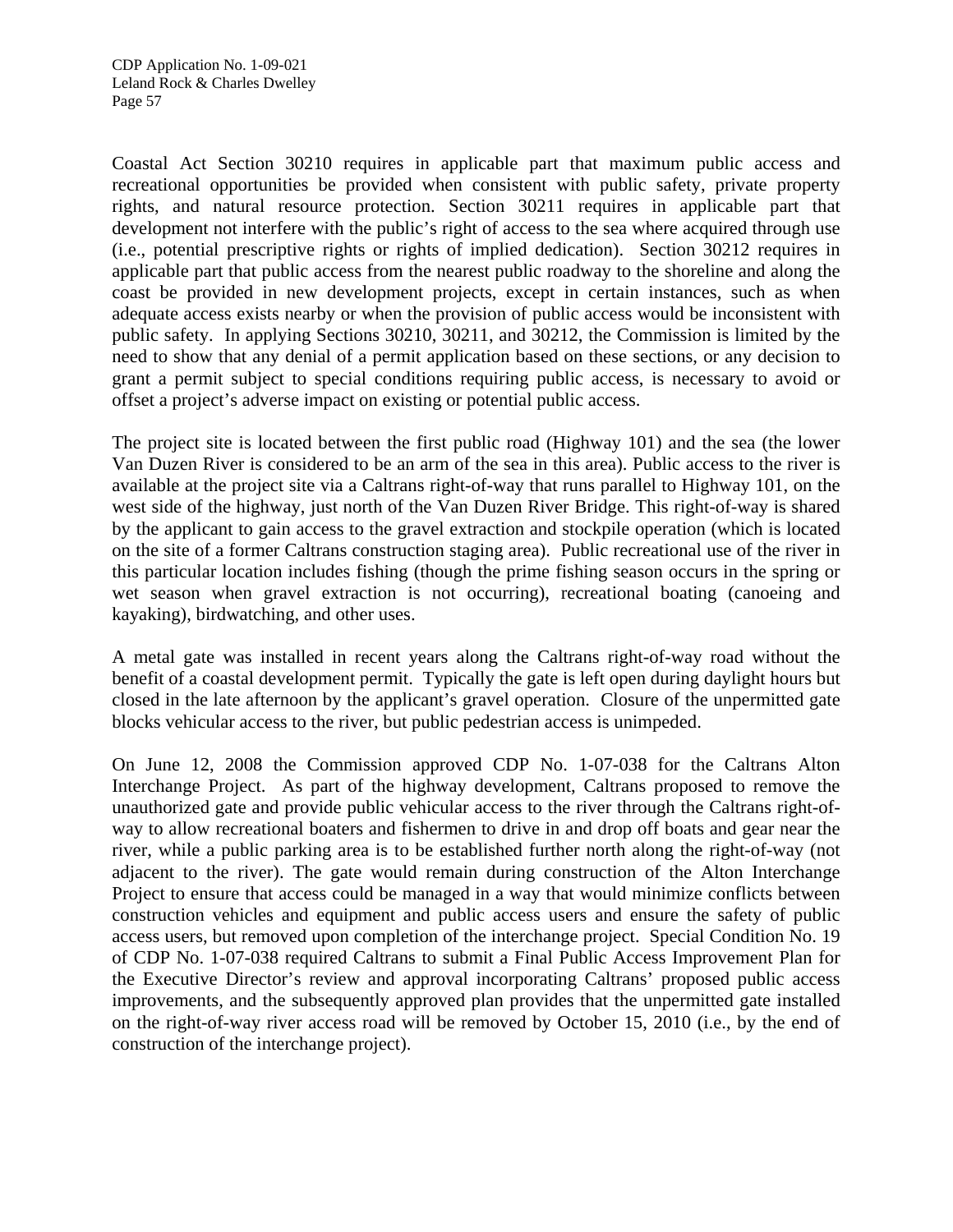Currently the applicant relies on the unpermitted gate to control public access to the gravel operation area both for public safety purposes during the mining season (pursuant to the requirements of the federal Mine Safety and Health Administration, or MSHA) and to prevent vandalism and illegal trash dumping on the property at night and during periods when no workers are on site. Once Caltrans removes the unpermitted gate and completes the public access plan required by Special Condition No. 19 of CDP No. 1-07-038, the applicant will need to install security fencing and other public safety barriers on the applicant's own property as required by MSHA. Depending on how such measures are installed, they could conflict with the public access plan required by the Caltrans permit condition. Furthermore, such fencing and barriers could block existing trails and gravel roadways along the river bank and along the top of the river bank of the applicant's property that has been used by members of the public to gain access to the river. Therefore, the Commission attaches **Special Condition No. 15**. This condition requires that, prior to the installation of any public safety fencing or barriers, the permittee shall submit, for the Executive Director's review and approval, a final public safety plan for the proposed fencing or barriers. The plan shall demonstrate that (a) the public safety fencing or barriers shall be implemented in a manner that does not block public pedestrian access to the river along the existing Caltrans right-of-way adjacent to Highway 101 through the permittees' property along the river bank and along the top of the adjacent downstream river bluff, including at the location of the seasonal railroad crossing that is installed for gravel operations, unless the applicant obtains additional authorization from the Commission to block pedestrian access in these areas; and (b) the proposed fencing or barriers are required to comply with local, state, or federal safety laws. This condition will allow for necessary safety measures while protecting pedestrian access to the river consistent with the access policies of the Coastal Act. If the applicant desires to install safety fences or barriers that block pedestrian access to or along the river, the applicant must apply for additional authorization from the Commission so that the Commission can evaluate whether such fences or barriers in the specific locations proposed would block the public's right of access inconsistent with the access policies of the Coastal Act.

Recreational boaters are generally able to stop at seasonal crossings and portage around the crossings. However, during most of the gravel extraction seasons that are authorized by this permit, seasonal crossings may be put in place as early as July 1 and remain in place as late as October 15. During any given season, four of the six gravel operations on the lower Eel and lower Van Duzen rivers are likely to have seasonal crossings over the main channel of the rivers, some with multiple crossings. The cumulative impact on boating use of boaters having to stop and portage around the seasonal crossings of the various gravel operators on the lower Eel would be significant. Therefore, the Commission attaches **Special Condition No. 2** which will ensure that any truck crossings of the channel installed by the applicants will not block passage down the river. The condition requires that any proposed seasonal crossing of the low flow or secondary channels that can be expected to maintain flow year round shall be of the railroad flatcar variety rather than culverted fill crossings. The condition also requires that the flatcar crossing be installed in such a manner that a minimum 3-foot vertical clearance is maintained above the surface of the water so that canoes and kayaks are able to pass through such a crossing.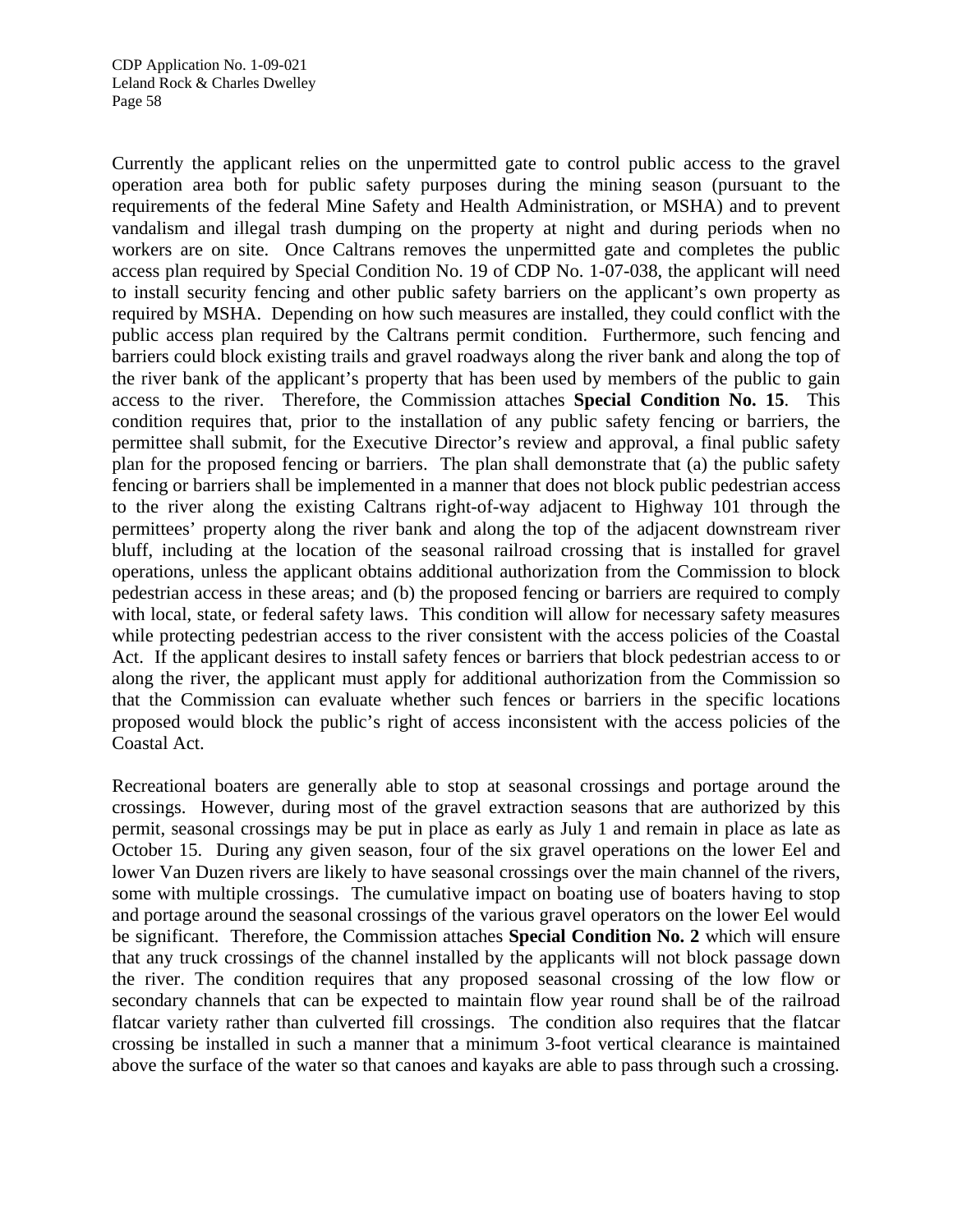Due to the significant adverse impacts that vehicle use on the gravel bars has on the federally threatened western snowy plover, the FWS proposes including in its Biological Opinion prepared for the Corps LOP-2009 term and conditions aimed at minimizing vehicle impacts. The FWS is requiring that vehicle use in suitable plover habitat shall be minimized during the plover nesting season (March 1-September 15), and that access roads owned, controlled, or utilized by commercial gravel operators shall be gated and locked during the plover nesting season when no active extraction and hauling is occurring (including at night). This requirement has been included as part of **Special Condition No. 4**, which specifies various measures to protect western snowy plover in the project area, as discussed in Findings IV-D and IV-E above. It is not yet clear what if any additional gates may be required to be installed and locked at night to comply with this requirement for snowy plover protection. The condition imposed by the Commission requires that any gates installed be designed to block vehicular access only and shall allow for pedestrian access, unless the applicant obtains additional authorization from the Commission to block pedestrian access. This condition will keep the vehicles that adversely affect the plovers off of the bars during the plover nesting season while protecting pedestrian access to the river consistent with the access policies of the Coastal Act. If the applicant desires to install gates that block pedestrian as well as vehicular access, the applicant must apply for additional authorization from the Commission so that the Commission can evaluate whether such gates in the specific location proposed would block the public's right of access inconsistent with the access policies of the Coastal Act.

As explained above, the project as conditioned will have no significant adverse effect on public access. Therefore, the Commission finds that the project, as proposed without new public access, is consistent with the public access policies of the Coastal Act.

## **I. State Lands Commission Review**

The project is located in the bed of the Eel River, a navigable river, between the ordinary high water marks. As such, the State of California may hold a public trust easement and other property interests at the site. Any such property interest would be administered by the State Lands Commission. To assure that the applicant has a sufficient legal property interest in the site to carryout the project and to comply with the terms and conditions of this permit, the Commission attaches **Special Condition No. 8** which requires that the applicant submit evidence that any necessary authorization from the State Lands Commission has been obtained prior to issuance of the permit.

## **J. CHERT Review**

Pursuant to the Corps LOP permit procedures and the County of Humboldt's surface mining regulations, in-stream gravel mining projects within Humboldt County are required to be assessed for potential direct and cumulative to riverine resources by an independent scientific panel known as the County of Humboldt Extraction Review Team, or "CHERT." The CHERT in turn makes specific recommendations to the County and the Corps with regard to appropriate actions that should be taken on the mining applications. Often during the review of mining plans for the upcoming mining season, CHERT may make constructive recommendations to the applicants in the interest of designing a mining proposal that will avoid and/or minimize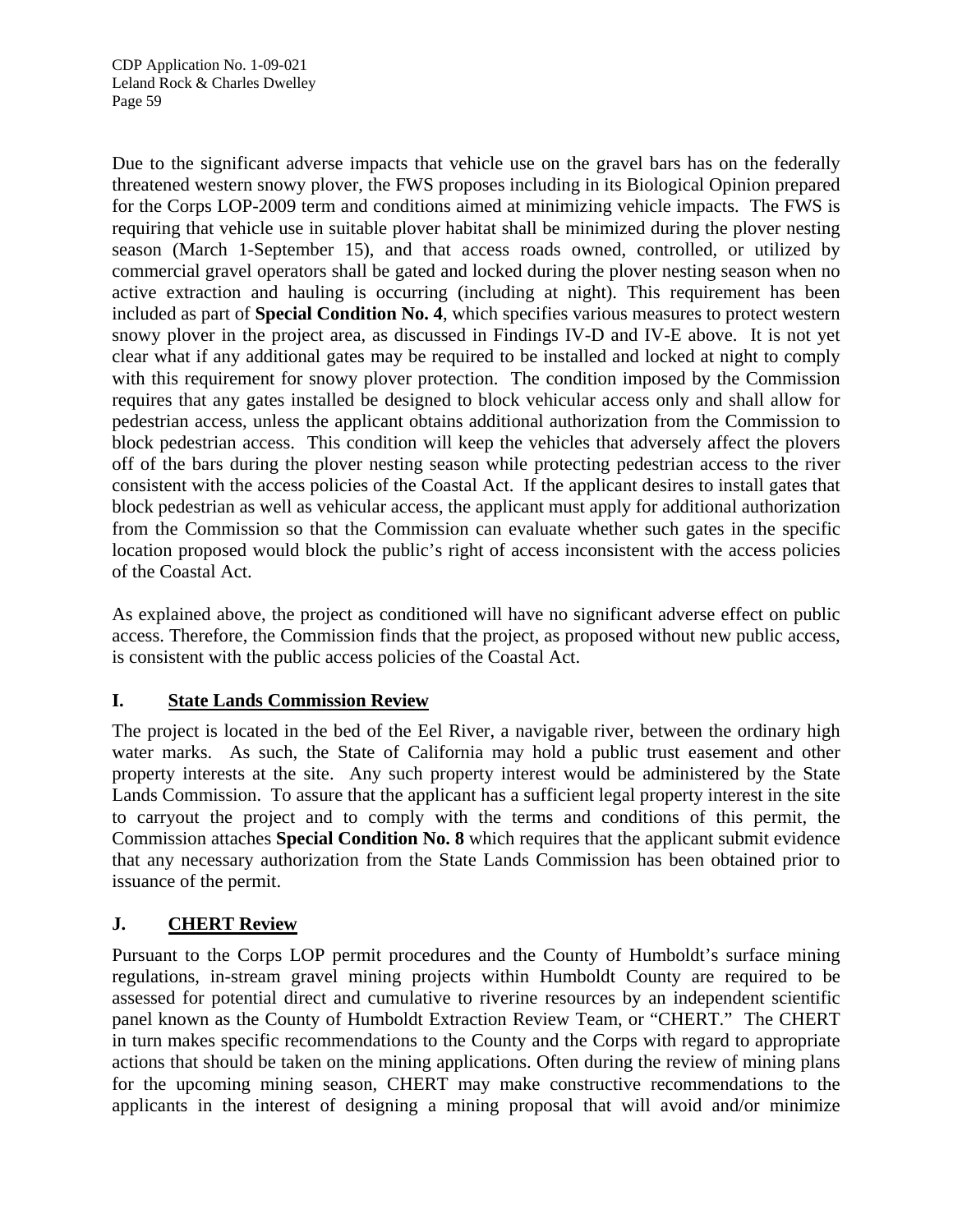significant adverse impacts to river resources. These recommendations may involve changes to the amount of gravel proposed to be extracted, the specific location(s) of the extraction area(s), or the proposed mining techniques. To ensure that the project recommended for approval by CHERT is the same project that was reviewed under this permit by the Commission, and to ensure that extraction does not exceed the extraction limits established under Special Condition No. 1, the Commission attaches **Special Condition No. 3-A-(4)**, which requires the applicant to annually submit to the Executive Director for written review and approval a copy of the preextraction mining plan review comments obtained from the CHERT as part of the final gravel extraction plan as well as evidence that the final gravel extraction plan is consistent with all recommendations of CHERT and all terms and conditions of this permit.

## **K. Department of Fish and Game Review**

The project requires an annual Section 1603 Streambed Alteration Agreement from the Department of Fish and Game. Therefore, to ensure that the project area reviewed by the DFG each year is the same project area that was reviewed under this permit by the Commission, and to ensure that extraction does not exceed the extraction limits established under Special Condition No. 1, the Commission attaches **Special Condition No. 9**, which requires that prior to commencing each year's gravel operations, the applicant submit a copy of the Section 1603 agreement approved by the DFG. The condition requires that any project changes resulting from the agency's approval not be incorporated into the project until the applicant obtains any necessary amendments to this coastal development permit.

## **L. Regional Water Quality Control Board Review**

The project requires a Water Quality Certification (WQC) from the North Coast Regional Water Quality Control Board pursuant to Section 401 of the Clean Water Act. The Board issued WQC Order No. R1-2005-0011 (dated June 21, 2005) for gravel extraction activities during the 2009 extraction season, but the certification expires on June 21, 2010. Therefore, to ensure that the necessary approvals from the Board are in place for the 2010 through 2013 extraction seasons proposed to be covered by this coastal development permit, and to ensure that extraction does not exceed the extraction limits established under Special Condition No. 1, the Commission attaches **Special Condition No. 10**, which requires that prior to commencing each year's gravel operations, the applicant submit a copy of a WQC approved by the Board. The condition requires that any project changes resulting from the agency's approval not be incorporated into the project until the applicant obtains any necessary amendments to this coastal development permit.

## **M. Annual U.S. Army Corps of Engineers Review**

The project is within and adjacent to a navigable waterway and is subject to the authority of the U.S. Army Corps of Engineers under Section 404 of the Federal Water Pollution Control Act (33 USC 1251 et seq.) and Section 10 of the Rivers and Harbors Act (33 USC 403). Pursuant to the Federal Coastal Management Act, any approval granted by a federal agency for activities that affect the coastal zone must be consistent with the coastal zone management program for that state. To ensure that the project ultimately approved by the Corps each season is the same as the project specified in the annual gravel extraction plan approved by the Executive Director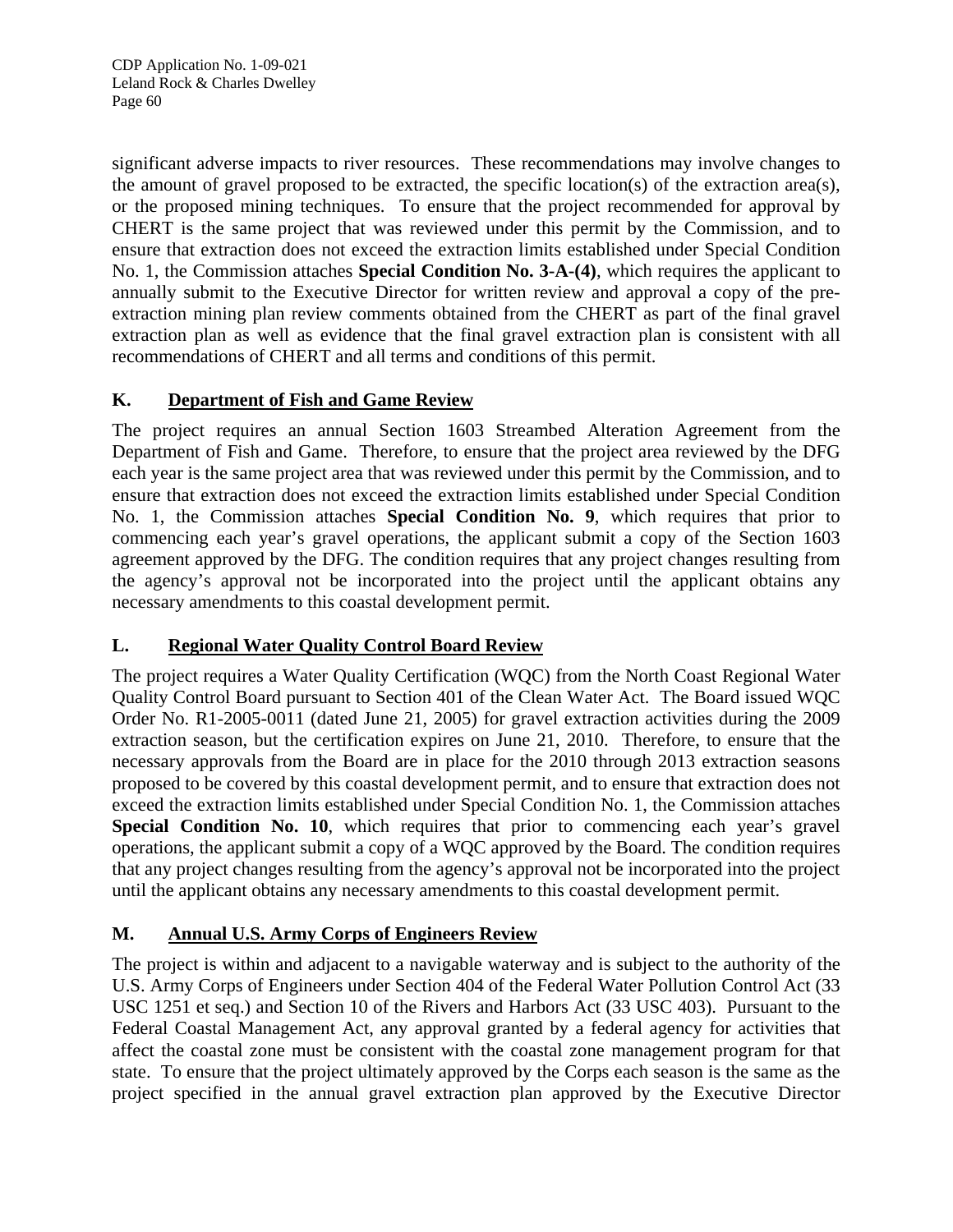pursuant to Special Condition No. 1 herein, the Commission attaches **Special Condition No. 11**, which requires the applicant, prior to commencing gravel extraction operations each year, to demonstrate that all necessary approvals from the Corps for the approved gravel extraction, as conditioned herein, have been obtained. The condition requires that any project changes resulting from the agency's approval not be incorporated into the project until the applicant obtains any necessary amendments to this coastal development permit. The Commission also attaches **Special Condition No. 12** to specify a permit termination date of November 1, 2013, which corresponds to the project termination date listed in the Endangered Species Act Section 7 consultation submitted by the Corps to NOAA-Fisheries.

## **N. Final U.S. Army Corps of Engineers LOP-2009 Approval**

As discussed above, the project requires review and authorization by the U.S. Army Corps of Engineers. Pursuant to the Federal Coastal Zone Management Act, any permit issued by a federal agency for activities that affect the coastal zone must be consistent with the coastal zone management program for that state. Under agreements between the Coastal Commission and the U.S. Army Corps of Engineers, the Corps will not issue a permit until the Coastal Commission approves a federal consistency certification for the project or approves a permit. The Corps is permitting the proposed gravel operations under its Letter of Permission Procedure 2009 (LOP-2009). To ensure that the project ultimately approved by the Corps is the same as the project authorized herein, the Commission attaches **Special Condition No. 13**, which requires the applicant to submit to the Executive Director evidence of the Corps' approval of the project prior to commencement of construction. The condition requires that any project changes resulting from the Corps' approval not be incorporated into the project until the applicant obtains any necessary amendments to this coastal development permit.

## **O. Final Biological Opinions**

The project requires final Biological Opinions being issued by the NOAA-Fisheries and the U.S. Fish and Wildlife Service. As discussed above, the Biological Opinions are being prepared as a result of formal consultations between the U.S. Army Corps of Engineers (Corps) and NOAA-Fisheries and FWS pursuant to Section 7 of the Federal Endangered Species Act. The NOAA-Fisheries BO is expected to be finalized by the end of August 2009, and the FWS BO is expected to be finalized by the end of August 2009. To ensure that the project ultimately approved by the agencies is the same as the project authorized herein, the Commission attaches **Special Condition No. 14**, which requires the applicant to submit, prior to permit issuance, final Biological Opinions in support of the gravel extraction authorized by this permit and that are consistent with all terms and conditions of this permit. The applicant shall inform the Executive Director of any changes to the project required by the agencies. Such changes shall not be incorporated into the project until the applicant obtains a Commission amendment to this coastal development permit, unless the Executive Director determines that no amendment is legally required.

## **P. Alleged Violation**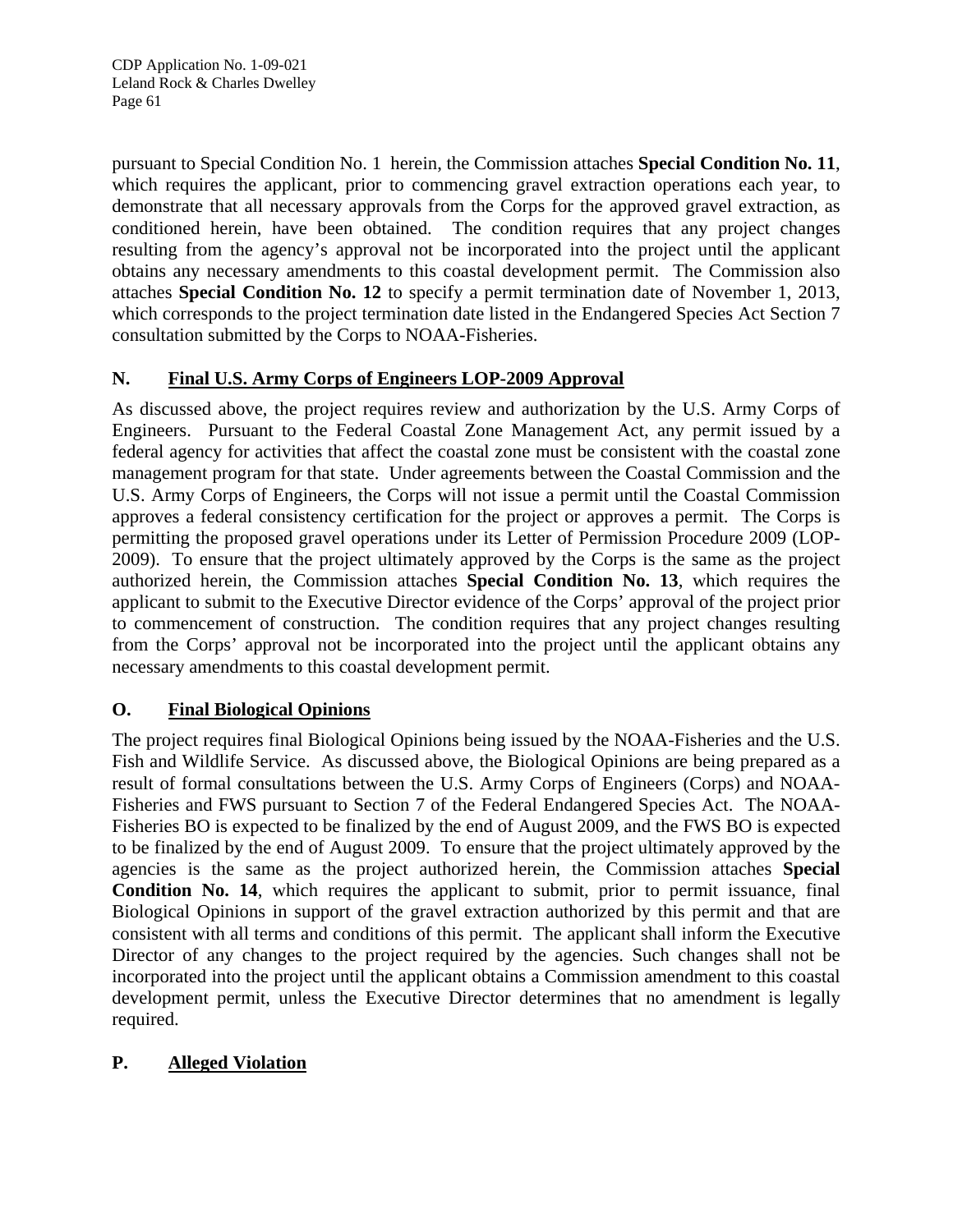The applicant maintains an existing stockpile of gravel west of the Caltrans right-of-way along Highway 101. Coastal Development Permit No. 1-04-045 authorized the stockpiling of gravel in that area in a mass not to exceed 15 feet high, 220 feet wide, and 535-feet long. The existing stockpile is approximately 30 feet high, exceeding the 15-foot height limitation authorized by CDP 1-04-045. In addition, Special Condition No. 6 of CDP 1-04-045 states that the gravel operations authorized by the permit terminated on November 1, 2008. To bring the stockpile into compliance with coastal development permit requirements, the applicant has applied for, and CDP No. 1-09-021 authorizes, the continued use of the stockpile as a 220-foot-wide, 535-footlong mass not to exceed 30 feet in height

Although certain development has allegedly taken place at the project site without the benefit of a coastal development permit (including, but not limited to, the continued stockpiling of gravel since November 1, 2008 without coastal development permit authorization), consideration of the application by the Commission has been based solely upon the proposed project's conformance with the Chapter 3 public access policies of the Coastal Act. Approval of this permit does not constitute a waiver of any legal action with regard to the alleged violations nor does it constitute an admission as to the legality of any development undertaken on the subject site without a coastal development permit.

## **Q. California Environmental Quality Act**

The County of Humboldt, as the lead agency, adopted a Programmatic Environmental Impact Report (PEIR) to describe and analyze the potential environmental effects resulting from the gravel extraction operations in the lower Eel and lower Van Duzen Rivers in 1992.

Section 13906 of the California Code of Regulation requires Coastal Commission approval of a coastal development permit application to be supported by findings showing that the application, as modified by any conditions of approval, is consistent with any applicable requirements of the California Environmental Quality Act (CEQA). Public Resources Code Section 21080.5(d) (2)(A) of CEQA prohibits a proposed development from being approved if there are feasible alternatives or feasible mitigation measures available, which would significantly lessen any significant effect that the activity may have on the environment.

The Commission incorporates its findings on conformity with Coastal Act policies at this point as if set forth in full. These findings address and respond to all public comments regarding potential significant adverse environmental effects of the project that were received prior to preparation of the staff report. As discussed herein in the findings addressing the consistency of the proposed project with the Coastal Act, the proposed project has been conditioned in order to be found consistent with the policies of the Coastal Act. As specifically discussed in these above findings which are hereby incorporated by reference, mitigation measures which will minimize all adverse environmental impact have been required. These required mitigation measures include requirements that limit extraction to avoid environmentally sensitive habitat areas, rare and endangered species, migratory fish, and extractions that could lead to changes in river morphology. As conditioned, there are no feasible alternatives or feasible mitigation measures available, beyond those required, which would substantially lessen any significant adverse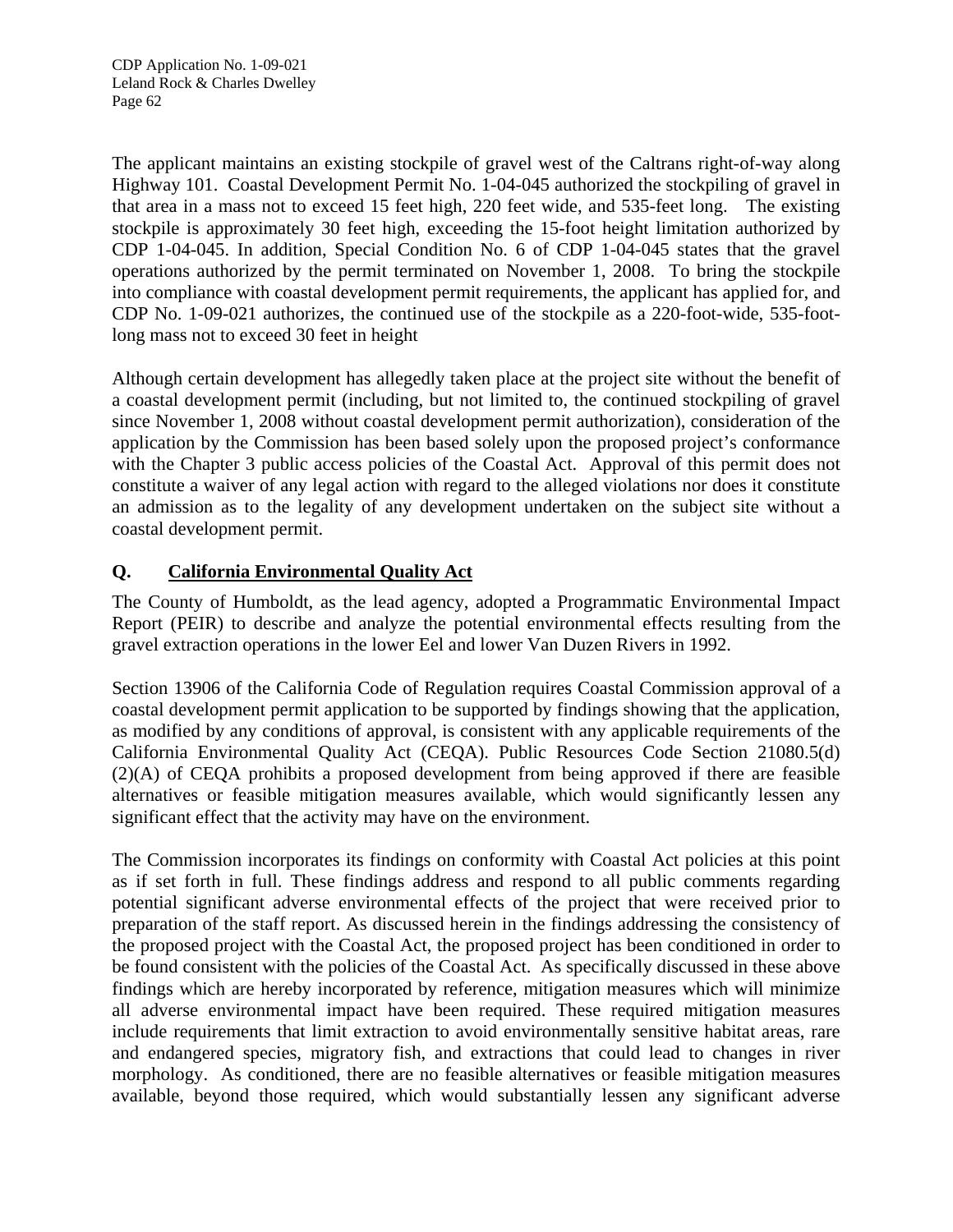CDP Application No. 1-09-021 Leland Rock & Charles Dwelley Page 63

impact that the activity would have on the environment. Therefore, the Commission finds that the proposed project, as conditioned to mitigate the identified impacts, can be found consistent with the requirements of the Coastal Act and to conform to CEQA.

## **V. EXHIBITS:**

- 1. Regional Location Map
- 2. Vicinity Map
- 3. Aerial Photo of Gravel Operations on the Lower Eel and Van Duzen Rivers

## *[Note: The following six exhibits are included in a combined exhibit packet prepared](http://documents.coastal.ca.gov/reports/2009/9/W25b-s-9-2009-a1.pdf)  for CDP Application Nos. 1-09-014 and 1-09-021, attached separately.*

- A. CHERT Analysis of Eel River Cross Sections at Gravel Mining Sites, 1997-2007
- B. Western Snowy Plover Biological Assessment (Winzler & Kelly, March 12, 2009)
- C. Salmonid Biological Assessment (Alice Berg & Associates, May 6, 2009)
- D. NOAA-Fisheries Preliminary Conclusions and Draft Terms & Conditions
- E. August 13, 2004 NOAA-Fisheries Biological Opinion for gravel operations on the lower Eel River during the 2004-2008 gravel extraction seasons
- F. September 6, 2005 Fish and Wildlife Service Biological Opinion for gravel operations on the lower Eel River during the 2005-2008 gravel extraction seasons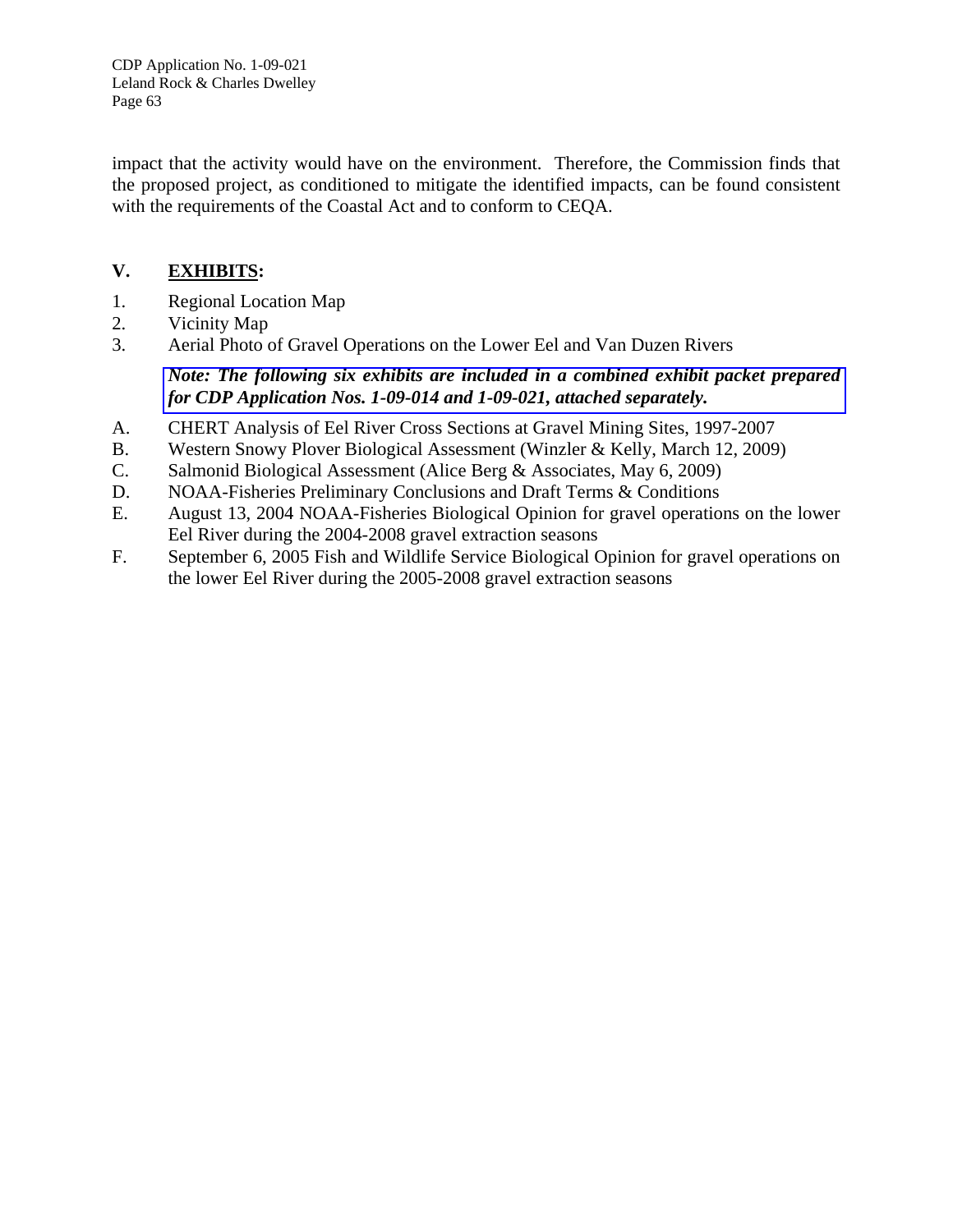CDP Application No. 1-09-021 Leland Rock & Charles Dwelley Page 64

#### **APPENDIX A**

#### **STANDARD CONDITIONS**

- 1. Notice of Receipt and Acknowledgement. The permit is not valid and development shall not commence until a copy of the permit, signed by the permittee or authorized agent, acknowledging receipt of the permit and acceptance of the terms and conditions, is returned to the Commission office.
- 2. Expiration. If development has not commenced, the permit will expire two years from the date on which the Commission voted on the application. Development shall be pursued in a diligent manner and completed in a reasonable amount of time. Application for extension of the permit must be made prior to the expiration date.
- 3. Interpretation. Any questions of intent of interpretation of any condition will be resolved by the Executive Director of the Commission.
- 4. Assignment. The permit may be assigned to any qualified person, provided assignee files with the Commission an affidavit accepting all terms and conditions of the permit.
- 5. Terms and Conditions Run with the Land. These terms and conditions shall be perpetual, and it is the intention of the Commission and the permittee to bind all future owners and possessors of the subject property to the terms and conditions.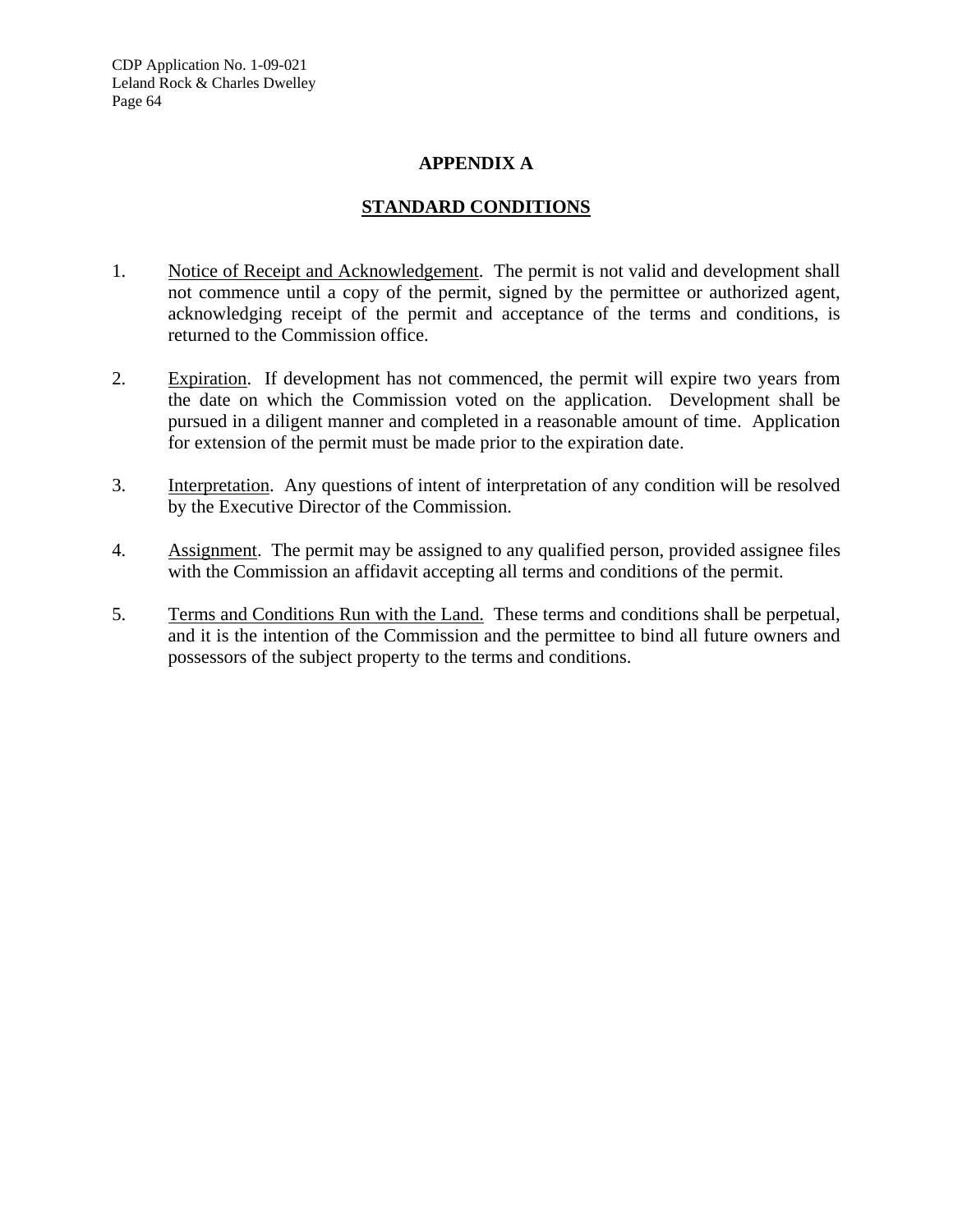#### **APPENDIX B**

## **GRAVEL EXTRACTION METHODS DESCRIBED IN THE U.S. ARMY CORPS OF ENGINEERS LETTER OF PERMISSION PROCEDURE (LOP) 2009**

#### Skims:

- **Traditional Skim**: Skimming or scalping of gravel from exposed gravel bars involves the use of excavating machinery to remove the uppermost layer of gravel. Historically, skimming may have been performed as far down as the water surface. However, to be eligible for authorization under LOP 2009, skimming shall be performed above the 35% exceedence flow water surface elevation of the low flow channel, and downstream from the Head of Bar Buffer (described below), and on exposed (dry) bars within the active channel that is typically inundated annually. After skimming the bar must be graded in order to be left smooth, free of depressions, and with a slope downstream and/or to the low-flow channel. Traditional skims are typically laid out as curvilinear benches along the outside of gravel bars and are typically no wider than about half the exposed bar surface width.
- **Horseshoe Skim**: This method would harvest gravel from the downstream two-thirds of gravel bars. A lateral edge-of water buffer is maintained along the low flow channel. The upper third of the bar will be left in an undisturbed state as an upper bar buffer. The finished grade of the extraction area will have a downstream gradient equal to the river and a flat cross slope and will be no lower than the 35% exceedence flow elevation. Cutslopes will be left at a 2:1 (horizontal:vertical) slope except along the upstream side at the head-of-bar buffer where a 6:1 slope will be established. There will be at least a 15-foot offset buffer from the bank. The extraction surface shall daylight along the downstream one-third to one-fifth of the bar to facilitate drainage following high runoff events. The horizontal and vertical offsets are intended to remove the excavation area away from the low-flow channel and minimize effects on listed salmonid species by disconnecting the mined surface from frequent flow inundation. Due to less frequent flow inundation, horseshoe-shaped skims may take larger flow events to replenish than traditional skim designs, depending on the unaltered bar height between the excavation and the stream.
- **Inboard Skim**: This method is similar to the horseshoe except that it maintains a wider horizontal offset from the low flow channel where warranted. These areas would be excavated to a depth no lower than the water surface elevation offset, with a 0–0.5% cross slope, steeper  $(1:1)$  slopes on the sides, and gentle  $(10:1)$  slopes at the head of the excavation. The horizontal and vertical offsets are intended to remove the excavation area away from zones of frequent flow inundation. There would be a 15-foot offset buffer from the bank. The excavation may extend into the upper one-third of the head-of-bar buffer if sufficient rationale is provided to show that protection of the upstream riffle would be maintained.
- **Narrow Skims**: The narrow skims would be no more than one-third of the bar width, follow the shape of the bar feature, maintain the point of maximum height of the bar, and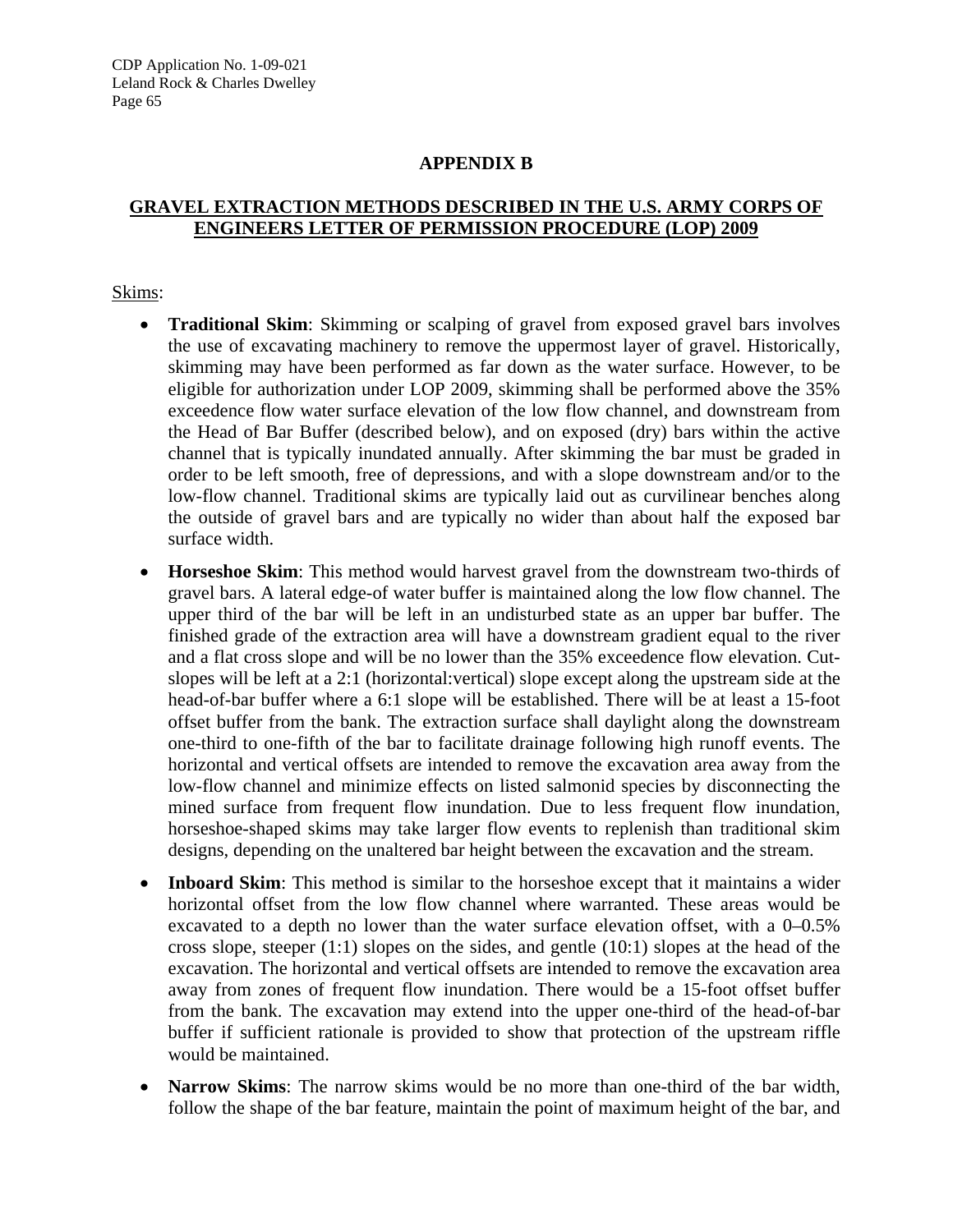trend in the general direction of streamflow. These skims would maintain a vertical offset corresponding to the discharge at 35% exceedence level. Finished skims would be free draining and slope either toward the low-flow channel or in a downstream direction. Furthermore, these skims would avoid the head of the bar, defined as the upstream onethird of the exposed bar surface. This buffer may be decreased on a case-by-case basis provided the extraction area narrows, tapering smoothly to a point and remains below the upstream cross-over riffle.

- o Narrow skims along the lower two miles of the Van Duzen River shall be limited to a maximum width of 90 feet across the top of the extraction. This width is designed to contain average peak flows of 1,000 cfs commonly seen during the early period of adult salmonid migration in November and December. The minimum skim floor shall be equal to the water surface elevation of the 35% exceedence flow.
- o Narrow skims that are adjacent to the low flow channel, but are not adjacent to entire riffle areas, will also be considered for the lower Eel River. These narrow skims may have a minimum vertical offset of 2 feet above the water surface elevation of the low flow channel. Narrow skim widths will be determined on a site specific basis, but narrow skims must: (1) not increase channel braiding; (2) not lower the elevation at which flows enter secondary channels; (3) avoid the higher portions of the annually inundated bar surface; and (4) must promote channel confinement.
- **Secondary Channel Skims**: These extractions are elongate, shallow skims in the area of dry, secondary channels, designed to be free-draining and open at either end so as to not impede fish passage/migration and to prevent any potential fish stranding. The upstream riffle crest, or elevation control of secondary channels shall not be affected by extraction proposals. The skim floor of these excavations shall be set at the 35% exceedence flow elevation. Secondary channel skims, with proper design, have a restorative function, as described in the section below.

#### Head of Bar Buffer:

The upstream end of the bar (head of bar) shall not be mined or otherwise altered by the proposed action. The minimum head of the bar shall be defined as that portion of the bar that extends from at least the upper third of the bar to the upstream end of the bar that is exposed at summer low flow. Therefore, the upstream one-third portion of the bar as exposed at summer low flow is provided as the minimum head of bar buffer. The intent of the head of bar buffer is to provide protection of the natural stream flow steering effect provided by an undisturbed bar. Variances to the minimum head of bar buffer may be considered on a case-by-case basis (e.g., for narrow skims) if the proposed alternative provides equal or greater protection. The specific nature of the proposed variance must be described, along with sufficient biological, hydrological, and sediment transport rationale to support the recommended alternative. Modifications in the default head-of-bar buffer dimension shall, at a minimum, provide for protection of the adjacent cross-over riffle by limiting extraction to the area downstream of the entire riffle.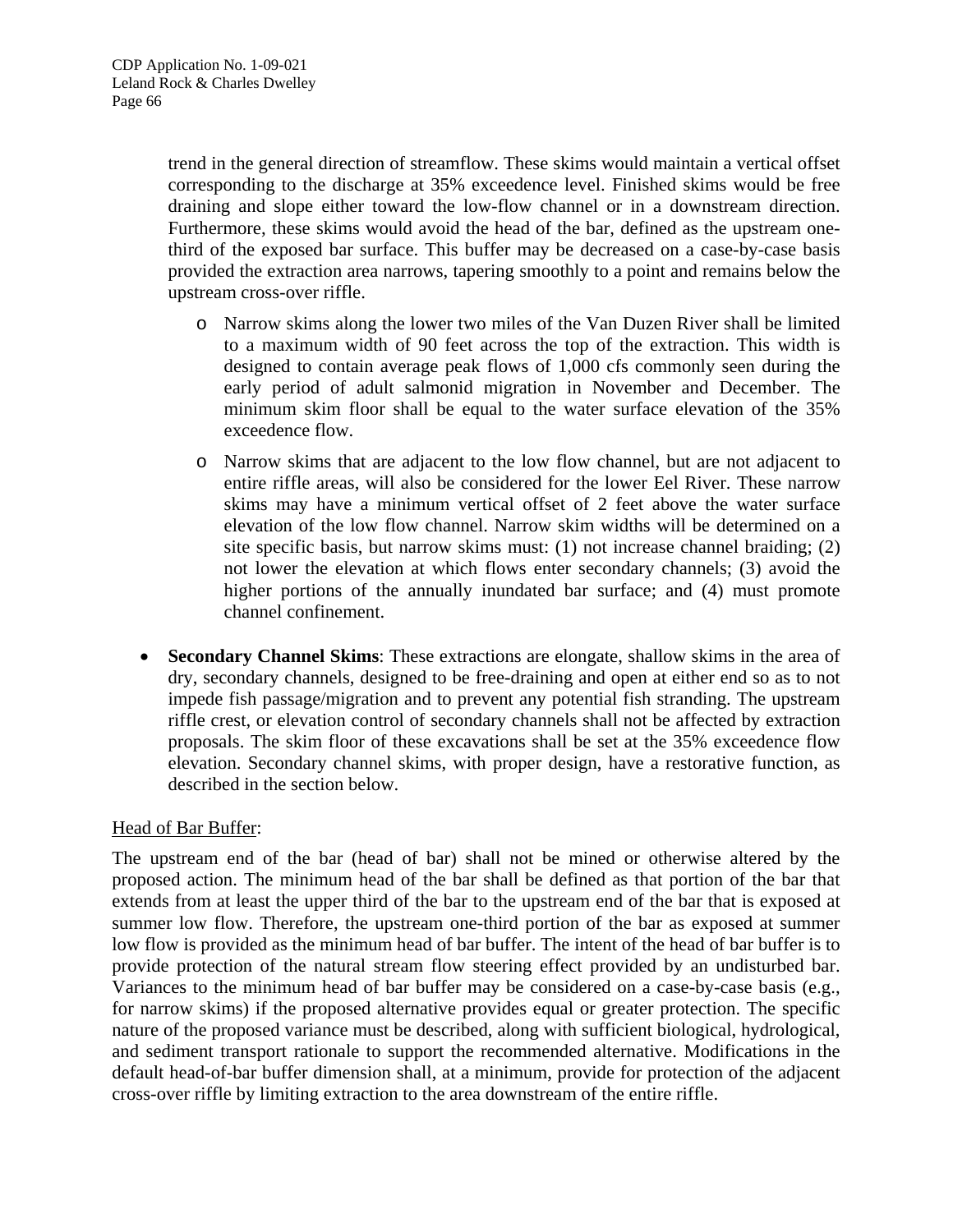## Alcove:

Alcove extractions are located on the downstream end of gravel bars, where naturally occurring alcoves form and may provide velocity refuge for juvenile salmonids during high flows, and potential thermal refuge for juvenile salmonids during the summer season. Alcove extractions are irregularly shaped to avoid disturbance of riparian vegetation, and are open to the low flow channel on the downstream end to avoid stranding salmonids. Alcoves are extracted to a depth either above or below the water table, and are small in area and volume extracted, relative to other extraction methods.

## Exposed Bar

The bar area subject to annual flow inundation and active sediment transport and replenishment cycles, lacking transitional vegetation colonization, grasses and shrubs. Area may contain sparse patches of widely scattered individual woody plants.

## Wetland pits

Wetland pits are irregularly shaped excavations (to avoid excavating riparian vegetation) located on the 2-to-5 year floodplain surface. An excavator digs out the sediment below the water table and leaves the sides of the pit sloped. Wetland pits allow for gravel extraction away from frequently inundated gravel bar surfaces, and most salmonid habitat features. Wetland pits will only fill with sediment during high flow events, on the order of every 2-to-5 years, and typically over a multi-year period. Wetland pits must have vegetation, either existing or planted, around their perimeter, and must contain some type of cover elements, such as woody debris.

## **Trenching**

- **Wet Trenching:** The wet trenching method of extraction is used to excavate sediment directly from portions of the channel, after the stream flow has been diverted to a secondary channel location. The wet trenching method of extraction would only be used when there is the additional objective of improving instream salmonid habitat by the limited use of sediment removal, and where the diversion of the low flow channel into a secondary channel that provides salmonid habitat is possible.
	- **Dry Trenching**: The dry trenching method of extraction may be both shallow and stay above the water table, or deep and extend below the water table. The dry trenching method involves gravel bar excavation on the exposed (dry) bar surface. A gravel berm may be constructed with materials on site to isolate the trench from the channel, or the trench may be far enough from the low flow channel to not require a berm to separate it. Material is then excavated from inside the trench to a depth that is limited by the reach of the equipment, and by the annual, site specific recommendations provided by CHERT. After excavation, and when the sediment in the trench has settled, the berm is breached on the downstream end, and the trench is connected to the river to prevent fish stranding. Alternatively, the berm may be constructed to be naturally breached during normal fall flows.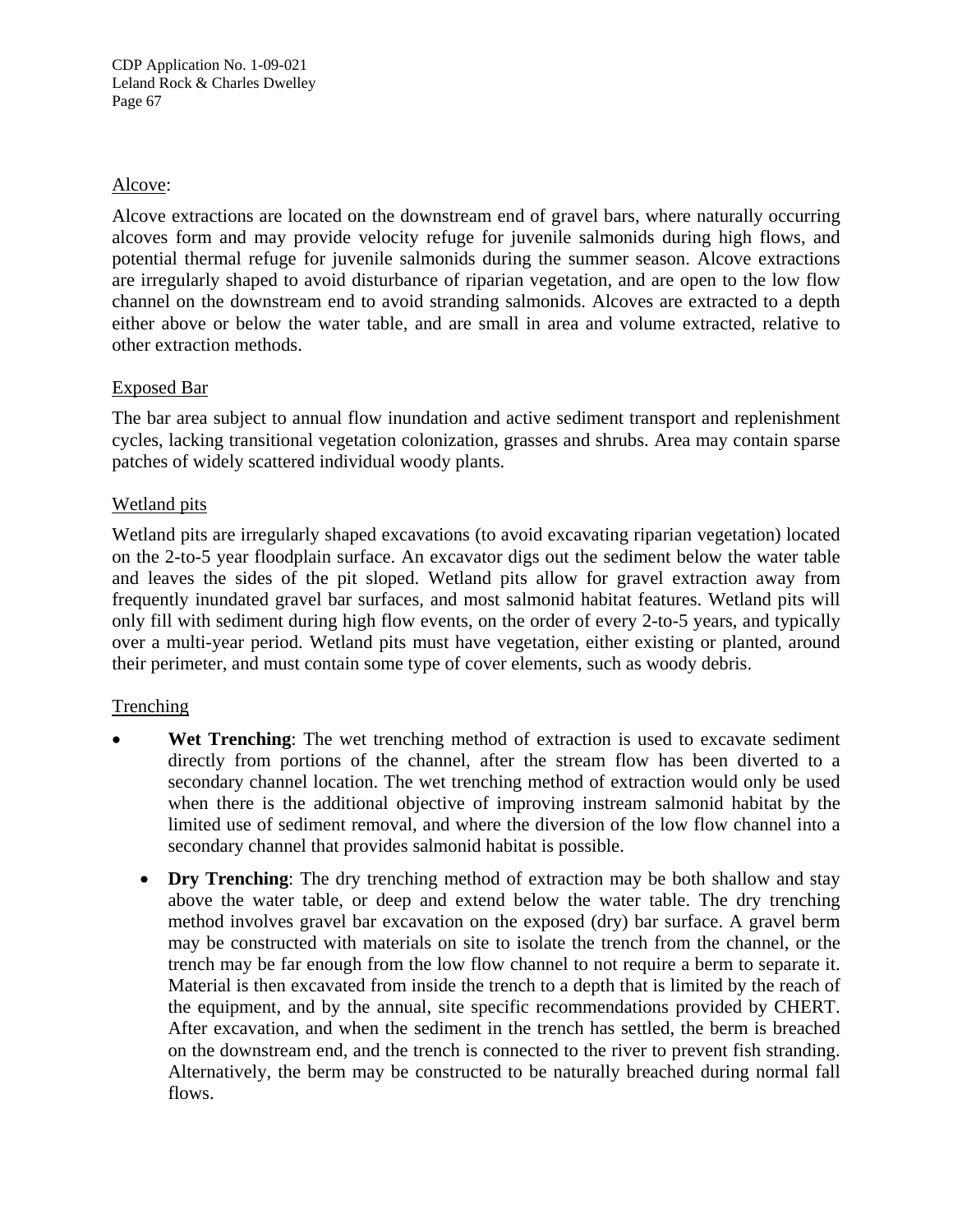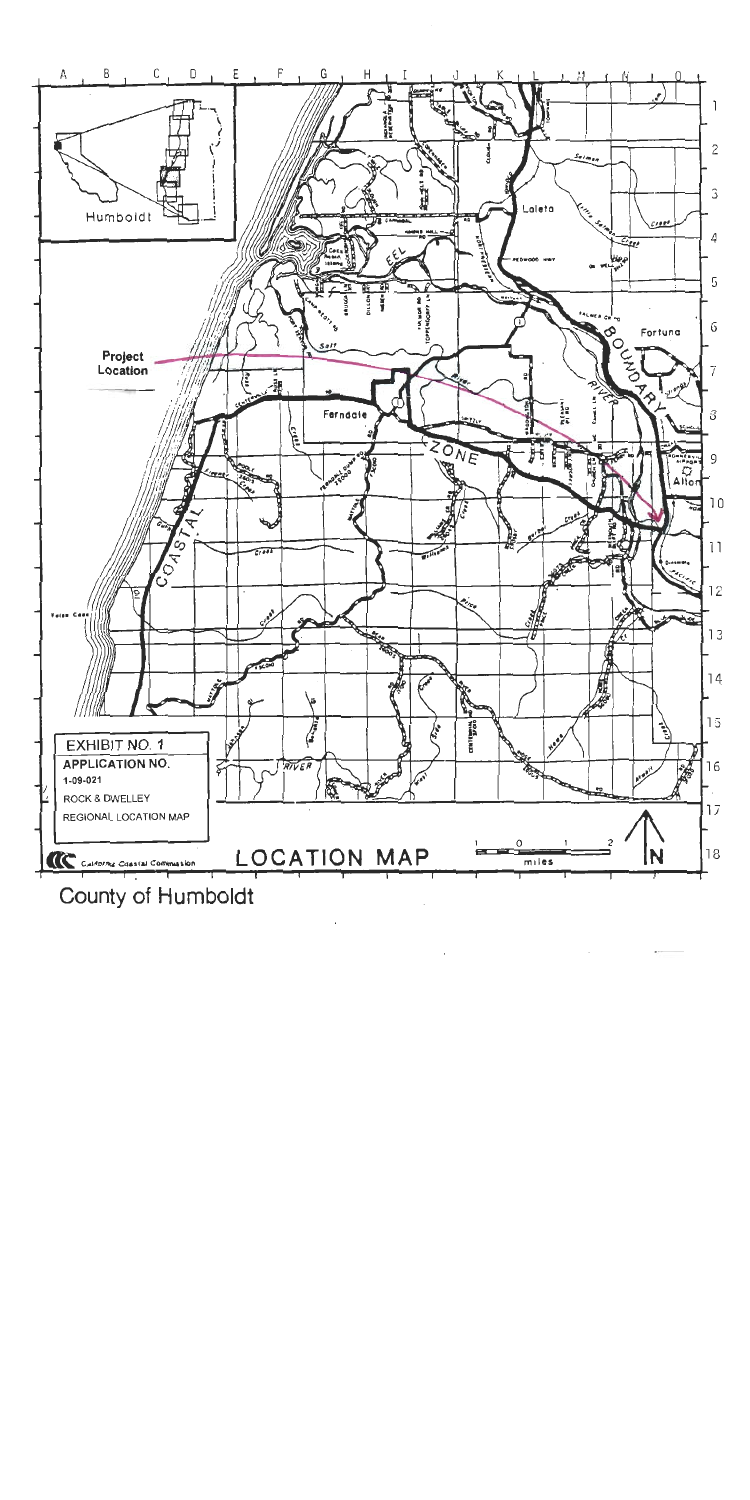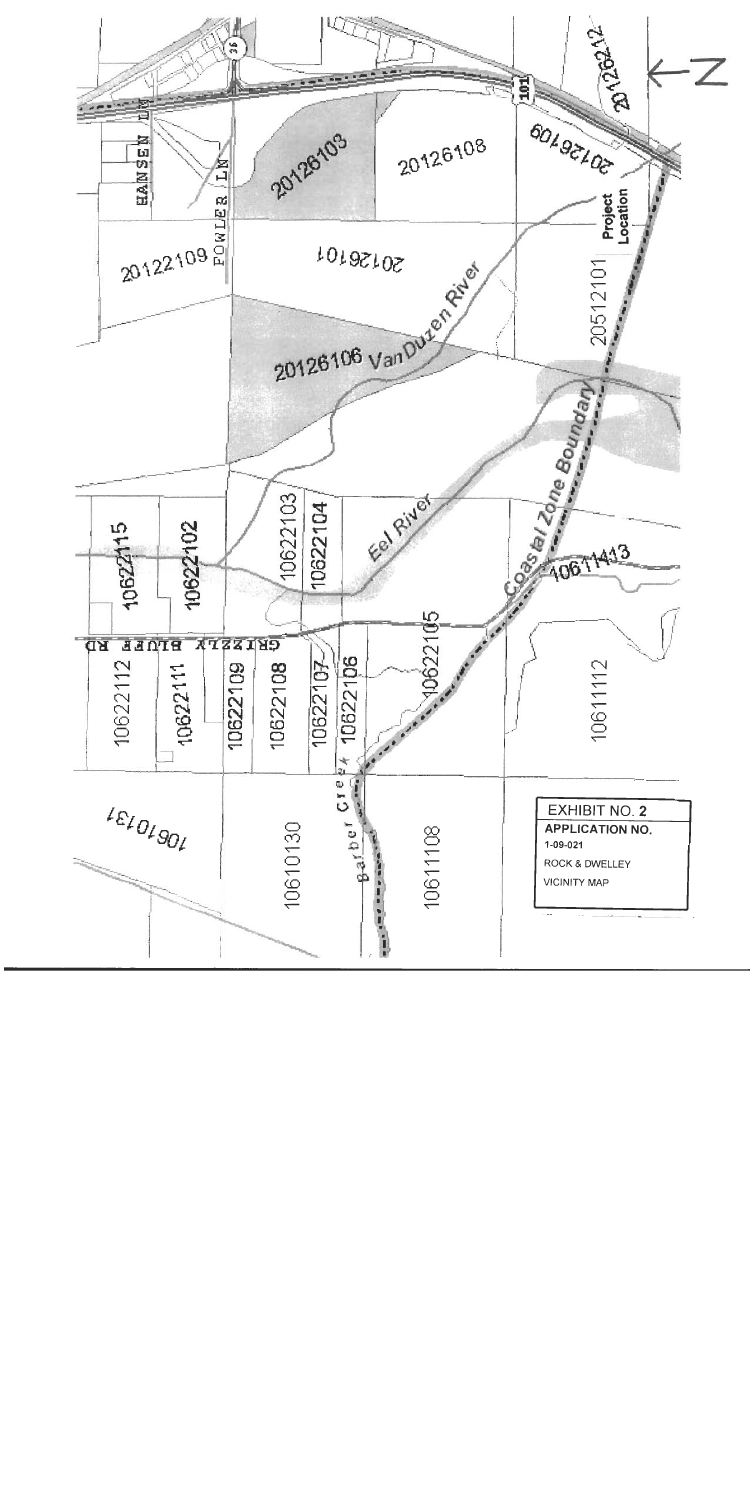# EXHIBIT NO. 3

**APPLICATION NO.** 

1-09-021 - ROCK & DWELLEY

AERIAL PHOTO OF GRAVEL<br>OPERATIONS ON THE LOWER<br>EEL & VAN DUZEN RIVERS  $(1 of 2)$ 



 $\tilde{\phantom{a}}$